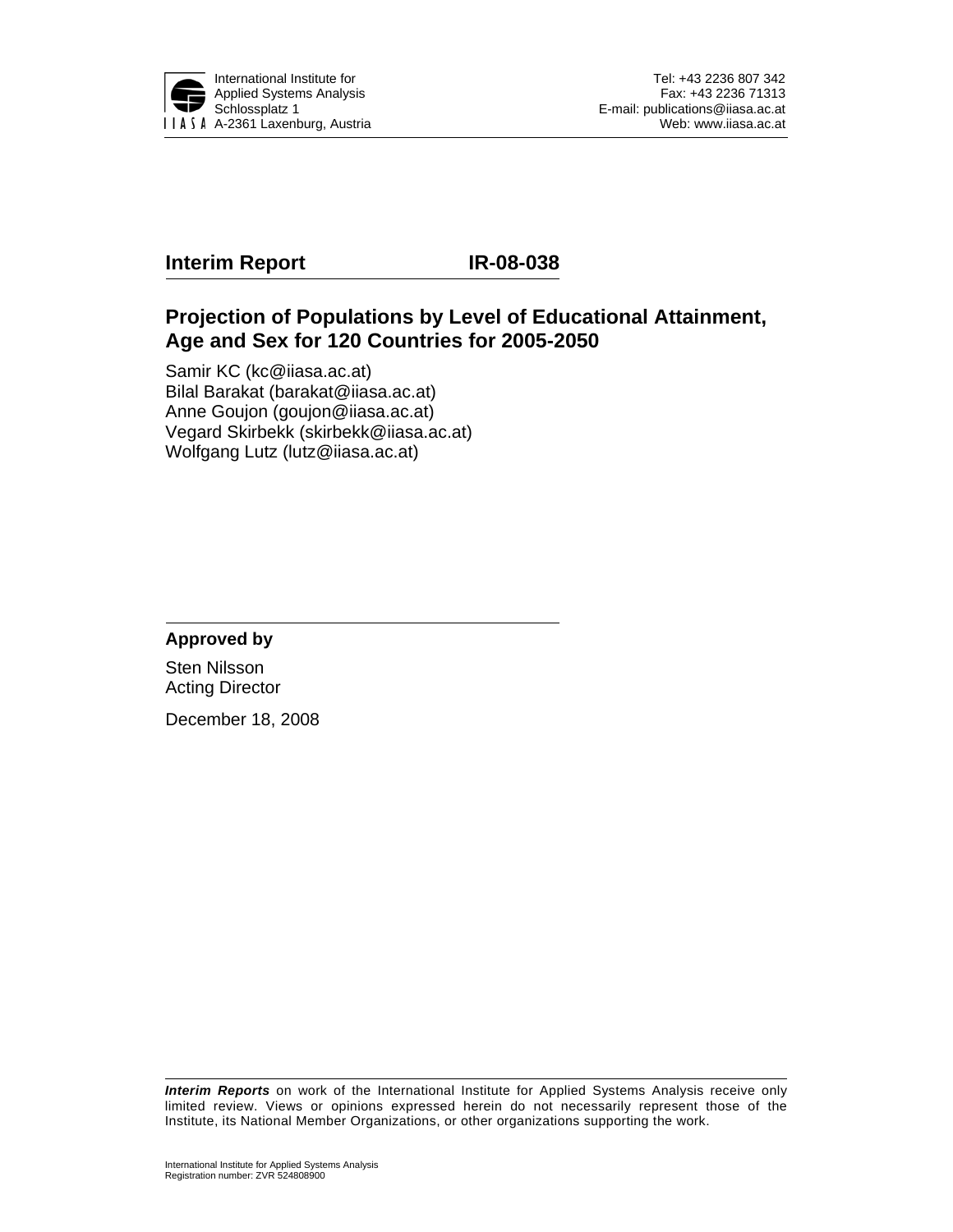# **Contents**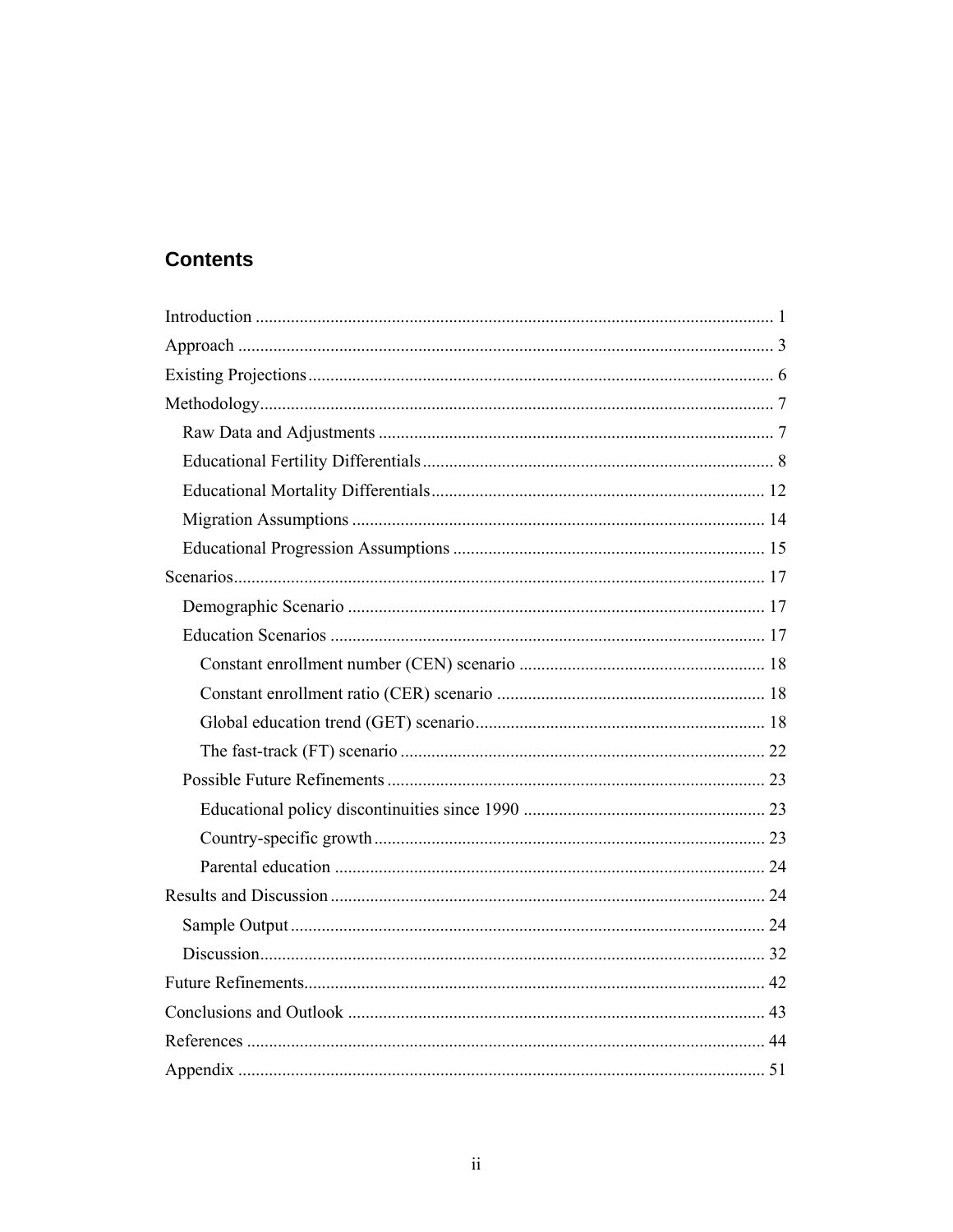### **Abstract**

Using demographic multi-state methods, this paper presents projections for the population of 120 countries (covering 93 percent of the world population in 2000) by age, sex and level of educational attainment for the years 2000 to 2050. The dataset produced gives the full educational attainment distributions for four categories (no education, primary, secondary and tertiary education) by five-year age groups, with definitions that are consistent with a previous reconstruction of educational attainment for the years 1970 to 2000. Based on empirical distributions of educational attainment by age and sex for the year 2000, the method moves along cohort lines while taking into account differentials in fertility and mortality by education level. The most extensive in time and geographical coverage to date, to our knowledge this work represents the first attempt to project future educational attainment trends based on a statistical model of historical international attainment growth. The resulting dataset provides valuable insights both on the feasibility of international education targets and on their implications for human capital and population size and age structure.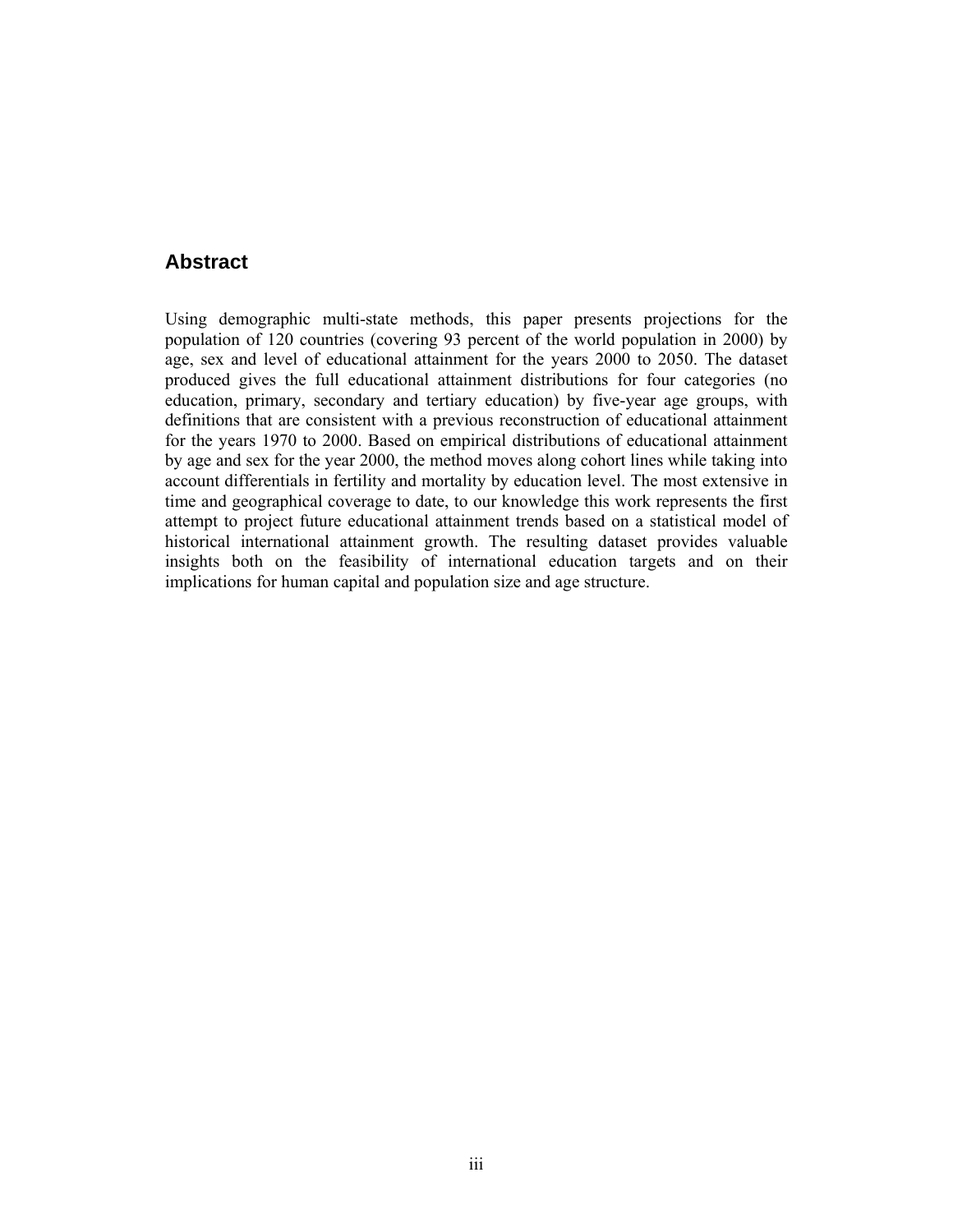# **Acknowledgments**

The authors wish to thank Warren Sanderson for his valuable scientific advice and constant encouragement to pursue this work. We appreciate the support of Patrick Gerland from the United Nations Population Division for his support in answering questions related to the data and methods used in the UN publication, *World Population Prospects: The 2006 Revision*.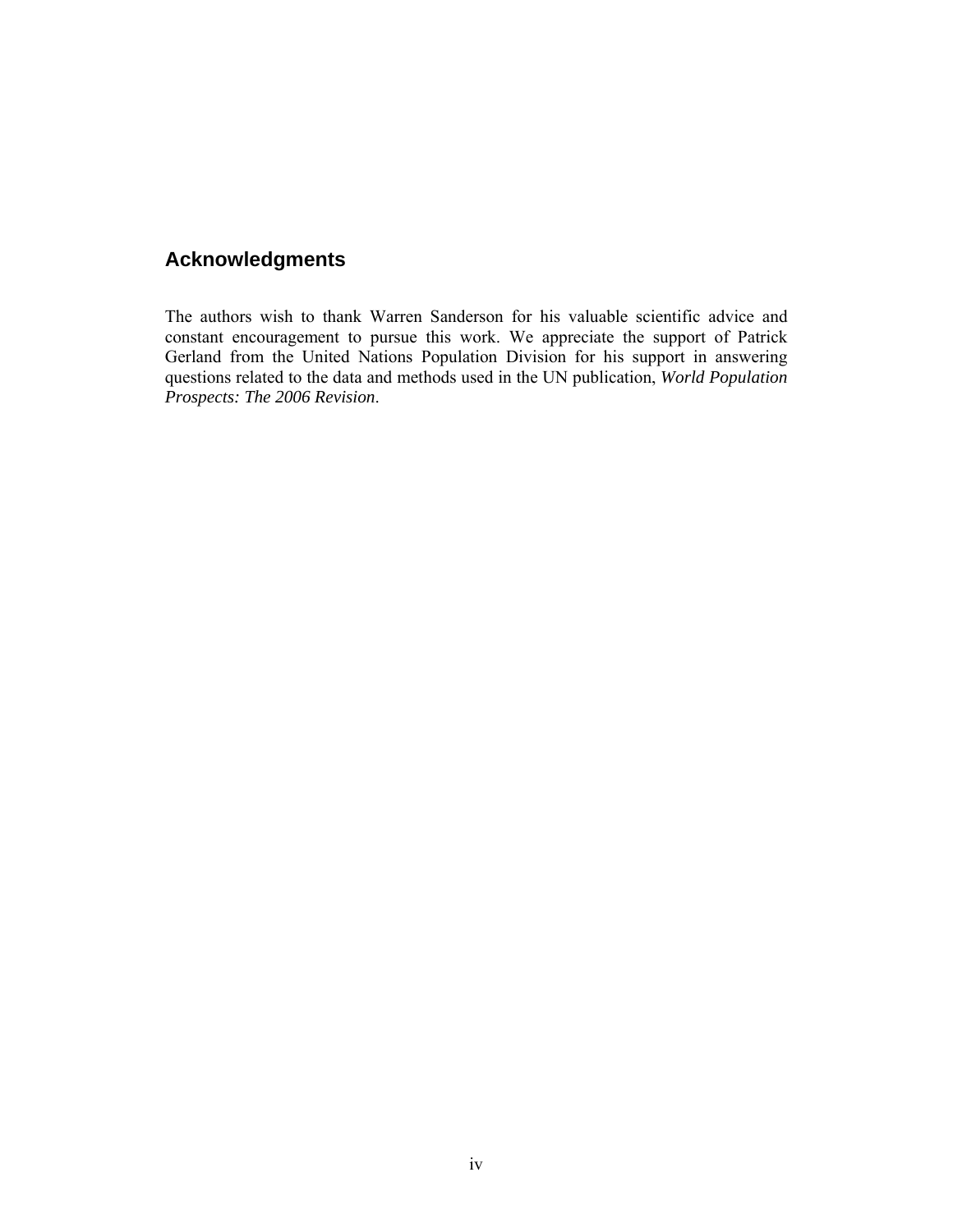# **About the Authors**

Samir KC is a Research Scholar with the World Population Program at IIASA.

Bilal Barakat is a Research Scholar with the World Population Program at IIASA, and a Research Scholar at the Vienna Institute of Demography of the Austrian Academy of Sciences.

Anne Goujon is a Research Scholar with the World Population Program at IIASA, and a Research Scholar at the Vienna Institute of Demography of the Austrian Academy of Sciences.

Vegard Skirbekk is a Research Scholar with the World Population Program at IIASA.

Wolfgang Lutz is Leader of the World Population Program at IIASA and Director of the Vienna Institute of Demography of the Austrian Academy of Sciences.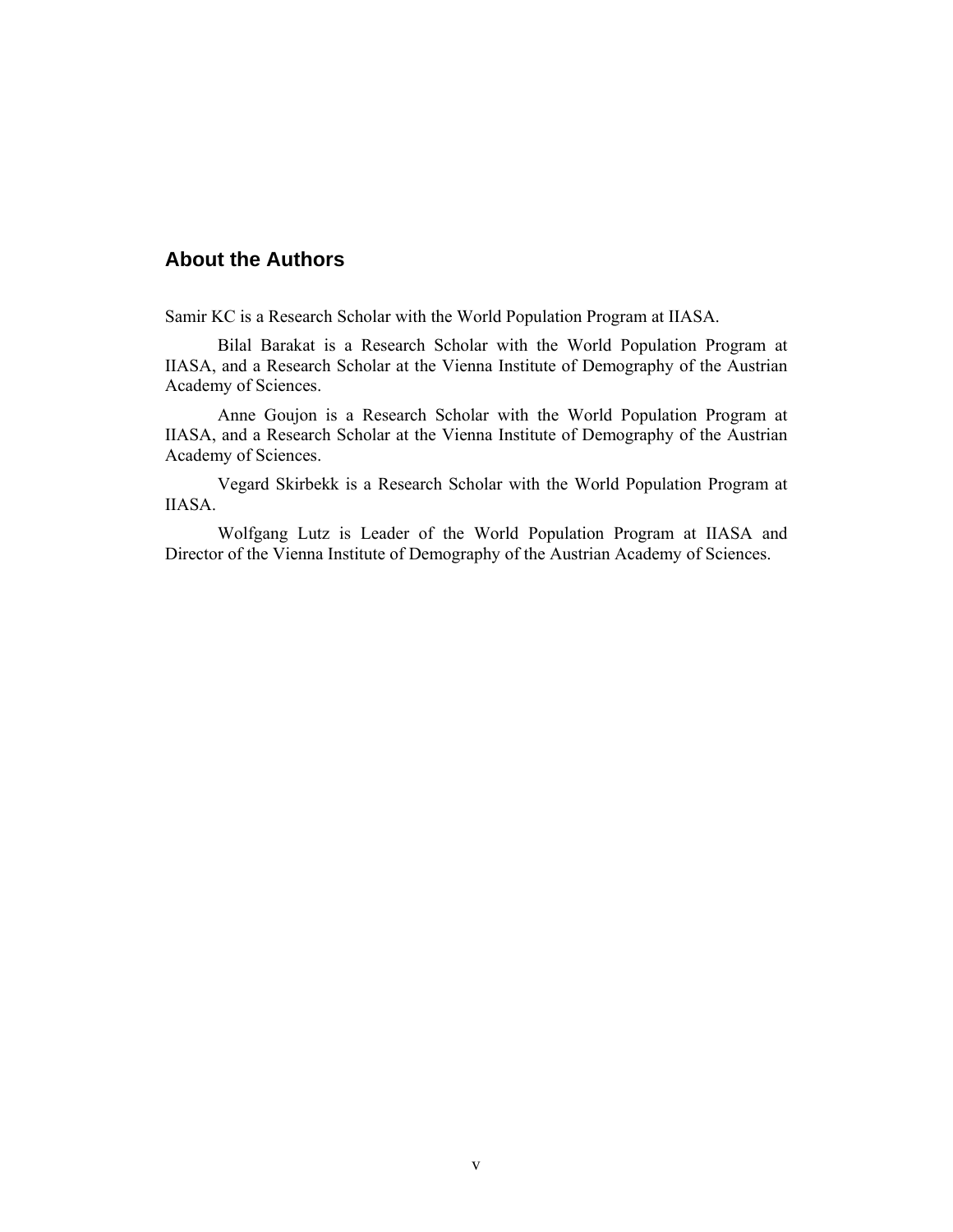# **Projection of Populations by Level of Educational Attainment, Age and Sex for 120 Countries for 2005-2050**

Samir KC, Bilal Barakat, Anne Goujon, Vegard Skirbekk, Wolfgang Lutz

# **Introduction**

This report is part of an ambitious, multiphase project whose aims include the production of a new national level dataset on educational attainment by age and sex for as many countries in the world as possible over the period 1970-2000, the analysis of these new data, the preparation of projections of educational attainment by age and sex for those countries through 2050, and the assessment of the likely effects of future changes in educational structure. The project is a joint effort of the World Population Program at the International Institute for Applied Systems Analysis (IIASA) and the Vienna Institute of Demography (VID). Version 1.0 of both the educational attainment reconstructions and projections is now complete. In this paper we describe the methods used for projecting the educational attainment distributions for 120 countries for the years 2000-2050 using the methods of multi-state demographic modeling.

Education-specific population projections are important both because the information they produce is of intrinsic and practical interest, and because taking education into account improves the accuracy of the population projection itself. The latter is true because all three fundamental demographic components of fertility, mortality, and migration, are strongly affected by education. In most societies, fertility levels vary significantly between females at different education levels (Jejeebhoy 1995; Bledsoe et al. 1999). Not just the number of children, but also the timing of births and marriage are strongly influenced by education levels. With regard to mortality, many factors contribute to a general pattern of higher life expectancy among the more education (for instance, Kitagawa and Hauser 1973; Ahlburg et al. 1996; Alachkar and Serow 1988; Preston and Taubman 1994; Doblhammer 1997; Lleras-Muney 2005), relating to healthy behavior (Kenkel 1991; Lantz et al. 1998), the gathering and appreciation of medical information (Niederdeppe 2008), better access to health care (Cleland and van Ginneken 1988), higher urbanization, etc. Finally, the highly educated are more likely to migrate, move greater distances, and are less likely to return to their country of origin.

As a result, population projections may lead to substantively different results in the presence of education variables than in their absence. Without education they may also be less useful than they could be otherwise. Education is one of the keys to development. Interactions have been demonstrated with most development dimensions, including human rights, health, democracy, culture, economic growth, etc. (Sen 1999; Collier and Hoeffler 2000). Conversely, educational processes are affected by all of the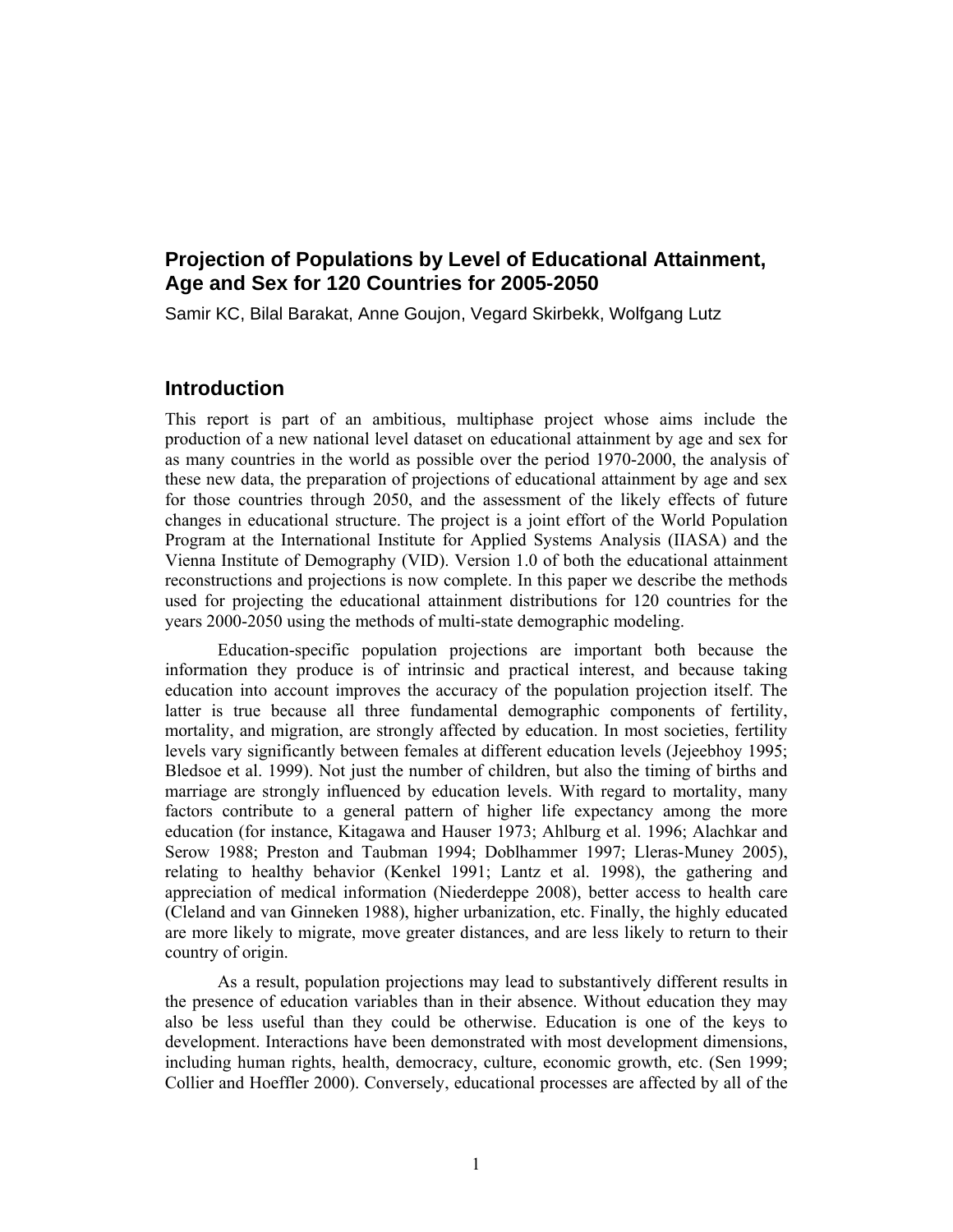above. Health affects absenteeism. The government's respect for human rights influences access to schools for minorities, as typically one of the largest items of public spending, it is tied closely to the economic development of the country. As such, education is both a means and an end to development.

Accordingly, an understanding of the educational level of the population is important in order to speculate about future development trajectories. Recently, we prepared a database for the population subdivided by age, sex and education for the period 1970-2000 (Lutz et al. 2007). Using the UN's age and sex distribution for the period, education proportions for each age group and sex were reconstructed from the data on the education distribution in and around 2000 (United Nations 2005). The dataset has been in use by many researchers in different fields analyzing effects of education on different variables. Applying their insights to the education profiles of future populations, it becomes possible to engage in informed speculation on the opportunities for development over the next four decades in various regions of the world.

Since the effects of educational attainment can also be expected to differ by age (e.g., one might expect that the education of 25-34 year olds should be more important for economic growth than that of persons beyond retirement age) as well as by sex, having full age details for men and women can be considered a great asset for a comprehensive projection of future economic growth prospects. In the past, such projections by age, sex and level of education have not been available for a large set of countries, including both industrialized and developing countries and over several decades of time (but see the section on existing projections for a discussion of the closest alternative), although some partial efforts at projecting levels of educational attainment have been developed at a more aggregated level.

This projection exercise focuses strictly on levels of educational attainment, which are measures of the quantity and formal level of schooling received. Educational quality also has an important effect on human capital. Standard measures of skills acquired such as the PISA (Programme for International Student Assessment) or PIRLS (Progress in International Reading Literacy Study) school performance databases or IALS (International Adult Literacy Survey) for adults are based on actual testing of samples of the population and show strong variation between countries that could explain other differentials associated with education. However, such datasets based on direct testing of skills are so far only available for a small number of (mostly OECD) countries, but efforts are underway (e.g., by the UNESCO Institute of Statistics) to collect such information for a larger number of countries. In the future we plan to incorporate educational quality and skills assessed on the basis of testing into our measures for countries where data are available, but this will be done in a later phase of the project.

Following this introduction, this paper has six sections: Section 2 introduces the basic idea of demographic multi-state projections and discusses earlier applications. Section 3 discusses the existing projections and how the present exercise differs. Section 4 contains the main body of the paper, describing our method. It begins with a concise summary of the different steps involved and then discusses at some length the key dimensions of the method: the raw data and their adjustment, the assumptions about fertility and mortality differentials and migration, our ways of dealing with the age at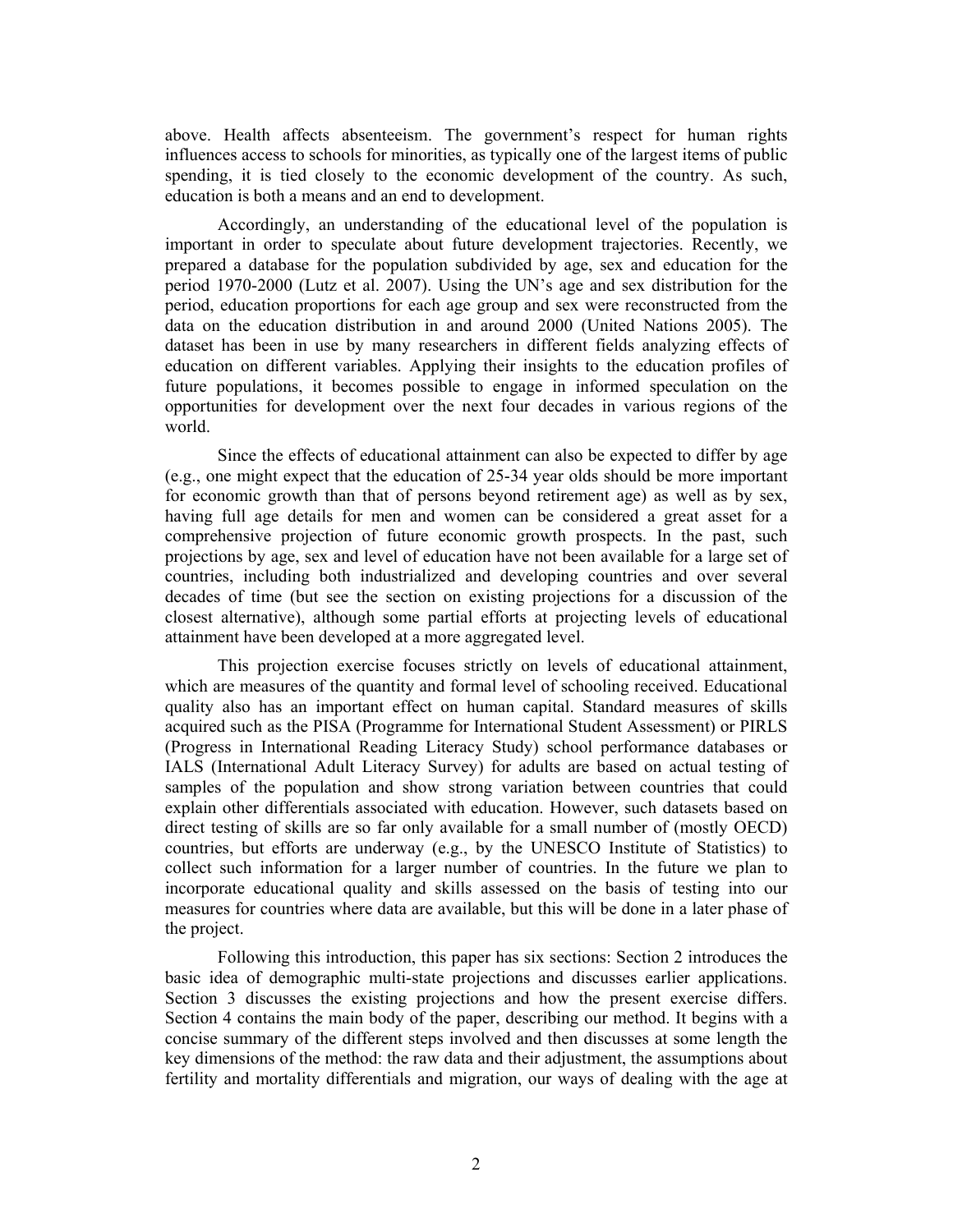progressing to higher attainment categories, the different demographic and educational scenarios, and current limitations that may be overcome in future revisions. Section 5 gives a brief discussion of selected results and Section 6 presents some sensitivity analyses. The concluding section will give a short outlook of what kinds of studies are possible with these projections.

### **Approach**

In this section we briefly describe the general approach taken in producing these new human capital projections. Starting from one empirical dataset for each country for the year 2000, distributions by level of education are projected along cohort lines.

The projections are based on the demographic method of multi-state population projection which was developed at IIASA during the 1970s and is now a well accepted method among technical demographers. Our baseline year providing the empirical starting point is 2000, the same as in our reconstruction of the education distribution in the past. This allows the backward- and forward-projections to be connected in a gapless time series. We chose 2000 as the base year, since the data for 2005 were not available for a vast majority of countries.

The basic idea of projection is straightforward: Assuming that the educational attainment of a person remains invariant after a certain age, we can derive, e.g., the proportion of women without any formal education aged 50-54 in 2005 directly from the proportion of women without any formal education aged 45-49 in 2000. Continuing to assume that this proportion is constant along cohort lines, the proportion of women without education aged 95-99 in 2050 for the same cohort follows directly. In a similar manner, the proportions for each educational category and each age group of men and women can simply be moved to the next older five-year age group as one moves forward in time in five-year steps.

These proportions would be precisely correct if no individual moves up to the category with primary education after the age of 15 and if mortality and migration did not differ by level of education. This follows directly from the fact that the size of a birth cohort as it ages over time can only change through mortality and migration. However, strong links do in fact exist between the education level and mortality, fertility and migration behavior. Accordingly, the above approach is adjusted to correct for these effects. The size of birth cohorts is dependent on the levels of education of women in childbearing age, where a negative relationship is traditionally observed. In projecting these cohorts forward, differential survival rates are applied to the education groups. The differentials are based on a comprehensive literature review as well from modeling exercises based on past data. The details of these adjustments are provided in later sections.

The above treats the different education groups essentially as separate subpopulations. In addition, at younger years transitions between the education categories may occur. These are described in detail in later sections. The analysis is simplified by the assumption that changes in educational attainment are uni-directional, in other words, individuals can only move from the 'no education' status to primary, and on to secondary and possibly to tertiary, but never revert to a lower status.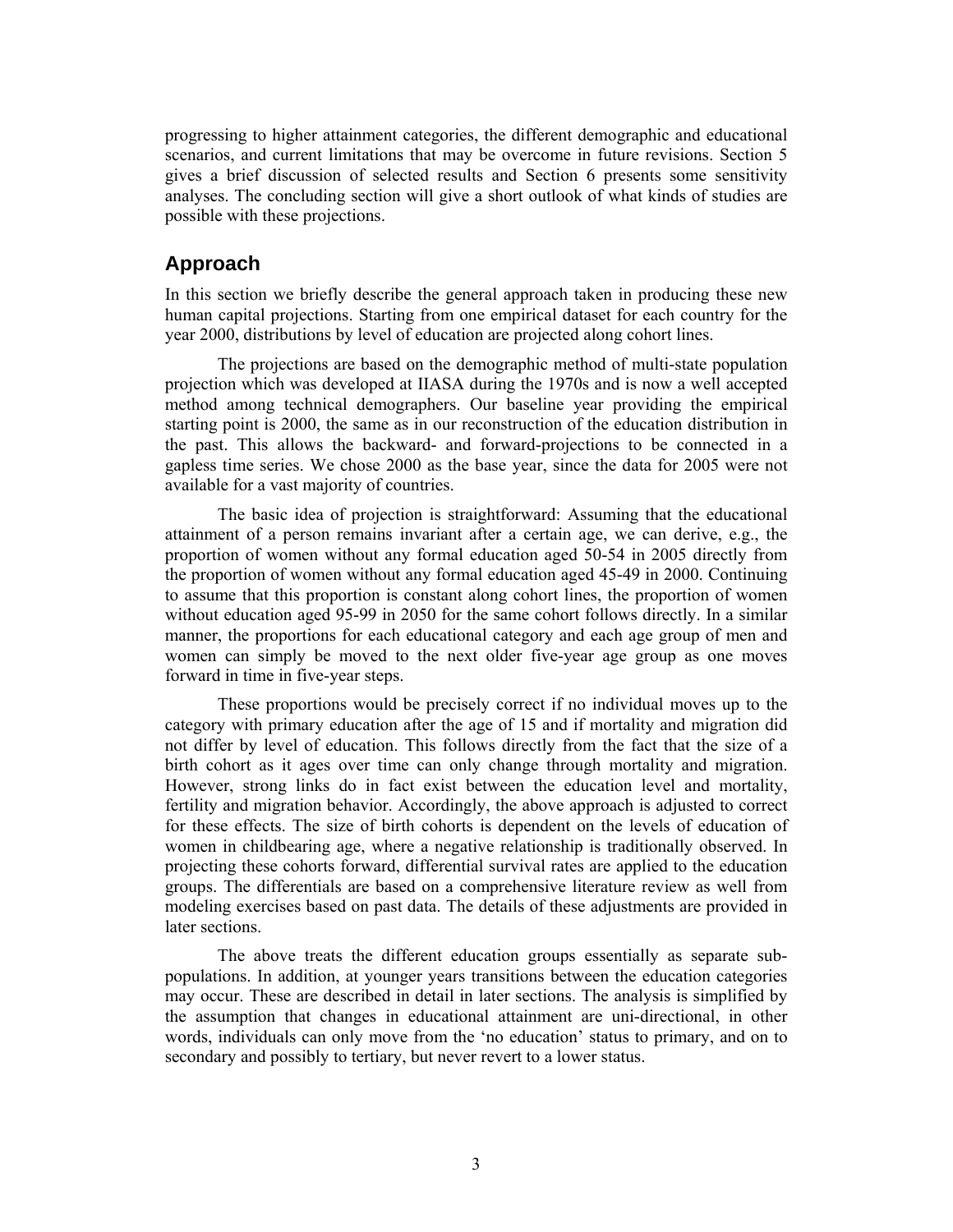In reality, the likelihood of an individual making the transition from one educational attainment level to the next highest is strongly dependent on the education of the parents. This educational inheritance mechanism is not, however, modeled explicitly here. Instead, the assumptions regarding the transition rates and their future development are statistically derived from the aggregate behavior of education systems in the past. Since this expansion is partly the result of the inheritance mechanism, i.e., the fact that many parents aspire for their children to reach an education level at least as high as they themselves did, inheritance is implicitly reflected in the projection even though it is not formally part of the model. Such an approach appears preferable at this time, because data on the aggregate growth patterns of education systems, on which assumptions for the future can be based, are much more readily available than robust data on the micro-process of educational inheritance.

The starting point for the projection is data collected for each country (typically around the year 2000) which gives the total population by sex, five-year age groups and four attainment categories based on the current International Standard Classification of Education (ISCED 1997): no education, primary, secondary and tertiary (see Table 1).

| Category     | Definition                                                                                                                            |
|--------------|---------------------------------------------------------------------------------------------------------------------------------------|
| No education | No formal education or less than one year primary                                                                                     |
| Primary      | Uncompleted primary, completed primary (ISCED 1), and<br>uncompleted lower secondary                                                  |
| Secondary    | Completed lower secondary (ISCED 2), uncompleted and<br>completed higher secondary (ISCED 3/4), and uncompleted tertiary<br>education |
| Tertiary     | Completed tertiary education (ISCED 5/6)                                                                                              |

Table 1. Education categories.

A single set of categories applied to all countries regardless of their state of educational development inevitably requires some compromises to be made. Surveys used exclusively in developing countries have historically provided little differentiation at higher education levels. Conversely, data collected in industrialized countries may not differentiate below completed primary level. For present purposes, the entire spectrum from no education to completed tertiary needs to be covered. At the same time, a large number of detailed categories would be unwieldy and limit the number of countries for which data are available. Consequently, a relatively small number of categories is used to cover the entire spectrum. This means that the categories are relatively broad. Note, for instance, that 'primary' does not refer to completed primary, but to having more than one year of primary schooling. Likewise, for the purposes of this study, 'secondary' refers to *lower* secondary, not completed upper secondary.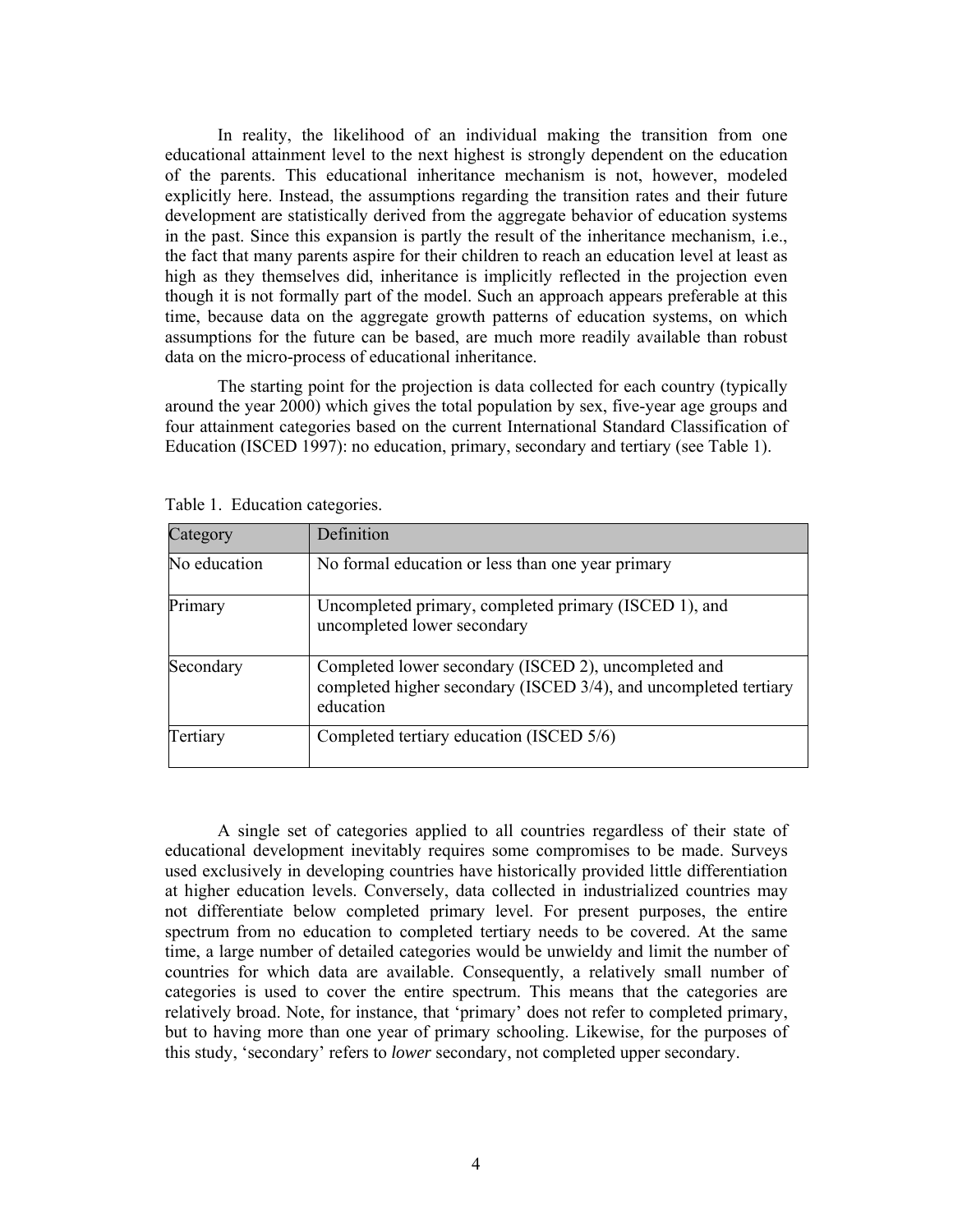Our procedure for each country can be summarized as follows:

- A baseline population distribution by five-year age group, sex, and level of educational attainment is derived for the year 2000.
- For each five-year time step, cohorts move to the next highest five-year age group.
- Mortality rates are applied, specific to each age, sex, and education group, and to each period.
- Age, and sex-specific educational transition rates are applied.
- Age, sex, and education-specific net-migrants are added to or removed from the population.
- Fertility rates are applied, specific to each age, sex, and education group, and to each period, to determine the size of the new 0-5 age group.
- The new population distribution by age, sex, and level of educational attainment is noted, and the above steps repeated for the next five-year time step.

The aim of the projection is to obtain a dataset with the population distributed by five-year age groups, starting at age 15 and with the highest age group 100+, by sex, and by four levels of educational attainment over a period of 50 years from 2000 (base year) to 2050 in five-year intervals.

To illustrate the kind of information that this projection method generates for 120 countries in the world, Figure 1 gives an example in terms of age pyramids by level of education for South Africa. The first pyramid (Fig. 1a) shows the structure by age, sex and level of education for the year 2000, which is the empirical baseline information used for the reconstruction. The second pyramid (Fig. 1b) gives the projected structure for the year 2050, resulting from our method.



Figure 1a. Structure by age, sex and level of education for South Africa for the year 2000.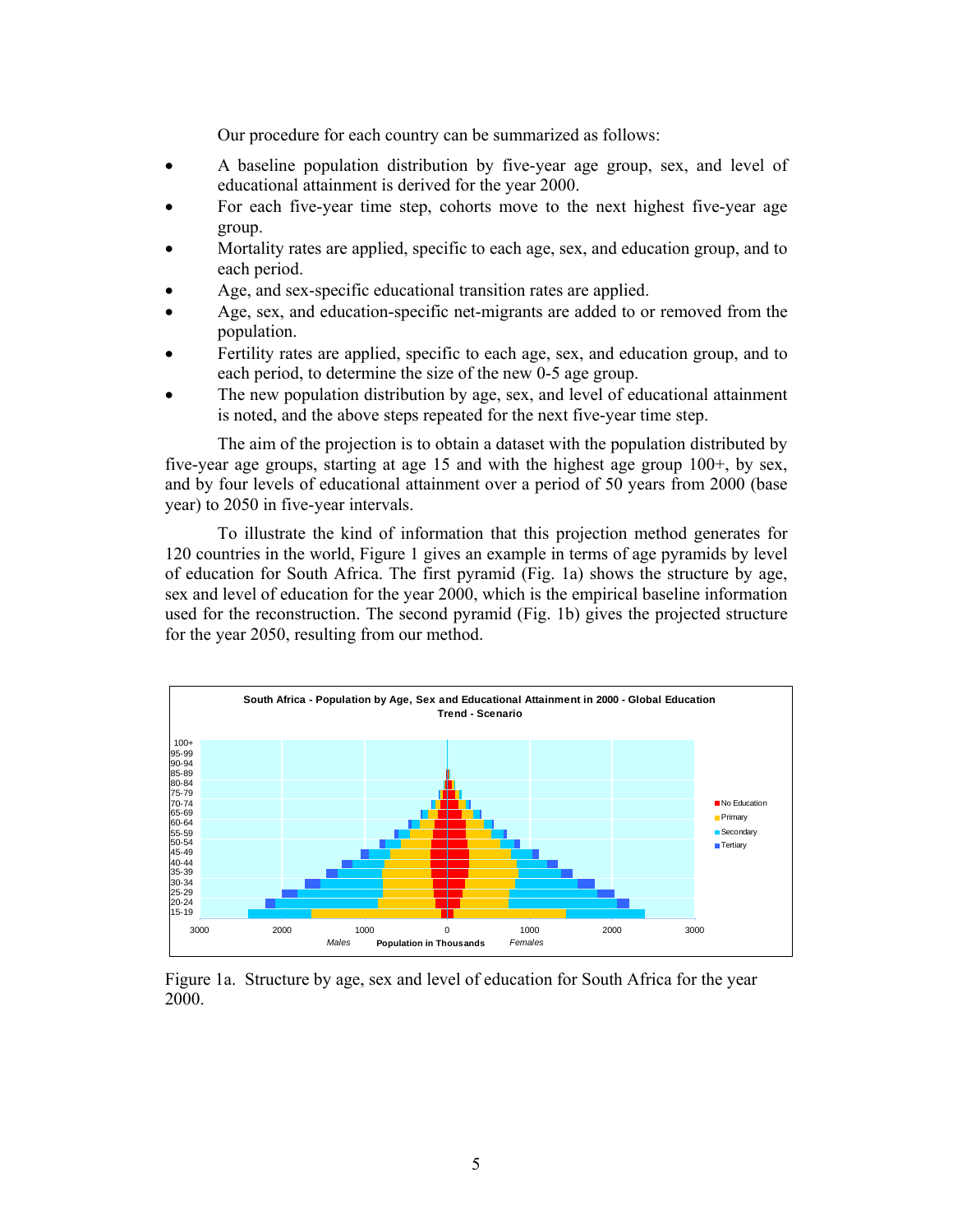

Figure 1b. Projected structure for South Africa for the year 2050.

# **Existing Projections**

Whereas the increasing awareness of the importance of human capital in economic growth and development has stimulated several attempts to estimate the past educational composition of the population, few attempts have been made to actually project future levels of education. Ahuja and Filmer (1995) project educational attainment for 71 developing counties and four education categories by superimposing on existing United Nations population projections an educational distribution estimated for two broad age groups  $(6-24$  and  $25+)$ . Their approach is that of the perpetual inventory method, where long time series of total school enrollment are translated into estimates of educational attainment of the adult population. On top of the problems inherent to the quality of enrollment indicators, long time series are rarely available and this method involves numerous assumptions to construct those time series. The European Commission has applied a modified perpetual inventory methodology to project the levels of educational attainment based on projections of the average years of schooling by age groups following a cohort approach (European Commission 2003, 2004) and the translation of enrollment rates into levels of educational attainment. The projections are carried out for the EU-15 countries and for both sexes. They show that for some countries, the scope for improvements are rather small as younger cohorts are almost as educated as older ones (like Germany), whereas in other countries (Spain) the scope for improvements is broader.

The multi-state approach, the base for the present projections, was developed at IIASA by Andrei Rogers (Rogers 1975) and was applied by a group of IIASA researchers to human capital projections in a study of future development options, socalled Population Development Environment (PDE) studies, first in Mauritius. (Lutz 1994), and then in Cape Verde (Wils 1996), the Yucatan Peninsula (Lutz et al. 2000), Botswana (Sanderson et al. 2001b), Namibia (Sanderson et al. 2001a), and Mozambique (Wils et al. 2001). Independently from those PDE studies, Yousif et al. (1996) applied this methodology to project the population of six North African countries by age, sex, and education. Further case studies include projections for India at the state level (Goujon and McNay 2003), for some countries in the Arab region (Goujon 2002), for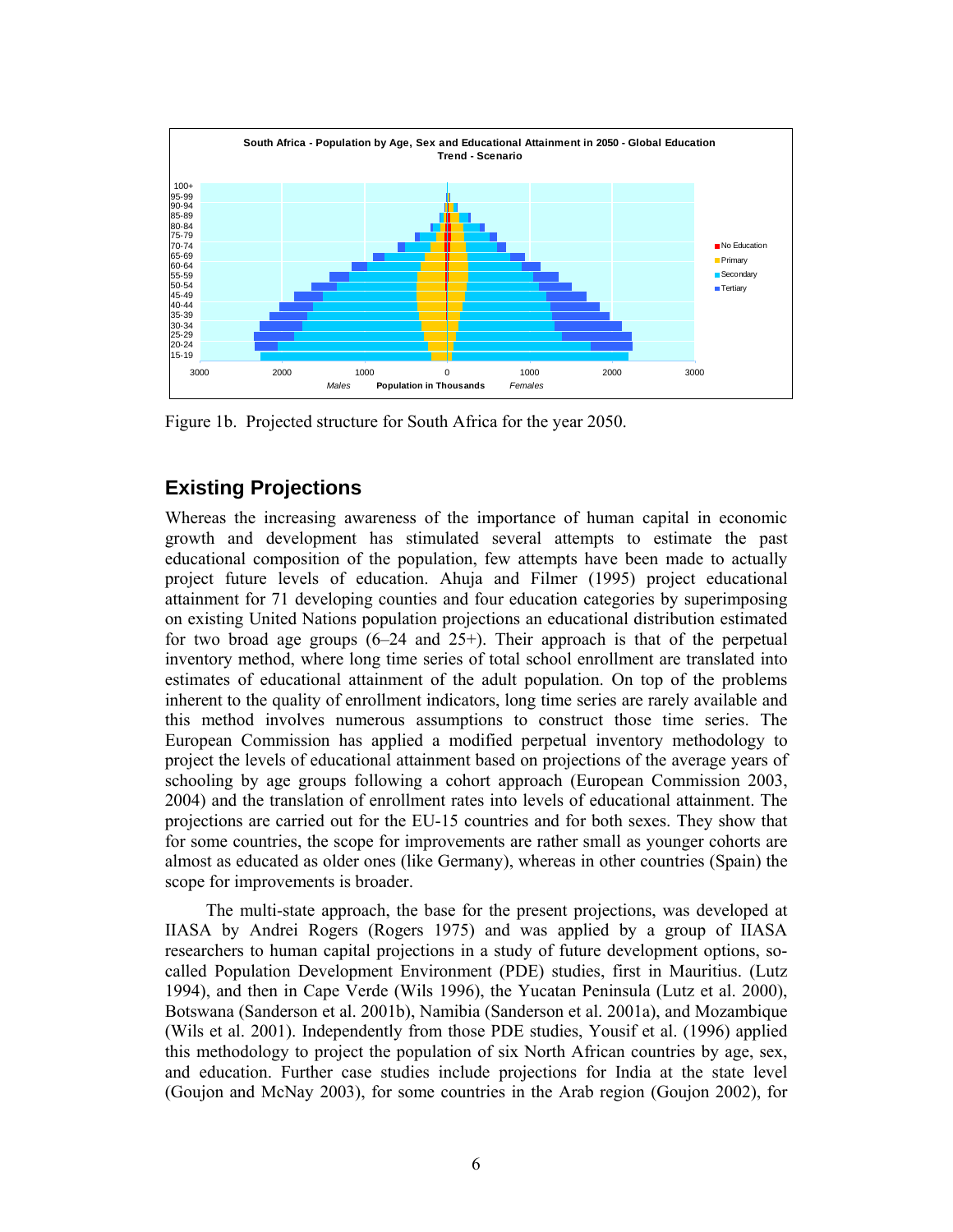China by urban and rural areas (Cao 2000), for Southeast Asia (Goujon and KC 2006), and for Egyptian governorates (Goujon et al. 2007). Several publications have aimed at evaluating this approach such as Lutz et al. (1999) and more recently Lutz et al. (2008). The method has been applied to produce the first global level (for 13 world regions) projections by age, sex, and educational attainment to 2030 by Lutz and Goujon (2001).

The closest approach to the IIASA human capital projections is that of the Education Policy and Data Center (EPDC) whose human capital model (EDPOP) was developed by Annababette Wils, a former IIASA researcher. In 2007, they produced projections for 83 developing countries and 3 education categories to 2025 based on the extrapolation of country-specific trajectories (Wils 2007). The EPDC developed a tool for education projections that promises greater accuracy in the short-term by explicitly modeling school and enrollment dynamics in terms of empirical and country-specific student flows (progression, repetition and dropout rates). The EPDC model also includes a feedback mechanism between parents' education and the educational attainment of children that the present version of our projections lacks. However, the enrollment-based methodology makes it difficult to scale up the time frame much beyond a full education cycle of 10-15 years. In addition, the great demands on country data limit the possibility of including a large majority of countries. Models to project school enrollment and the resources required for the projected pupils have also been developed at national levels by government ministries, as well as international agencies such as UNESCO and the World Bank to help the planning process and have been particularly useful as negotiation tools. The models end when pupils graduate; therefore, they have not been used to project the impact of changing enrollment on human capital.

By comparison, the current version of our projections focuses on education scenarios of a convergence to global trends (defined below), rather than on an extrapolation of country-specific trajectories. While less accurate with respect to individual countries in the short-term, this allows greater coverage in the geographical and time dimensions, allowing broader conclusions about the global implications of changes in human capital. It may be argued that the EPDC approach is more suited to forecasting, while the present approach is more flexible with regard to engaging in 'what if' scenario reasoning regarding future global economic growth or health prospects.

# **Methodology**

#### **Raw Data and Adjustments**

What is required as a baseline for the projections are population distributions by age, sex, and level of educational attainment for all countries to be included in the study. No single source of data provides this, so an integration of a diverse range of datasets was required. The baseline year 2000 was chosen partly because data for or around the year 2005 was not yet available for all countries at the time of data collection.

Various adjustments were necessary to create the integrated year 2000 baseline dataset. These included adjustments for data from other years in the interval 1998-2002, and the standardization of education categories, the mapping of data on 10-year age groups to our five-year age groups, the mapping of different aggregate 'old age' categories (60+ versus 65+ for instance) and other minor corrections. Details of these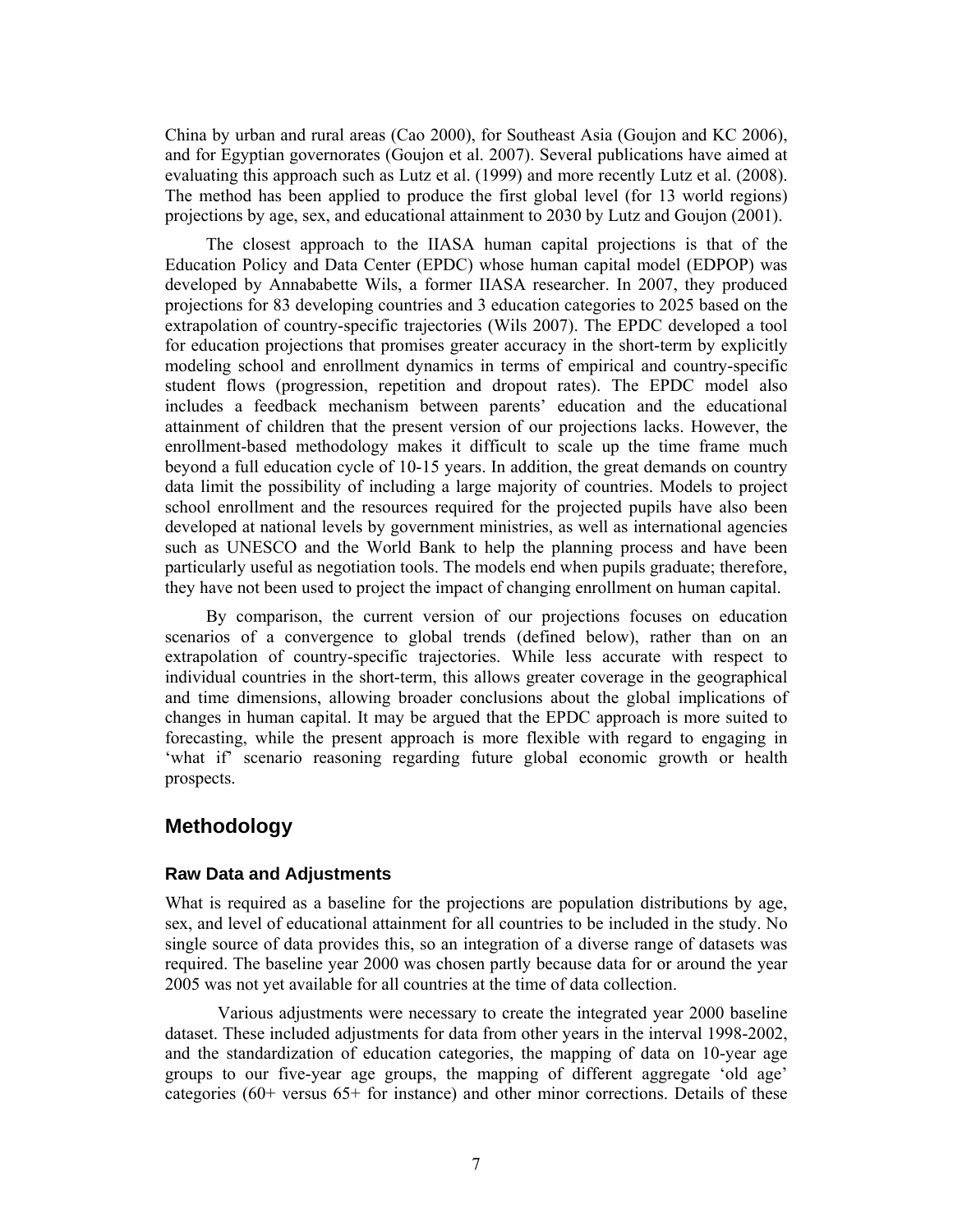adjustments, as well as the list of data sources, are documented in the report on the back-projection exercise (Lutz et al. 2007) and the validation exercises (Riosmena et al. 2008), with which the present projection shares the baseline dataset. Using this procedure, the starting populations by age, sex and four levels of attainment for the year 2000 were obtained for 120 countries.

#### **Educational Fertility Differentials**

Female education has long been identified as one of the most powerful determinants of fertility at the individual level. Exceptions exist, but in the overwhelming majority of settings, women with more schooling initiate childbearing later and have fewer children at the end of the reproductive period (Abou-Gamrah 1982; Chaudhury 1984; Cleland 2002; Huq and Cleland 1990; Jones 1982; Khalifa 1976; Malawi National Statistical Office 1993; Smits et al. 2000; United Nations 1995). This relationship has been observed in countries at all stages of development and from a wide range of cultural traditions. Several interrelated behavioral, economic, institutional and social factors are likely to be at work. Education can affect preferences for fertility timing and outcomes, raise female autonomy, increase contraceptive use and raise the opportunity costs of childbearing (Goldin and Katz 2002; Jejeebhoy 1995; Skirbekk et al. 2004; Westoff and Ryder 1977).

The fertility impact of women's schooling can be highly context-specific, varying by region of the world, level of development and time (Jejeebhoy 1995). It may also be affected by cultural conditions, particularly by the position women occupy in a traditional kinship structure. Jejeebhoy also suggests that education affects fertility in a non-linear fashion, where some schooling would lead to somewhat higher education, but additional schooling would lower it. Skirbekk (2008), however, tests this relationship based on 506 samples, and finds that schooling generally does lowers fertility, also at the intermediary levels.

Jain (1981) and Gustavsson (2006) suggest that the labor market situation can explain the magnitude of the schooling-fertility relationship. Education is more negatively related to fertility, the more opportunity costs increase with schooling, as is the case when employment and income correlates with educational levels. Moreover, a perceived negative relationship between children's education and status and the number of children, the 'quality versus quantity' of offspring, could decrease fertility outcomes (Angrist et al. 2006; Becker 1991). The very low fertility levels of highly educated women in countries characterized by below replacement fertility is not likely to be intentional. Highly educated women have high, and according to some evidence higher, fertility ideals than others – it is realized fertility that is low (Noack and Lyngstad 2000; Symeonidou 2000; Testa and Grilli 2006; Van Peer 2002).

Demographic behavior in early adulthood has been characterized by a very typical sequence in which the completion of education is followed first by entry into the labor market and then by the birth of the first child (Marini 1984; Corijn 1996). Moreover, the global extension of education in recent decades has shifted the onset of this sequence to increasingly older ages. Consistent with this argument, Blossfeld and Huinink (1991) show that few women have children during their time in education.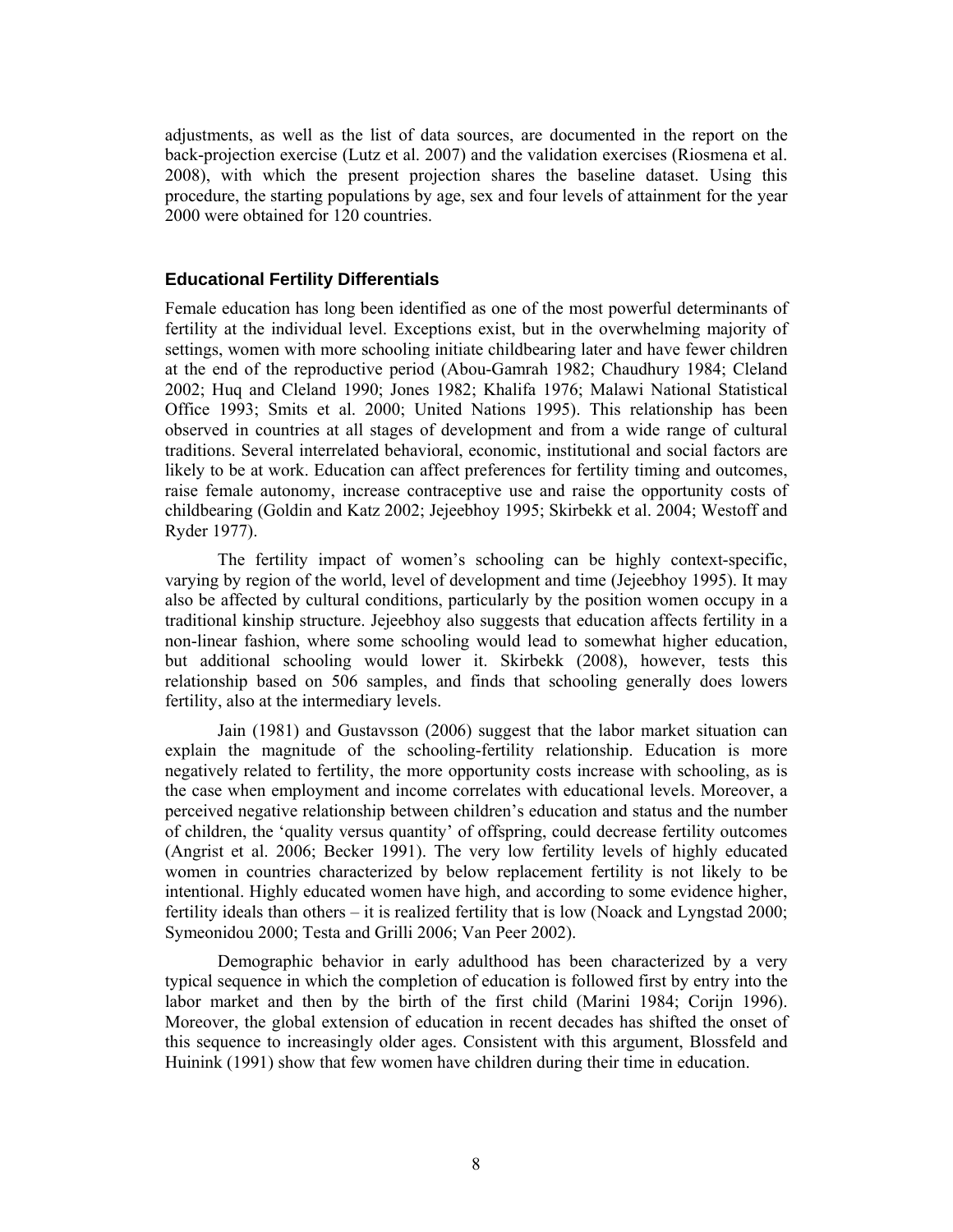In developing countries, education has a stronger fertility reducing effect than in developed countries. For those with little or no education, children will more likely represent net benefits and social security even in a relatively short term – especially when the children work from an early age and receive low health and education investments (Caldwell 1982; Cochrane 1979). A rapid mortality decline may imply that many will miscalculate the number of children who will survive to adulthood – and lead to higher fertility among those with less schooling (Cleland 2001; Heer 1983). The low educated are likely to be laggards in the fertility transition and educational fertility differences may be indicative of a late fertility decline (Casterline 2001; Kravdal 2002).

The level of education is generally lower in developing countries, and increasing schooling from low levels rather than from medium levels can have stronger fertility reducing implications (Cochrane 1979; United Nations 1995). Lower education can be associated with less knowledge about reproduction and lower access to contraception. Those with lower education are also likely to be less urbanized, have more traditional gender views and to believe social status is increased by higher fertility (Birdsall and Griffin 1988; Cochrane 1979; Jejeebhoy 1995). Adherence to religious leaders and the belief that religiosity requires high fertility or prohibits contraceptive use have also been found to be stronger among the less educated (Avong 2001; McQuillan 2004).

Education is likely to have a causal effect on both the timing and the outcome of fertility; however, its magnitude depends on the socio-economic and cultural setting. Skirbekk (2008) finds that women's fertility is on average significantly lower for the more educated – around 30 percent lower comparing the highest to the least educated group – and more so in poorer, high fertility contexts. The negative effect is stronger for Asia, Africa, Middle East and Latin America than for Europe and North America. Relative fertility differentials by education persist for countries at the end of the fertility transition, albeit of somewhat smaller magnitude.

In explanations of the timing and level of fertility in developed countries, the role of education and human capital investments has often been emphasized. Despite the emphasis on the role of education in postponing and depressing fertility, only a few studies have identified the causal effects of the 'age at school graduation' on fertility patterns. Comparing individuals across educational attainment invokes selection problems, as individuals with more education also differ in terms of their preferences, abilities, labor market opportunities and other factors relevant to the timing and outcome of fertility. Standard analyses of the relationship between education and fertility that compare individuals with different educational attainment are therefore likely to be distorted, as many unobserved characteristics associated with higher graduation ages tend to be poorly measured or omitted. Analyses that overcome the above problem frequently rely on instrumental variable techniques, fixed-effect models, or 'natural experiments' (Rosenzweig and Wolpin 2000).

Several econometric approaches have been used to overcome the endogeneity problems associated with analyses of education and fertility behavior (e.g., Rodgers et al. forthcoming, who study the relation between cognitive ability, education and fertility timing). Kravdal and Rindfuss (2007) and Bloemen and Kalwij (2001) attempt the use of detailed data and simultaneous modeling to disentangle the impact of schooling from other factors on childbearing patterns. Often, these studies rely on strong assumptions to identify any "causal influences" of education on fertility and human capital.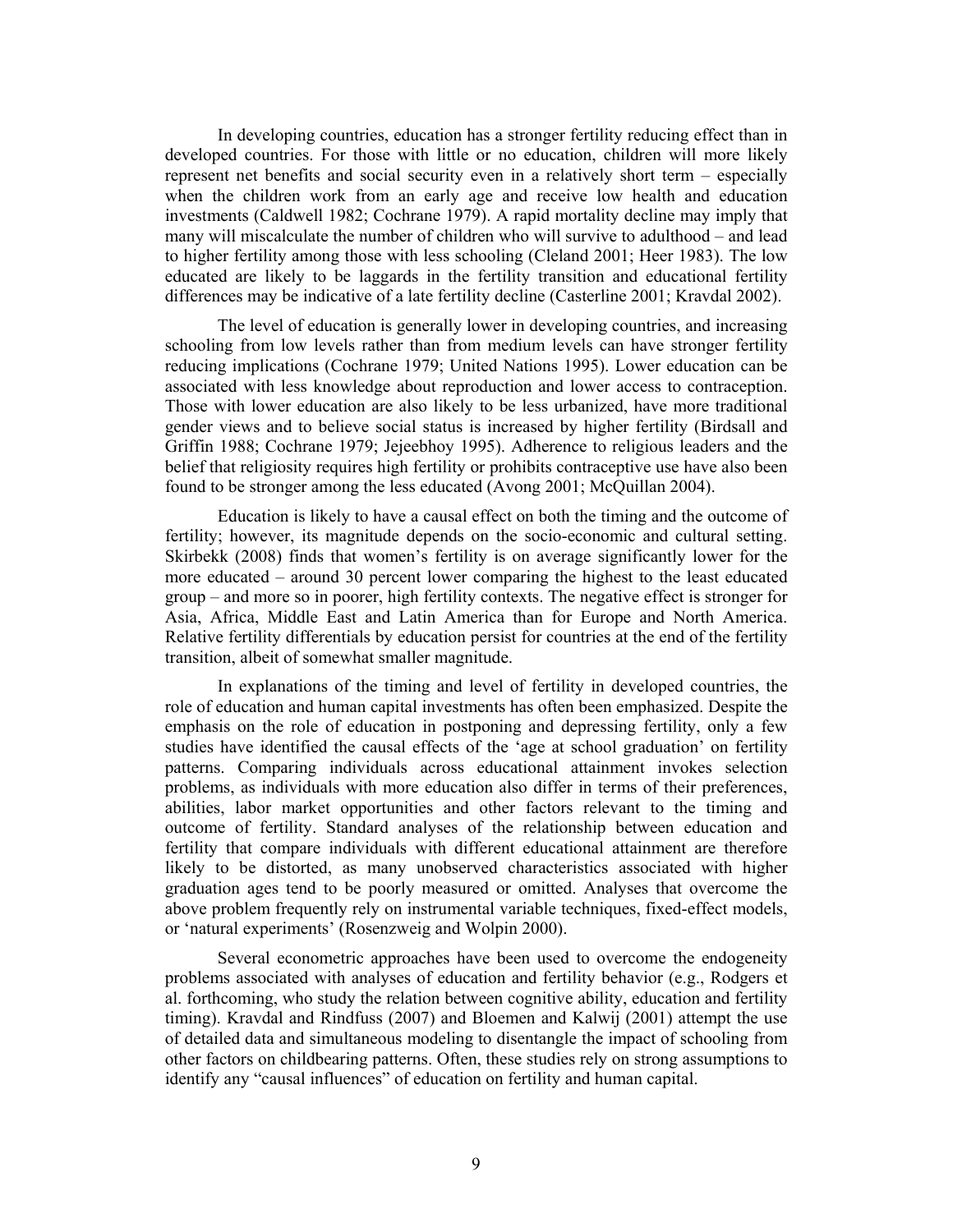While the exact causal mechanism of the education-fertility link remains unclear, and may well differ in different settings, there is a strong case for modeling the resulting differentials in outcome. In the projection model, the above fertility differentials were modeled as fixed relative ratios between the Total Fertility Rates (TFR) of different education groups.

A database of the relative differences in TFR for each country was prepared from a wide variety of data sources, including Demographic and Health Surveys (DHS), World Fertility Surveys (WFS), Reproductive Health Surveys (RHS), World Values Surveys (WVS), national censuses and International Public Use Micro-Sample (IPUMS) census data. Overall, around 100 countries were represented from all major regions and levels of development. The education categories were matched as closely as possible to those used in the projection. Fertility data referred either to TFR or completed cohort fertility for an age group above the age of 40 (or 35 if no higher age was available). Because of these differences in indicator, and also in terms of the time period the data refer to, fertility differences were extracted from this database in the form of relative ratios (RR) of the education-specific TFR (ESTFR) rather than absolute values. Typical values range from a 10 percent or lower fertility penalty of the highest compared to the lowest education group in some Nordic countries to 50 percent or more in many developing countries.

Imputations were performed in some cases where the data was missing fully or partially. Values from neighboring closely identical or from other close education groups were used for the imputation.

Given the RR-ESTFR, ESTFR can be derived from a country's overall TFR (obtained from the UN projection). However, ultimately fertility rates are required for purposes of the projection that are not only country- and education-, but at the same time *age*-specific. Since these exact rates are rarely available, and such a large number of parameters cannot be estimated directly from the available empirical data, a number of structural assumptions are required. A parametric model is assumed to describe the relative age-specific fertility rates (ASFR). If this model can be reduced to depend only on a single parameter related to the overall level of fertility, it can be used for any given country to derive education-specific ASFRs (ESASFR) from the ESTFR obtained above.

The parametric model was derived as follows, in analogy to Booth (1984). The idea is to specify ASFRs relative to a reference distribution. This reference ASFR was based on data from the UN's 2006 world population projections (United Nations 2007) for 193 countries in the year 1995-2000. We chose this period as these data are less recent and hence less likely to undergo further revision than data from 2000-2005.

Following a suitable (empirically determined) transformation  $t(x)$  of the ageaxis, the reference, or 'standard', *cumulative* ASFR can be described by a Gompertz function. This is an s-shaped function similar to a logistic function, but differs from the latter on account of being asymmetrical, with faster initial growth and slower saturation. From this point on, 'age' is taken to refer to transformed age as above. The 'Gompit' is defined as

$$
Y(x) = -\log(-\log(x))
$$

Let  $F(x)$  be the cumulative relative ASFR at age x, i.e.,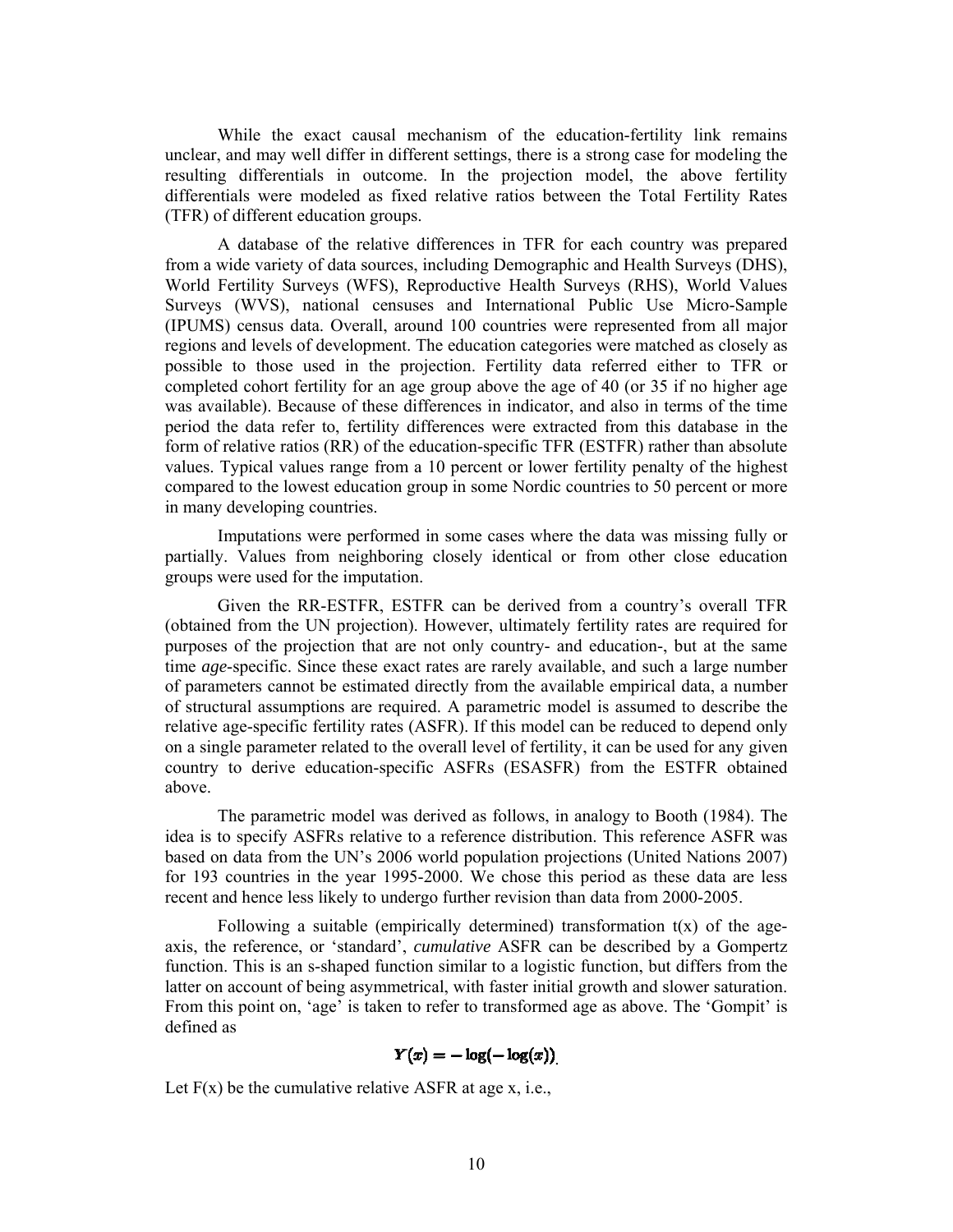$$
\int_0^x \frac{ASFR(y)}{TFR} \, dy
$$

.

Let  $Y_s(x)$  equal Gompit(Fs(x)) of the above standard fertility schedule. Then a new ASFR schedule  $Y(x)$  can be defined in terms of  $Y_s(x)$  as

$$
Y(x) = \alpha + \beta Y_s(x) \tag{1}
$$

A cumulative ASFR schedule may be recovered from  $Y(x)$  by reversing the above transformations. Intercept  $\alpha$  indicates the start of childbearing with  $\alpha$  < 0 indicating that fertility starts later than in the standard and  $\alpha$  indicating that fertility starts earlier. Slope  $β =1$  means the spread is same as in standard;  $β < 1$  indicates a wider spread (natural fertility) and  $\beta$  > 1 a narrow spread.

Next, for each country we estimated  $\alpha$  and  $\beta$  using Eq. (1). The number of parameters can be further reduced. The first step is to relate β to the TFR. Based on maximum R-square, we found a Power fit was best with the following results for β:

$$
\beta = 1.4395 TFR^{-0.4218} \tag{2}
$$

$$
R^2=0.7559
$$

All fits for  $\alpha$  have very low values for R<sup>2</sup>. Hence, for given TFR  $\alpha$  cannot be reliably estimated. The above serves to derive ESASFRs from ESTFRs. For a specific country,

$$
Y(x) = \alpha_0 + \beta_0 Y_s(x) \tag{3}
$$

For each education group represented by subscript i,

$$
Y_i(x) = \alpha_i + \beta_i Y_o(x) \tag{4}
$$

From Eqs. (3) and (4), eliminating  $Y_s(x)$  and rearranging we get the following equation:

$$
Y_i(x) = \alpha_i - \frac{\alpha_0}{\beta_0} + \frac{\beta_i}{\beta_0} Y(x) \tag{5}
$$

Now,  $Y(x)$ ,  $\alpha_0$ ,  $\beta_0$  and  $\beta_i$  are estimated from Eqs. (2) and (3). Regarding  $\alpha_i$  it is well established that the age of the mother at first birth is later among women with a higher level of education. Therefore we set

$$
\alpha_i = \alpha_0 + d_i \tag{6}
$$

where  $d_i$  represents the difference in alpha between the base educational category and i education category. We assume the values of  $d_i$  (with no education as base group) to be 0, -0.1, -0.25, -0.50. These values were experimentally derived, by adjusting the factors until the shapes of the implied ESASFR plausibly reflected typical postponement patterns.

Using Eq. (5), country ESTFRs can be transformed into country-specific ESASFRs as required for the projection. The country TFR implied by the ESTFR corresponds to the average ESTFR, weighted by size of the education group. The ESTFR can be chosen to satisfy both the constraints on their relative ratios and the condition that the implied TFR match the actual country TFR. However, ideally the country's whole ASFR should remain intact. In other words, *at each age* the weighted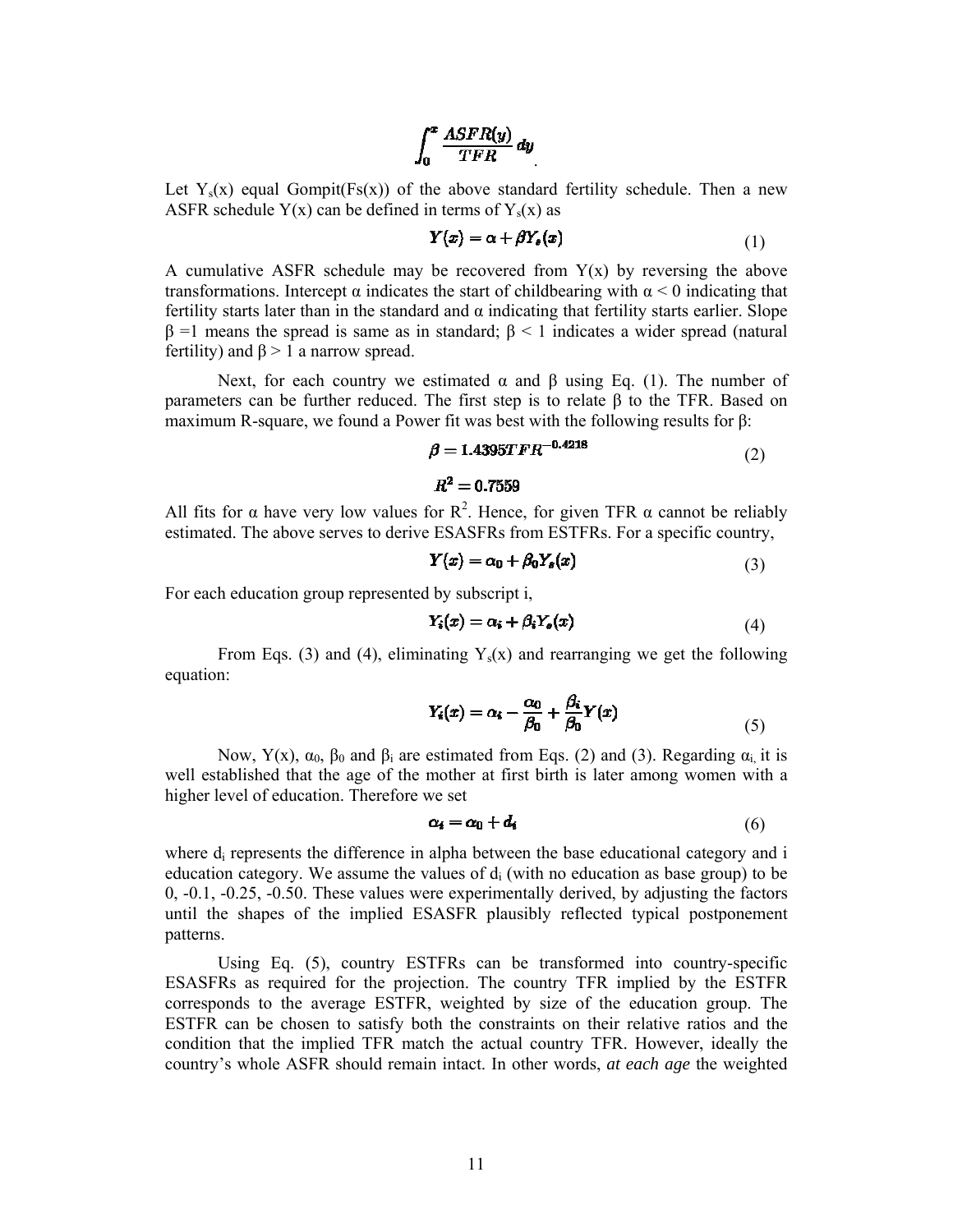average of the ESASFR should match the ASFR. An exact match of all ASFR cannot be guaranteed at the same time.

An iterative procedure is performed starting with the ESTFR for the secondary group equal to the population TFR. This ESTFR for secondary is changed during the iterative procedure until the difference in the age-specific births between the UN projection and our procedure is minimal. More precisely, the sum across age groups of the squared error in age-specific births was minimized. Any difference remaining was adjusted proportionally.

Visual inspection of the graphs of the resulting ESASFR suggests that these are plausible for most countries except in few countries with either extremely high fertility (such as Niger or Uganda) or in countries with extremely low fertility (Macao) and in Mongolia.

Procedure (2000-2005):

- 1 TFR for 2000-2005 from UN.
- 2 ASFR for 2000-2005 from UN.
- 3 Country-specific relative ratio of ESTFRs derived/imputed from various sources.
- 4 The level of country-specific ESTFRs that is consistent with the overall TFR and ASFR is not known as it depends on both education distribution and age distribution. We start by anchoring the TFR of the secondary education group to the overall TFR.
- 5 ESTFR calculated using relative ratio of ESTFR. (1, 3-4).
- 6 For each education group, the relative ratios of ESASFRs are derived from the Gompertz Relational Logit as explained above.
- 7 The ESTFRs (from step 5) are distributed using the relative ratio of ESASFR pattern of 2000-2005 (from step 6).
- 8 Mid-year populations for 2000-2005 estimated from projection (using mortality and migration components).
- 9 The number of AS-ES-births are calculated and aggregated over educational levels (7-8).
- 10 The number of births by age using overall ASFR for 2000-2005 is calculated. (2, 8).
- 11 The difference between the aggregated (step 9) and overall births (step 10) for each age group is calculated. (9-10).
- 12 The differences were squared and summed across the age groups. (11).
- 13 The goal is to minimize this sum by changing the value of TFR (anchored in secondary).
- 14 The final values are the ESASFR to be used as starting point for the projection.

This procedure was repeated for all periods.

### **Educational Mortality Differentials**

Demographers are aware that mortality rates differ substantially among different socioeconomic groups in the population (Kitagawa and Hauser 1973; Preston et al. 1981; Pamuk 1985; Alachkar and Serow 1988; Duleep 1989; Feldman et al. 1989; Elo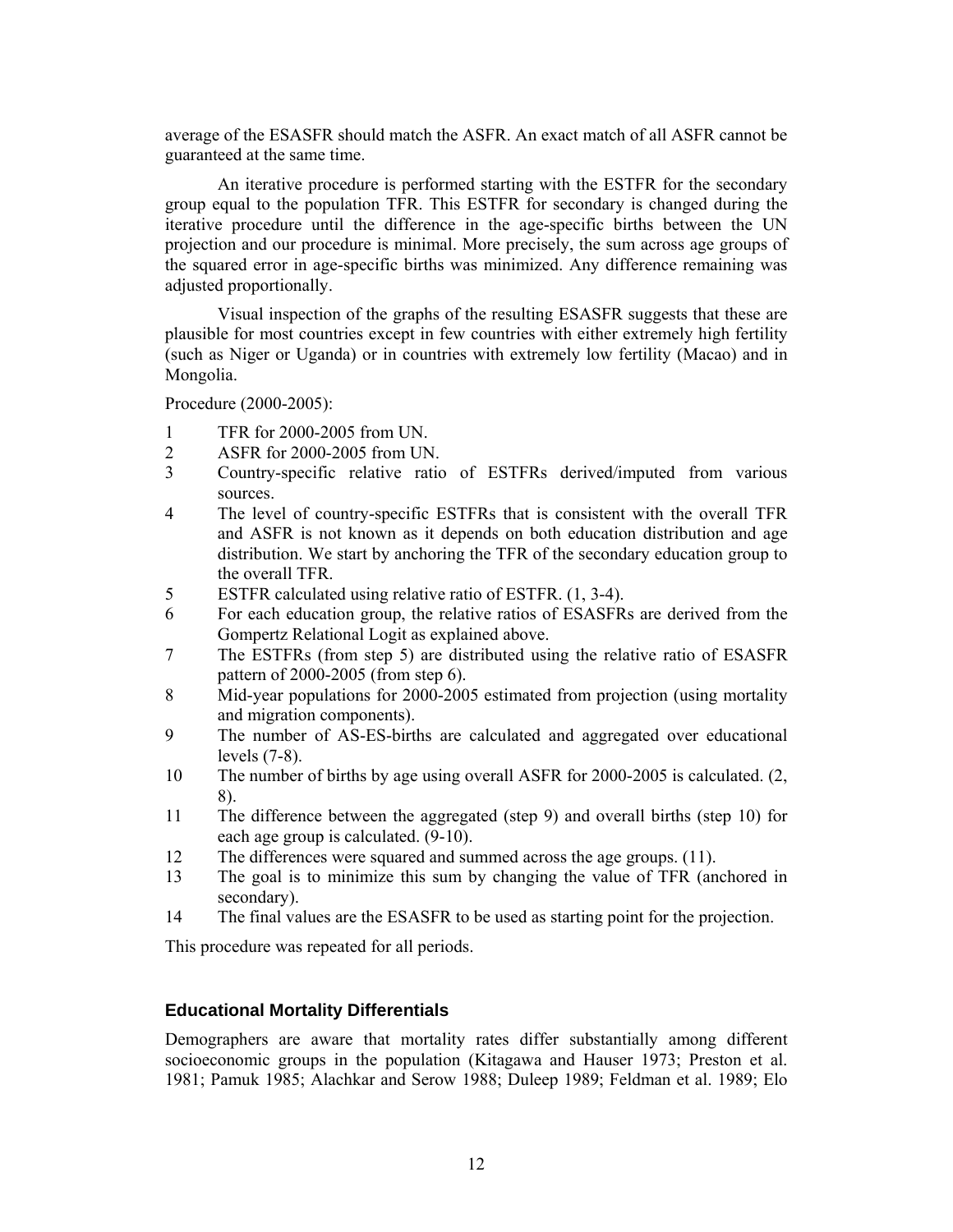and Preston 1996; Rogot et al. 1992; Pappas et al. 1993; Huisman et al. 2004). For the educational reconstruction, these mortality differentials were crucial, since the information being reconstructed was precisely the educational attainment profile of those who had died between 1970 and 2000 (those alive in 2000 were present in the baseline data). For the present purpose of projection, on the other hand, in particular of the projection of the working age population 15-60 or 15-65, mortality plays a much smaller role. Accordingly, this issue is discussed only briefly here, and more attention is paid to the question of fertility differentials, which are more important for forward projection. For details on the mortality component omitted here, please refer to the reconstruction report (Lutz et al. 2007).

Because the direct measurement of mortality by level of education requires a reliable and comprehensive death registration system, together with information on the education of the deceased and the corresponding risk populations, such empirical data are limited to a few industrialized countries and are virtually absent from the developing world. This leaves only a sequence of censuses as a source of insight. An extensive exercise comparing education-specific cohort survival over three to four decennial censuses for eight countries from different world regions and development stages was carried out at IIASA in 2005 and the findings were reported in separate papers (Sanderson 2005; Figoli 2006; Fotso 2006; Woubalem 2006) and cannot be reported here in any detail.

For several reasons we decided to parameterize the educational mortality differentials in terms of differences in life expectancy at age 15 ( $e_{15}$  in standard lifetable notation). Later educational attainment of an individual cannot causally affect survival in lower ages. We assumed that the effect of an individual's education on mortality starts at around age 15, the age where cohorts begin to join the labor force and the type of job they get is somehow related to their current educational attainment at that age and to some extent their expected future educational attainment.

For the countries studied, we found that with reference to the secondary educational category, the average difference in  $e_{15}$  was three years less in the noeducational category, two years less in the primary category, and two years more in the tertiary category. It is interesting to note that practically all of the countries studied showed this pattern of a smaller differential between the lowest two categories. Also, this pattern of two years difference in life expectancy between the highest categories fits well with the general pattern of educational mortality differentials directly measured in some industrialized countries with complete population registers.

Using a technique very similar to the one described above that was used to derive age- and education-specific fertility rates that are consistent with the age-specific rates provided by the UN, education-specific mortality rates were derived:

1. We start with  $e_{15}$  of the population in 2000 (UN projection) and estimate  $e_{15}^i$  for the four education categories based on the education proportions at age 15 for the base year. Formally, with  $i = 1, 2, 3$  and 4 representing education categories E1, E2, E3 and E4, the  $e_x^i$  were chosen to satisfy

$$
e_{15}=\sum_{i}p^i_{15}e^i_{15}
$$

subject to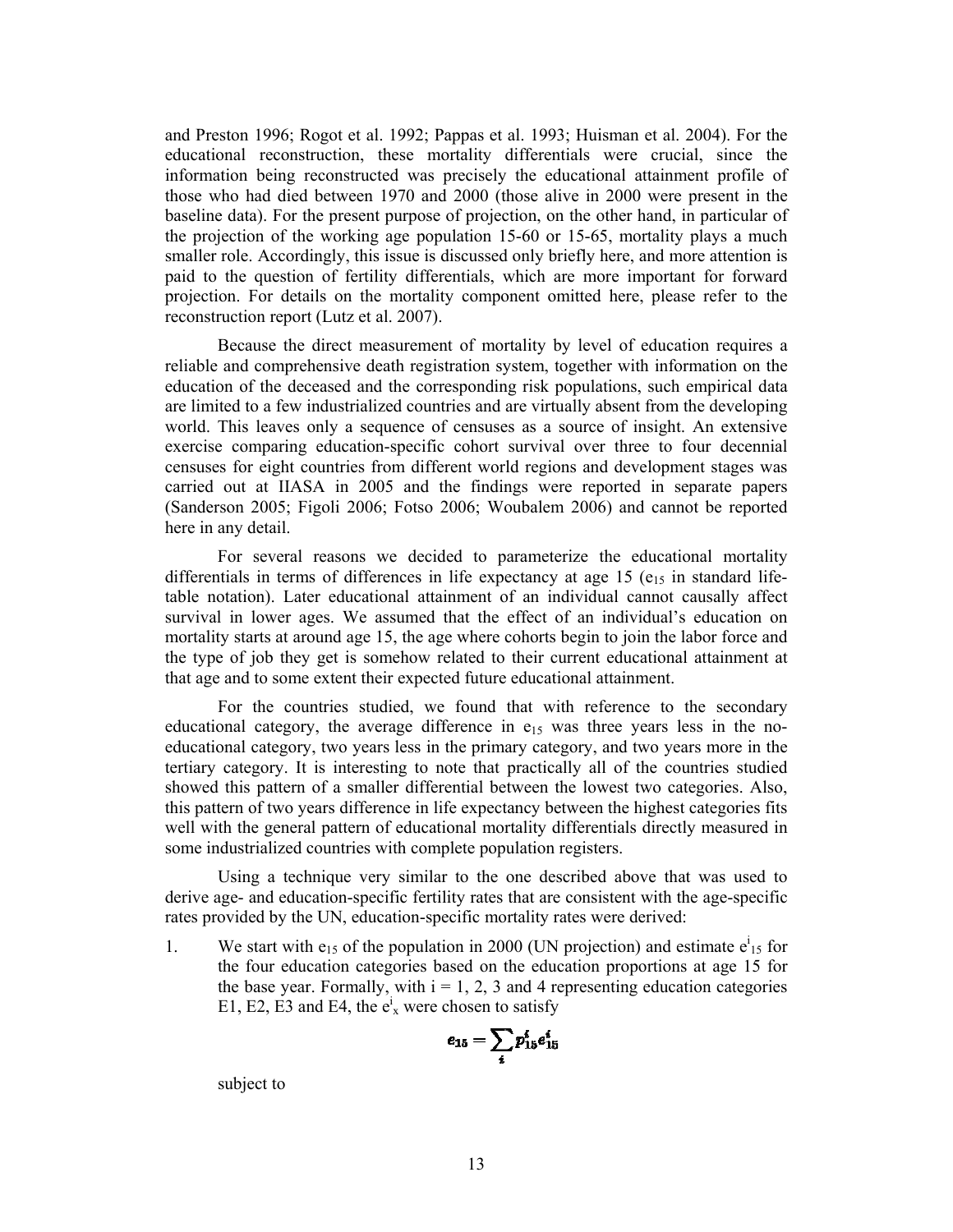$$
e_{15}^i = e_{15}^1 + d_{15}^i
$$

where the  $d^i$  are the empirically determined mortality differentials described above. This is achieved by setting

$$
e^1_{15}=e_{15}-\sum_i p^i_{15}d^i_{15}
$$

- 2. Using a Brass-Gompertz Relational Model we estimated the relative age pattern of mortality for each educational attainment category based on the reference mortality pattern of the population as a whole. We obtained  $L<sub>x</sub>$  for each category with  $e^{i}_{15}$  known from the above equation.
- 3. We assume that there will be no differential in mortality by education below age 15. So below age 15 the same  $L<sub>x</sub>$  from the UN will be used for all education groups.
- 4. The above education-specific rates were used to calculate the number of deaths in each educational group (by age and sex). These numbers were then aggregated over attainment levels to compare with the numbers from the UN projection. An iterative procedure was used to optimize the anchor  $e^{1}_{15}$ . The remaining discrepancies were proportionally adjusted.

This method was repeated for every period.

#### **Migration Assumptions**

For each sex and period, the difference in the population distribution by age at the end of the period between the UN projection and our projection (aggregated over education categories) was calculated. Positive differences imply positive net-migration. In cases of negative net-migrants for any age group, the age-specific negative net-migrants are drawn proportionally from the education groups in the relevant age group (at the end of the period distribution). In the absence of detailed information on the migration flows between individual sending and receiving countries, the age-sex-education distribution of the population of sending countries was pooled for each period.

In the case of age-specific positive net-migration, the shares from the pooled distribution are used to distribute the positive net-migrants to the four education categories. Effectively this implies first that the educational profile of migrants is representative of their country of origin, and second that receiving countries are on the whole not selective with regard to the origin or educational profile of their net immigrants. Neither of these assumptions is strictly plausible; however, in the absence of more detailed data to account for educational selectivity and flows specific to pairs of sending and receiving countries, the present approach seems preferable to ignoring migration altogether. In some cases, the assumption that the education profile of netimmigrants to a particular country is representative of the global migrant pool would result in the arrival of individuals with education level  $E_i$  in a country where the population share of this category is close to zero. In order to moderate the counterintuitive implications of this assumption, the net-immigrants in age groups below 60 are added to the next higher non-empty education category if the share of their original education level is below 1 percent in the receiving population. Net-immigrants aged 60+ are distributed proportionally among the receiving population education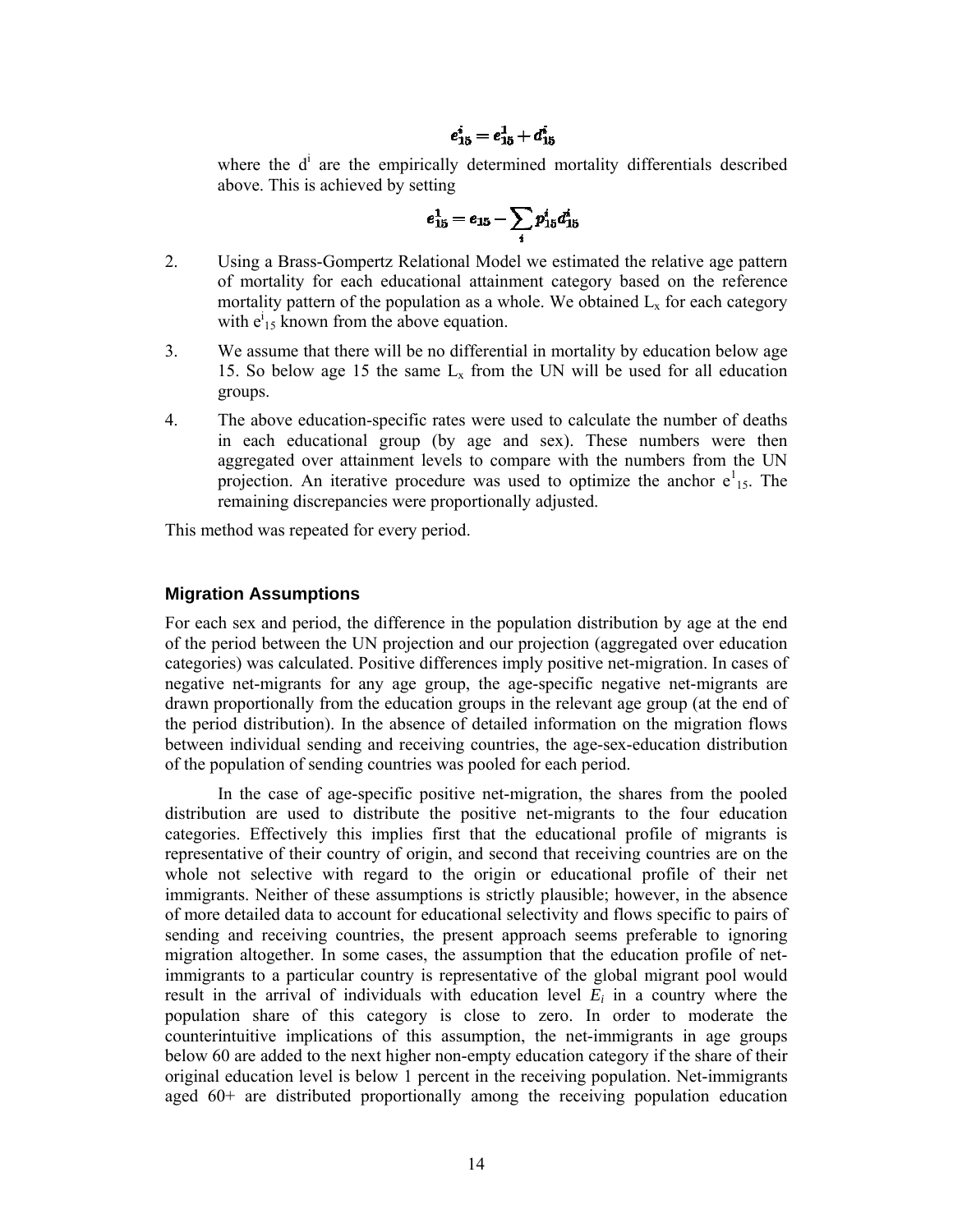categories in the corresponding age group. These corrections theoretically lead to an upward bias in the aggregate global education distribution, but of negligible magnitude. Despite this correction it may happen that some industrialized receiving countries appear to make little progress in universalizing secondary attainment, or even to be regressing, as a result of the assumed arrival of merely primary-schooled migrants.

Recent evidence suggests that with respect to highly skilled migration in particular, a relatively small number of receiving countries (chiefly the OECD plus a few other countries in the Middle East) account for the overwhelming share of immigration (Docquier and Marfouk 2006). At the same time, these are countries for which better data may most easily be available. Accordingly, migration is one area where future revisions of the projections may be significantly improved even in the absence of truly global migration data.

#### **Educational Progression Assumptions**

Changes in educational attainment by age and sex follow a hierarchical multi-state model which implies that transitions from one educational category to another can only go in one direction and have to follow a predefined sequence. This means that people over time can only move to the next higher educational attainment category step by step and cannot move backward. Somebody who has once reached completed tertiary education will maintain this status throughout his/her life no matter what happens to the person's actual skills or abilities. This follows from the definition of a formal level of educational attainment chosen here, which is the only approach possible given the nature of the empirical data. Should more systematic information on actual skills by age become available for several points in time, one could also think of applying models that explicitly capture the possible deterioration of skills.

In the case of forward projections, it is both the timing and the quantum of transitions that matters. Since in this projection we begin with the 15-19 age group, transitions that typically happen before this age need not be of concern here. This is clearly the case for the transition from the category no formal education  $(E1)$  to that of some primary education (E2). But the issue already becomes more problematic for transitions from primary  $(E2)$  to the completed lower secondary education  $(E3)$  and completed tertiary categories, where a certain proportion is expected to still happen between ages 15 and 19. The transitions to completed tertiary (E4) clearly can happen in a broad range of age groups. While the timing of transitions to E3 will only require some assumptions about the age group 15-19, the transitions to tertiary clearly require more consideration. The main problem is that the ages at transitions to E4 vary greatly among countries. For example, before 1997 the Bachelor's degree in Nepal only took two years and many people finished at the age of 20. In contrast, in some African countries, it is not uncommon to receive the first university degree after the age of 40. For this reason we need some country-specific assumptions for the transitions to E4.

For the transition from no education  $(E1)$  to at least some primary  $(E2)$ , it is assumed that all transitions happen before the age of 15. For the transition to completed lower secondary (E3) which in most countries typically happens around the age of 14, the following method is applied to each country individually. The proportion of the 10- 15 age group in 2000 that will eventually transition from E2 to E3 is provided by the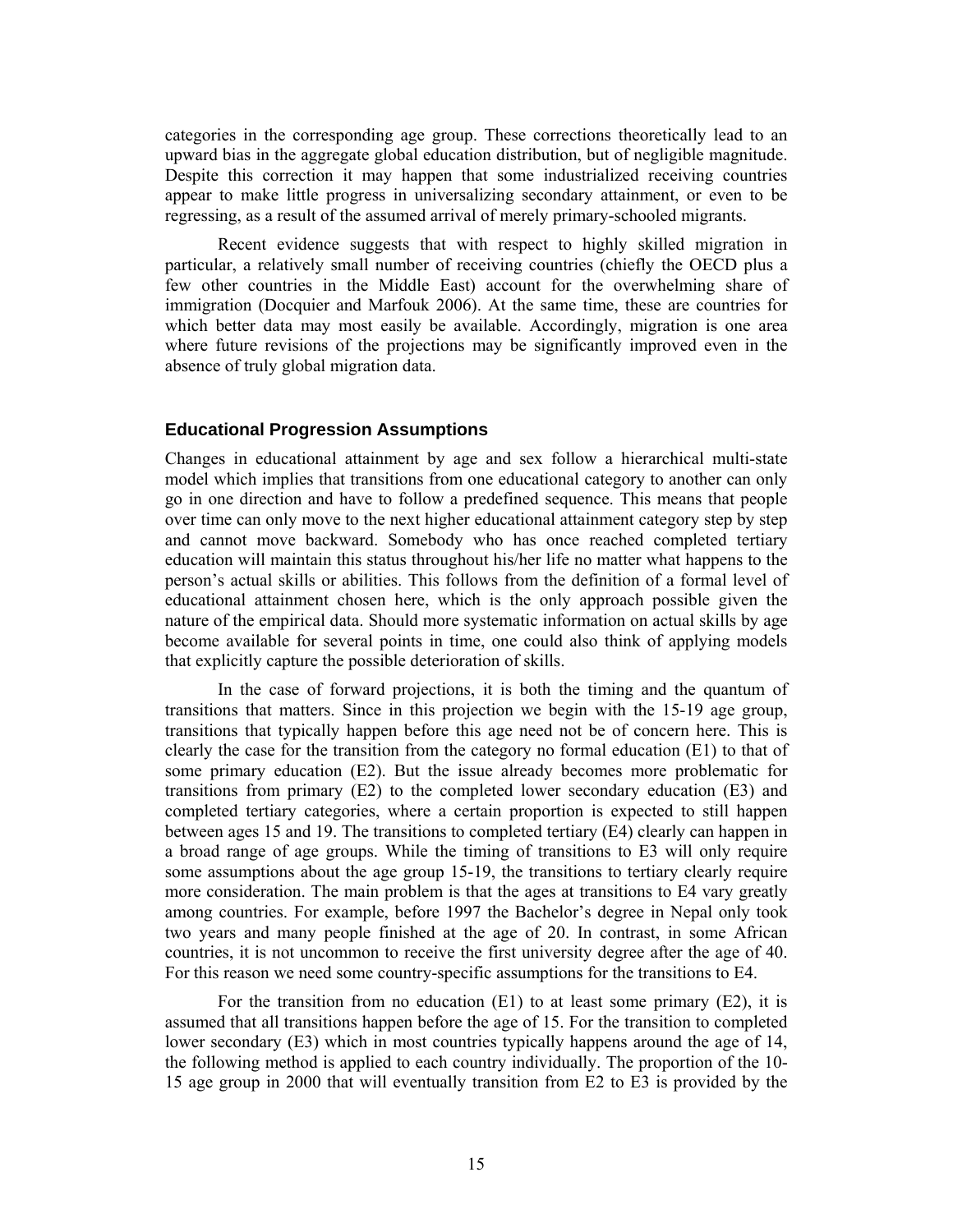global education trend (GET) scenario assumptions. The proportions that have already made the transition are known empirically from the share of E3 among the 10-15 age group in the baseline data. A ratio can be derived describing the proportion of transitions from E2 to E3 that occur before and after the age of 15. The assumed change in this ratio is described below. The same principle is applied to the transition from E2 to E3, i.e., to tertiary. In this case however, the transitions are spread over three fiveyear intervals, since the empirical baseline suggests that a significant proportion of first tertiary degrees are obtained as late as the early 30s, especially in some African countries.

The timing of the transitions partly reflect particular features of national school systems, such as the official age of entry, the number of grades in primary and lower secondary school and so on. Because these differences will not necessarily persist over decades to come, it is assumed that the age of transition from the primary to the secondary category – for those who make the transition at all – will converge to age 15 for all countries. This convergence is assumed to begin in 2010 and be completed by 2030. Before this convergence sets in, the proportion of the primary category may change dramatically between the 15-19 and 20-24 age groups in countries where prior to 2000, lower secondary school was typically completed *after* the age of 15.

It is important to note the exact definitions of the education levels as indicated in Table 1. In particular, the need for a relatively small number of categories that would be applied uniformly across countries at different stages of development means the choice is not optimal for, or corresponds to common usage in, either less developed or fully industrialized countries. In particular, the definition of 'secondary' as requiring only *lower* secondary means that the fact that some countries, such as New Zealand, Finland or Austria, report 100 percent attainment at secondary level in this sense, does not contradict the fact that there may be ongoing policy debates in these countries about the lack of universal completion of the upper secondary level. Moreover, ISCED definitions notwithstanding, it may well be that with reference to the educational structure of other comparable countries, New Zealand, Finland or Austria would be considered to have their share of mere primary-level attainers.

Another limitation that needs to be taken into account affects a number of countries, particularly in central Europe. In these countries, including Germany, Poland, Slovakia, and a number of others, lower and upper secondary are not necessarily successive phases, but may be parallel alternatives. In other words, after primary school, some students may enroll in a school type that leads straight to an upper secondary certificate. As a result, such students will be counted as having attained only primary, even after having completed the number of school years that corresponds to lower secondary. In terms of timing, these students only enter the 'secondary' category at the age of transition to *upper* secondary, not lower secondary. This explains why in the projections for these countries an implausible share of students appears to transition to E2 only at the age of 18, even though E2 only requires lower secondary which is normally attained much earlier.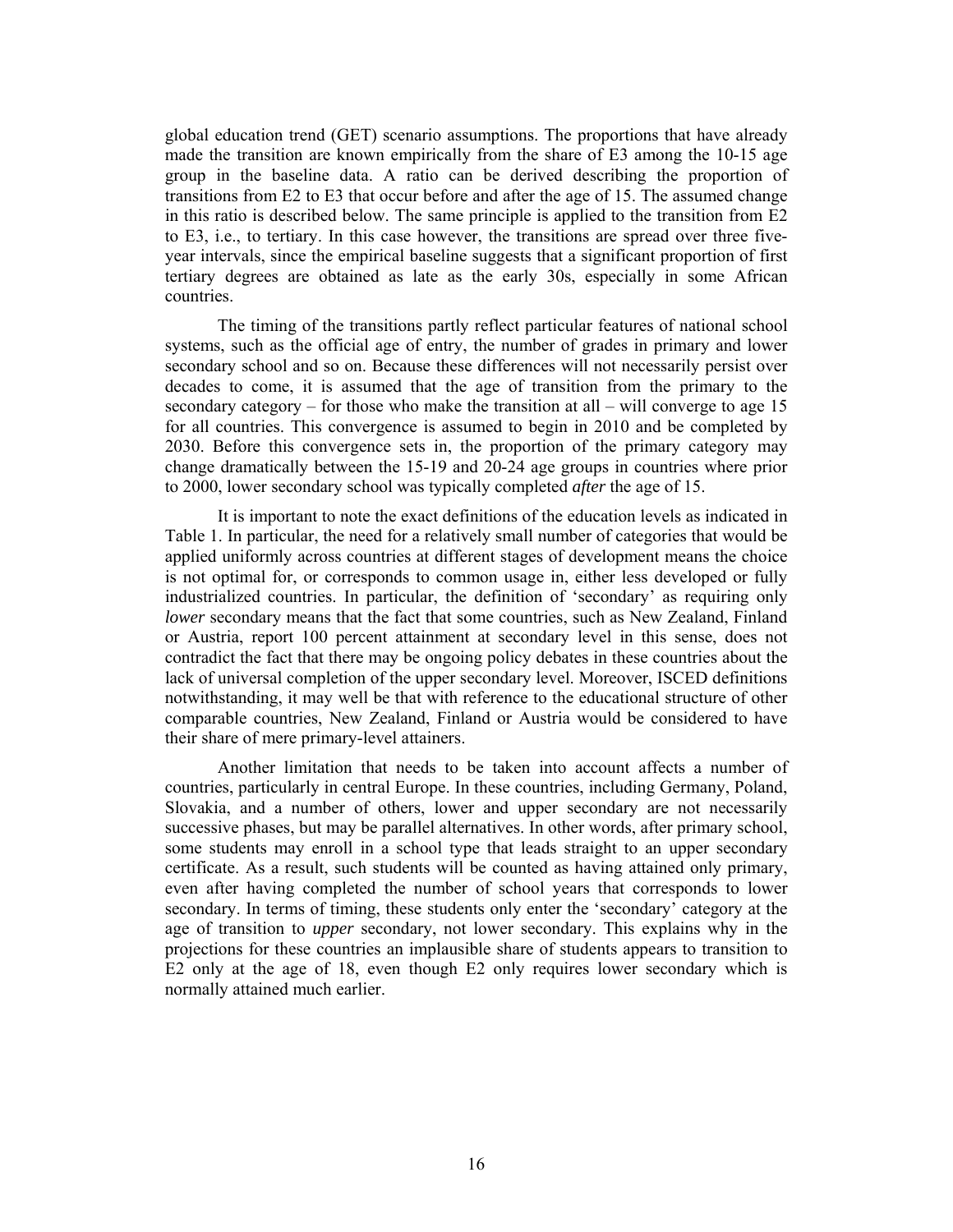### **Scenarios**

#### **Demographic Scenario**

A trajectory of a future fertility is always uncertain. However, this uncertainty may be characterized with some degree of confidence. There are two issues in creating a most likely trajectory of fertility: The overall level of the fertility, TFR (period or cohort), and the distribution of the overall level among ages. The UN, Eurostat, IIASA, the US Census Bureau and many other national statistical offices and independent institutes and individuals publish estimates of future demographic developments. Some provide a single baseline trajectory plus a number of variants. Others use a probabilistic approach, combining an extrapolation of the past with a random component of variation. In both types of projection methodology, a baseline scenario is typically defined, in the case of probabilistic projections by removing the random variation component. Hence, we will first establish what will be our baseline trajectory for the overall population by reproducing the UN projection (United Nations 2007).

The UN Population Division regularly publishes population projections by age and sex for 193 countries of the world. The projections include different variants. The UN medium variant indicates the most likely future scenario. We obtained the assumptions regarding mortality, fertility and migration from the published sources, personal correspondence with the UN authors as well as from our own calculations (for the age-sex specific migration distribution). Given the UN assumptions, we introduced the education component with differentials in mortality, fertility and migration. We matched our initial projection to the UN projections by ensuring that the aggregated data from our projection exactly match the UN's projection in terms of deaths, births, migration and therefore the population distribution.

For 44 countries, the assumptions regarding the future development of fertility deviate from the UN projections, while the migration and mortality assumptions remain the same as for the UN scenario. Specifically, Eurostat assumptions were used for the EU27 excluding Luxembourg, Switzerland and Norway. For Russia, Ukraine, Croatia, Macedonia and Turkey, fertility projections produced at the Vienna institute of Demography (Scherbov et al. 2008) were followed. Finally, for China, Japan, South Korea, Thailand, Singapore, Macao and Hong Kong, where recent evidence suggests that the UN fertility assumptions may be inappropriate, fertility assumptions were formulated at IIASA. The UN's ASFRs were proportionally adjusted to match the TFRs in these scenarios. The actual fertility parameters assumed (where these differ from the UN) are included in the Appendix Table.

#### **Education Scenarios**

No doubt making assumptions about future educational development over the course of several decades is a seemingly impossible task. However, it is not intrinsically more difficult than making assumptions about reproductive behavior or mortality. Like variant projections of demographic indicators, the education scenarios below are not to be interpreted as predictions or forecasts, but as exercises in 'what if' reasoning. As such they serve the important purpose of illustrating the consequences of different kinds of trends and policy environments on global human capital. In any case, the notion that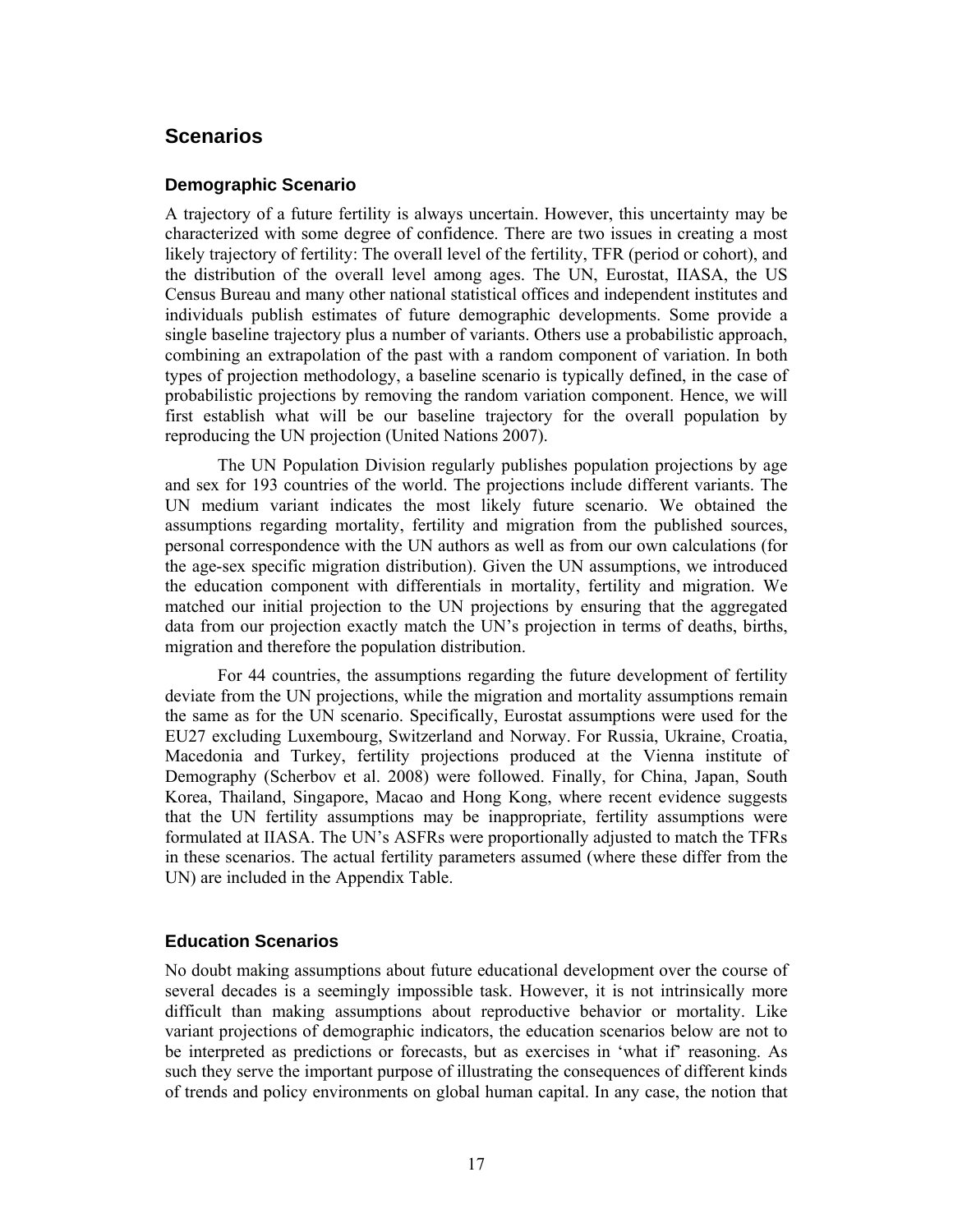we can avoid making assumptions about future educational attainment trends is a fallacy: Since fertility is influenced by education levels, population projections inevitably make implicit assumptions about the population's future educational attainment, even if these remain unstated. In our view, it is preferable to be explicit about these assumptions.

In addition, the analyses underlying the global education trend scenario (see below) show that the complexity of the social dynamics of school expansion notwithstanding, there are indeed some robust historical trends that provide reasonable guides for assumptions about future expansion.

#### *Constant enrollment number (CEN) scenario*

In a sense this is a worst-case scenario in that it assumes zero expansion of schooling. This scenario is not presented as a likely future, but serves reference purposes only. Its technical definition is straightforward.

The assumption is that in each country, the number in each cohort (by gender) making each educational transition at the appropriate age remains constant over time. Accordingly, the relative share of the attainment levels can rise and fall depending on changes in cohort size.

#### *Constant enrollment ratio (CER) scenario*

Like the previous scenario, the projection of constant transition rates between attainment levels (and as a result constant proportions in each level within each cohort) serves largely illustrative purposes. It demonstrates the implications of extending the status quo into the future, without regard for contextual change. In its disregard of historical upward trends and of the opportunity for 'no-cost expansion' when cohort size declines, it is a somewhat pessimistic scenario.

The technical definition of the CER scenario is straightforward. In each country, the proportion of each cohort (by gender) making each educational transition at the appropriate age remains constant over time.

#### *Global education trend (GET) scenario*

This is the first 'complex' scenario that is not derived from a single, simple assumption. Informally, the GET scenario assumes that a country's educational expansion will converge on an expansion trajectory based on the historical global trend.

Identification of the global trend is based on a data-driven judgmental analysis. This means it is neither derived by mechanistically applying a statistical model, nor a mere 'expert estimate', but based on the application of domain knowledge to the empirical data.

From a theoretical perspective, the limiting constraints of educational expansion differ at different stages. Initially, expansion in enrollment is likely to be essentially limited by the available supply of school places. As long as only a small fraction of each cohort is enrolled in primary school, it seems plausible that each additional school that is built can be filled with willing students. At this stage, enrollment is largely supplylimited. Once the vast majority of each cohort is enrolled, say 90 percent or more, the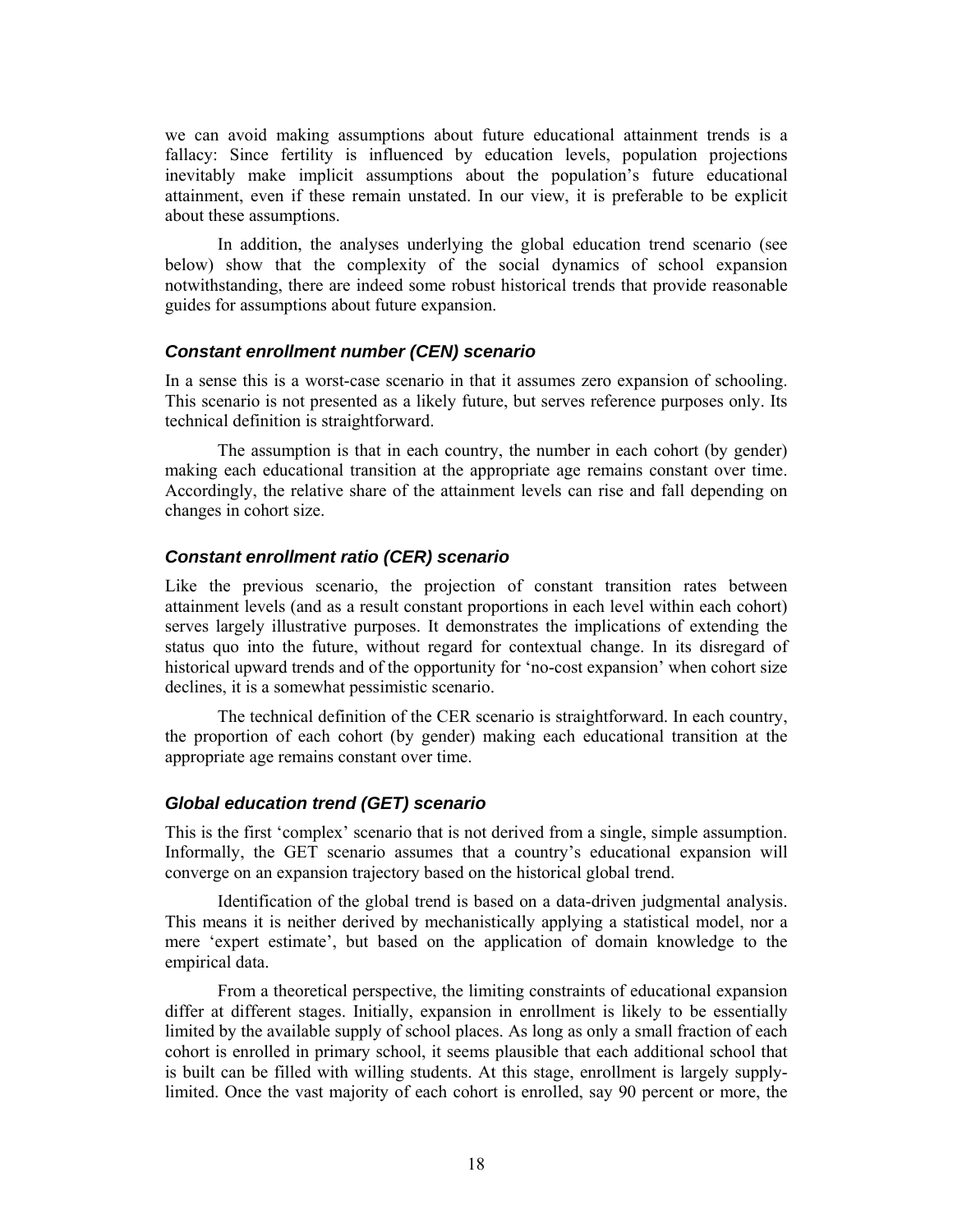fact that the remaining 10 percent are not enrolled is unlikely to be the result of a lack of school places. In fact, by the time 90 percent are enrolled, cohort growth will typically have fallen considerably, meaning that raising the enrollment ratio further does not require physical expansion. Instead, enrolling the last few percent is typically a matter of accessing hard-to-reach populations, such as children in remote rural areas, working children, those suffering from disabilities and so on. Complete enrollment of these groups in school requires not school expansion, but well-designed and targeted demandside interventions.

In the full complexity of the underlying dynamics, some constraints act on the absolute number of attainers, while others act on attainment proportions. However, the benefit of explicitly modeling these complexities needs to be weighed against a number of practical concerns. First, the historic data and the projection are in five-year intervals, not annual. While the 'true' model would logically describe the year-on-year change, its application to the projection would effectively require the computation of a 'rolling average'. This reduces the potential benefit of a 'conceptually tidy' domain model because the five-year model does not necessarily share qualitative features of the underlying annual model. If the annual model was piece-wise linear, for instance, the five-year model would not be. Second, while in theory convergence to universal attainment may be asymptotic and never reach a true 100 percent, in practice this convergence is cut short in the data because national statistical offices perform rounding operations; moreover, these may not be consistent across countries. Third, a two-part model (such as a supply-limited phase followed by a demand-limited phase) introduces the computational complexity of checking whether the threshold for switching models has been crossed after each five-year step and if necessary backtracking and recalculating to account for this. In seeking to address these concerns, it was found that the trajectories of attainment proportions resulting from these complex dynamics are well approximated by the judicious choice of a simple model acting directly on the proportions in five-year intervals.

Both accelerating and decelerating phases of attainment expansion are found to be modeled well by cubic splines at all attainment levels. The placement of the point at which the curve switches from accelerating to decelerating expansion was chosen to ensure the splines connect smoothly. The exact placement is non-critical since the curve is approximately linear for much of the central section. Fitting such bi-cubic models to each country shows good individual fits (in the vast majority of cases with an adjusted R-squared greater than 0.8), and the resulting parameters, indicating the 'pace' with which different countries traverse the cubic curve, turn out to have a unimodal, fairly symmetric and tightly clustered distribution. The parameter means across the individual country models may therefore reasonably be considered to constitute the 'typical' global trend. Countries that had already achieved 99 percent or higher participation were excluded in determining the overall mean expansion parameter. The projected trajectories resulting from applying these global trend parameters were examined for their plausibility.

Figure 2 superimposes the derived growth trend for female primary education on the national 30-year segments from the 1970-2000 reconstruction. It may appear as if there are more national trajectories that are steeper than the trend, but this is an optical illusion: Especially in the central section of the curve, the steeper national trajectories are visually *longer* than the flatter ones, despite the fact that they all represent 30 years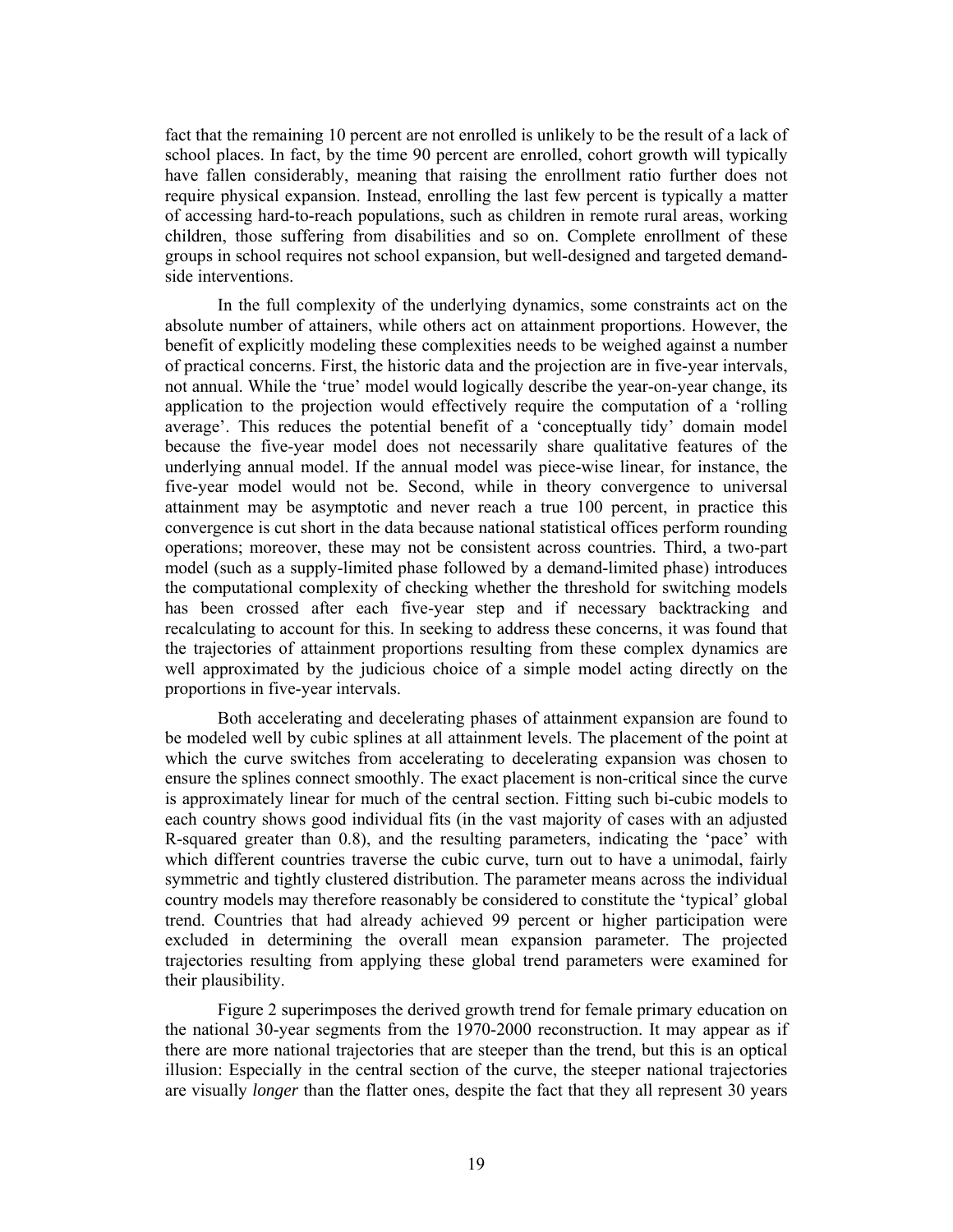in time and have equal weight. As a result, steeper trajectories are over-represented in terms of 'ink' on the graph. A plot of the relative slopes shows that the national trajectories are actually symmetrically distributed around the central trend. However, it is true that some countries have enjoyed much faster attainment growth than the central trend. As can be seen from the graph, the most successful countries have managed an accelerated development of achieving in 15 years what on average takes 65.



Figure 2. Country- and average growth pattern.

In the case of an education level that already has more than 50 percent participation and whose expansion is beginning to decelerate, the parameters indicate the slope of the cubic root of the proportion over time in each cohort that fails to attain this level. During the acceleration phase, the slopes of the opposite sign conversely indicate the annual increase in the cubic root of the proportion of attainers. These slopes are -0.0054 for male/primary, -0.0052 for male/secondary, -0.0027 for male/tertiary, -0.0082 for female/primary, -0.0074 for female/secondary, and -0.0049 for female/tertiary. These values are difficult to interpret on their own, and an illustrative translation into growth over time is provided below. However, even the raw parameters indicate the consistency of the model. First, overtaking is impossible, since the pace of expansion is slower for the higher attainment levels. This is not a pre-specified constraint, but an empirical outcome of the model. Second, the parameters reflect the fact that despite having started later and starting the study period at a lower level, female attainment has been growing more rapidly than male attainment and is in the process of catching up.

The growth curves implied by these parameters are shown in Figure 3. Note that for display purposes, the figure assumes that all phases start their expansion at the same time. In reality, different lags between schooling phases and attainment rates for males and females occur in different countries. Note also that the times indicated in the figure should be interpreted with caution, as they indicate the time required to reach true 100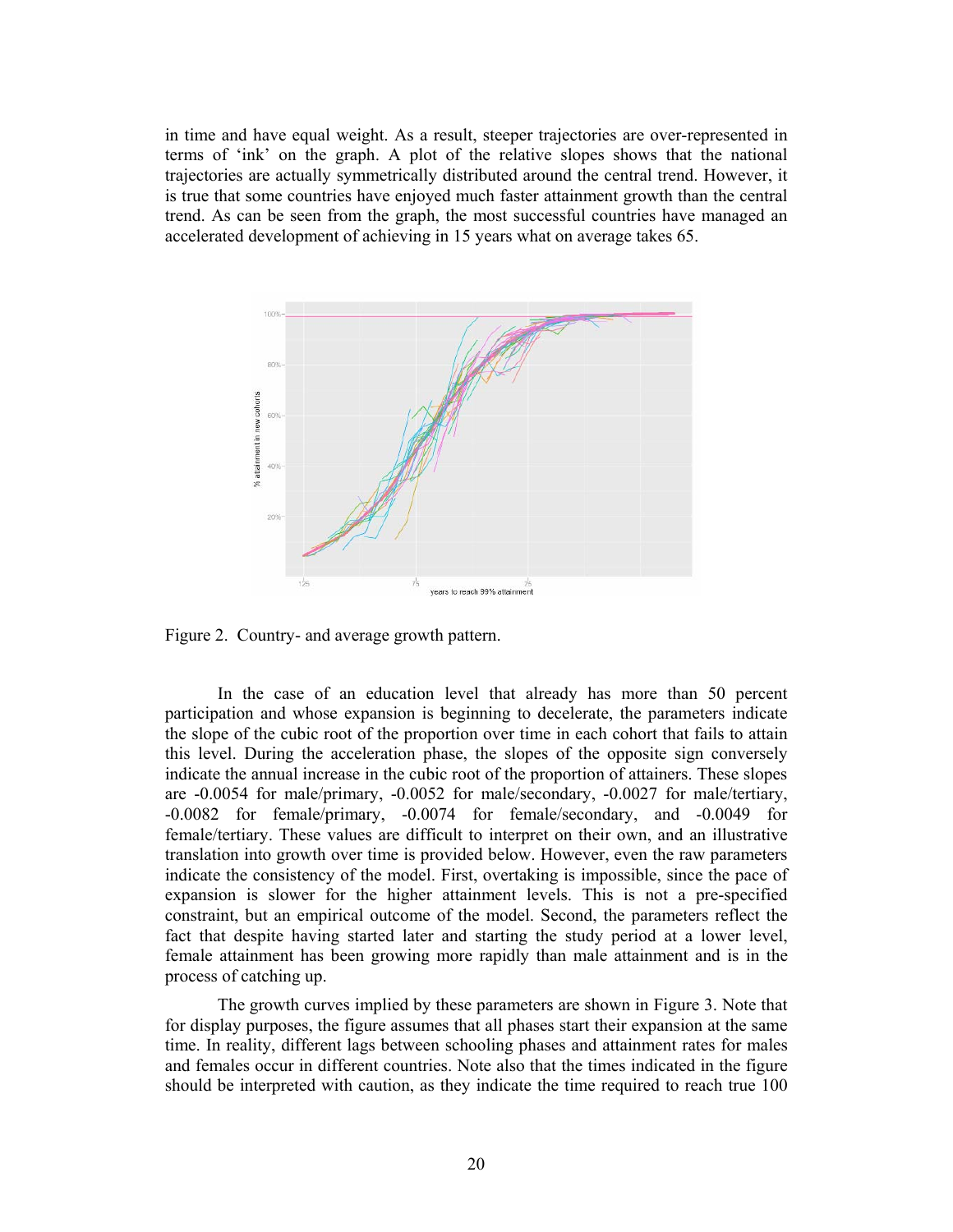percent starting from true zero. The model does not aim to fit the extreme tails, since in any case rounding occurs in actual statistical reports, and 'universal' schooling is generally considered to be achieved when 99 percent or even 98 percent is reached. Also, these are average times across stagnating and succeeding countries. What the comparison of the average growth patterns across phases and genders shows, however, is that while the schooling of girls may have started later, it has been expanding at a much faster pace. The gender difference is more or less the same at primary and secondary levels, but dramatically greater at the tertiary level. Between 1970 and 2000, female tertiary attainment growth has been closer to the pace of male primary or secondary expansion in the past.



Figure 3. Relative rate of expansion of different education phases by gender.

In this context the different levels of confidence in the primary/secondary and tertiary growth patterns need to be noted. The first two are derived from past observations all along the growth curve. As such, it is fairly clear what the trend curve is and reasonable to project for countries at its lower end to move along it. With regard to tertiary expansion, however, the projection is a genuine *extrapolation* beyond levels currently observed, and should be treated more carefully.

The application of the GET scenario will normally result in more optimistic trajectories of educational attainment than either the CEN or CER scenarios. However, it is important to note that in the case of the latter, this is not by definition. In context of rapidly falling cohort sizes, the assumption of constant enrollment may in principle translate into increases in the proportions at higher attainment levels that are higher than the increases implied by the global education trend scenario. In fact, it could be argued that the GET scenario is rather conservative. The above parameters imply, for instance, that it takes a typical country about 40 years to raise female participation in primary schooling from 50 percent to 90 percent, and over 30 years after that to reach 99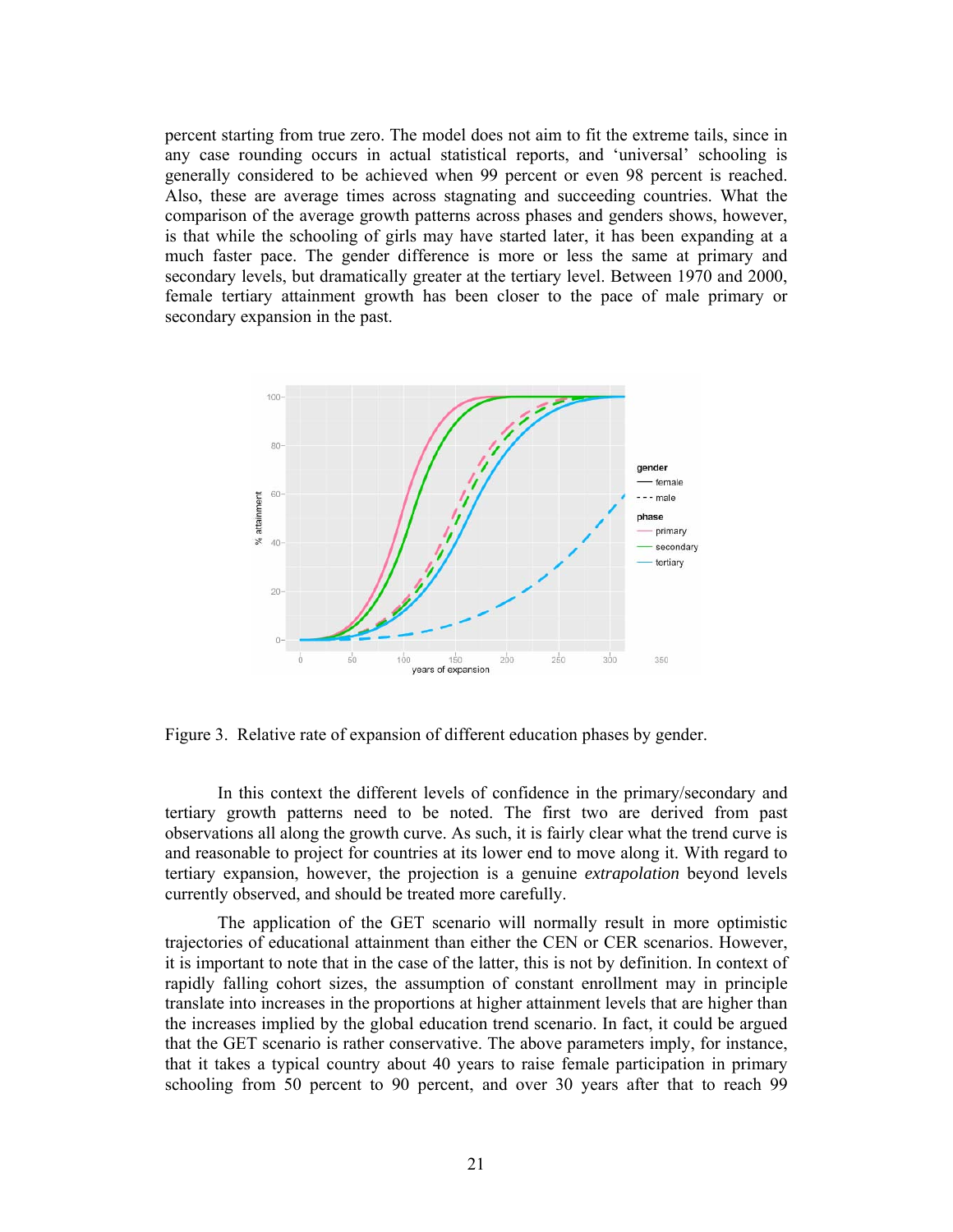percent. The latter in particular may seem discouragingly slow (moreover, female primary participation has been the fastest process over the period studied), but reflects the empirical average. While some countries have expanded access much more quickly, others have stagnated and made even less progress during the final decades of the 20th century, and this is reflected in the average slope.

#### *The fast-track (FT) scenario*

In addition to the above scenarios that define lower bounds, worst-case or 'no change' environments, an optimistic scenario has been defined. This is based on the GET scenario defined above, but assumes the achievement of certain milestones. If stated targets in attainment are not reached by certain years (both of which are defined below) under the assumptions of the GET scenario, then an accelerated rate of growth is applied that meets these targets.

As a result the increases over the global education trend scenario are not in the form of uniformly faster growth, but in the form of lifting up the countries that are furthest behind. This reflects the actual political dynamics through which such acceleration has been attempted in the past. Both the Millennium Development Goals (MDGs) and the Education for All (EFA) goals took the form of a 'milestones' approach, and the EFA Fast Track Initiative (FTI) shows that international support will not be indiscriminate and thinly spread, but focused on those countries lagging furthest behind.

Our fast-track scenario illustrates the implications of a new round of similar policy initiatives focusing on secondary education (the next logical step after the achievement of universal primary education). Since our category E3 is based on completed lower secondary, it is assumed that the target proportion will eventually be universal attainment of E3 by 2050. Since this target is very far off, however, a more achievable intermediate target is assumed for 2030. While no international policy frameworks have so far recommended specific targets for tertiary participation, the rapid pace of tertiary expansion in many parts of the world displays a great amount of ambition in this regard, both individual and national. As an explicitly optimistic scenario, the achievement of a proportion of 60 percent at attainment level E4 is assumed to be reached by 2050. While this is as high as some of the very highest levels observed today, it is already exceeded by the aspirations of teenagers in some developing and transitional countries (OECD 2007). Even if the assumptions turn out to be over-optimistic (given that it appears increasingly unlikely that the EFA goals for enrollment will be achieved in 2015), the scenario will serve as a useful comparison with actual developments to assess how much human capital has been 'lost' by missing the targets.

For the primary level (E2), the attainment of 99 percent transition to E2 by 2015 is assumed under the fast-track scenario, corresponding approximately to the achievement of the EFA goals. Lower secondary schooling (E3) is assumed to reach 50 percent of each cohort by 2030, and 90 percent by 2050. Tertiary (E4) is assumed to reach 60 percent by 2050.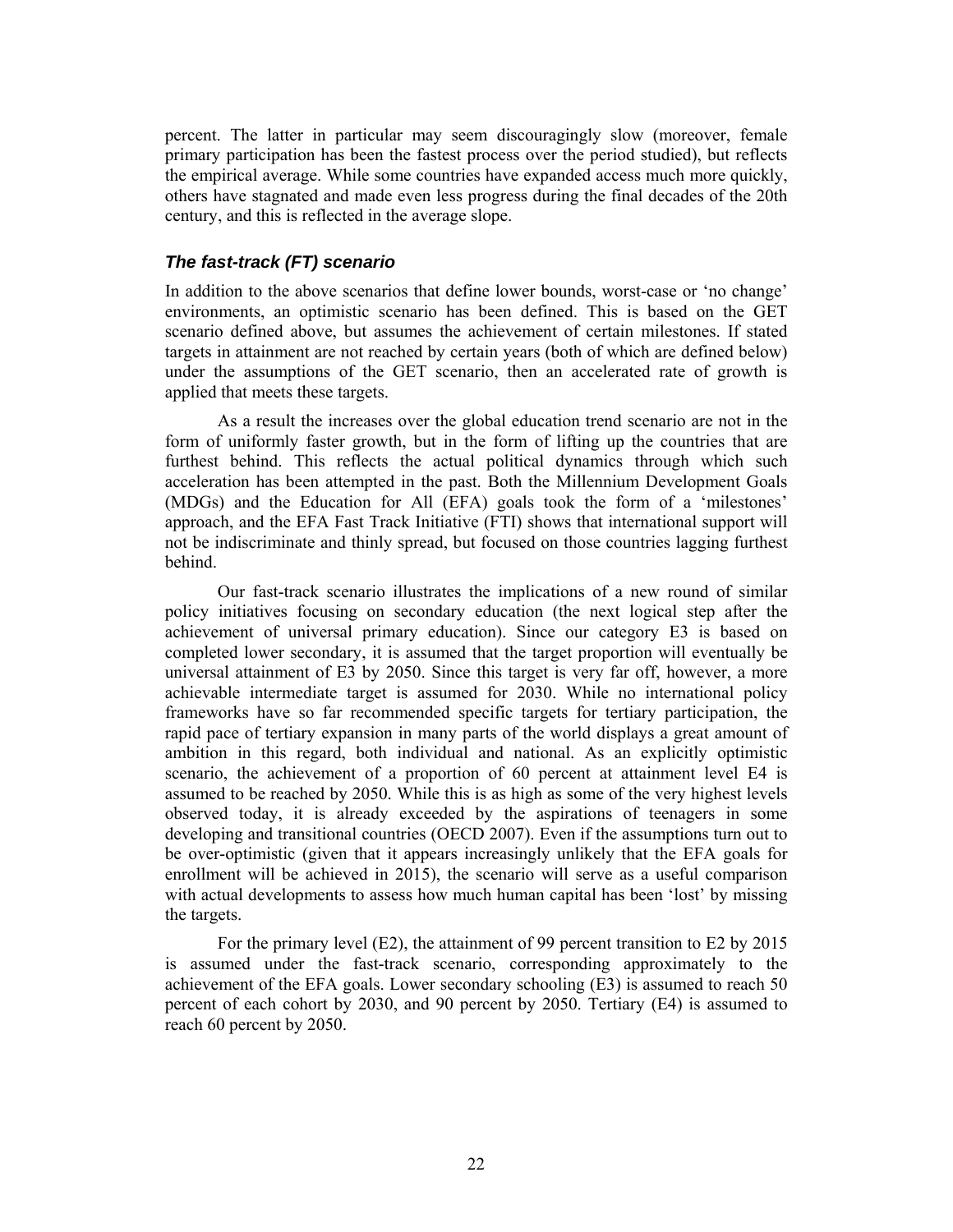#### **Possible Future Refinements**

#### *Educational policy discontinuities since 1990*

The back-projection dataset on which the global trend is estimated ends in the year 2000. Since the primary school attainment of 15-19 year olds is considered, this indicator reflects primary intake ratios of 10 years before. Effectively, the data on the primary schooling of 15-19 year olds up to the year 2000 reflects primary school experiences up to 1990. The year 1990 was, of course, marked by the World Conference on Education For All in Jomtien, Thailand, at which the initial EFA goals were set. In the intervening years, a number of other international policy frameworks for educational development, including the MDGs and the FTI, were introduced.

The question, therefore, arises whether at the primary level, an extrapolation of trends prior to 1990 is misleading. It might be assumed that educational expansion has since accelerated as a result of the increased international attention. In principle, an option is to use intake ratios from 1991-2005 as an additional data source. These are available from the UNESCO Institute for Statistics. While our human capital projections concern attainment levels, not enrollment, at the primary level there is a convenient near-equivalence between intake ratios and our attainment levels: Since the transition from our level E1 to E2 is based on having received even a single year of primary schooling, the proportion in each year cohort in levels E2 and above is approximately equal to the intake ratio into primary school for that cohort.

The first difficulty arises from the need to match the single year primary intake data with our five-year data. This is made more difficult by the fact that the intake statistics are not relative to a fixed age cohort, but relative to the 'official age of school entry' which varies between countries and is not given in the data. More seriously, however: While the UNESCO statistics provide data on net intake ratios for children of the official school-entry age and those over or under age by one year, in many cases a significant proportion of entrants appear to be more than one year over age. Using the gross intake ratio does not resolve these problems.

Unfortunately, the UNESCO data is far from complete for all countries in our database for the years 1991-2005. Concerns have also been raised about their consistency and reliability. Enrollment data are notoriously inflated. For these reasons it was decided that the UNESCO primary intake statistics cannot be used to validate the continuity of the historical trend at this stage until its inconsistencies have been weeded out and the methodological issues resolved.

#### *Country-specific growth*

The global education trend scenario captures an average pattern across all countries undergoing expansion of school provision. Inevitably, it does not capture the specific circumstances of individual countries. At the global or regional level the projection appears plausible. However, country-level trajectories should not be interpreted as an anticipation of actual future development, but as indicative of educational development under the assumption that the country converges with global trends, barring discontinuities and external 'shocks'. A possible future extension is to combine a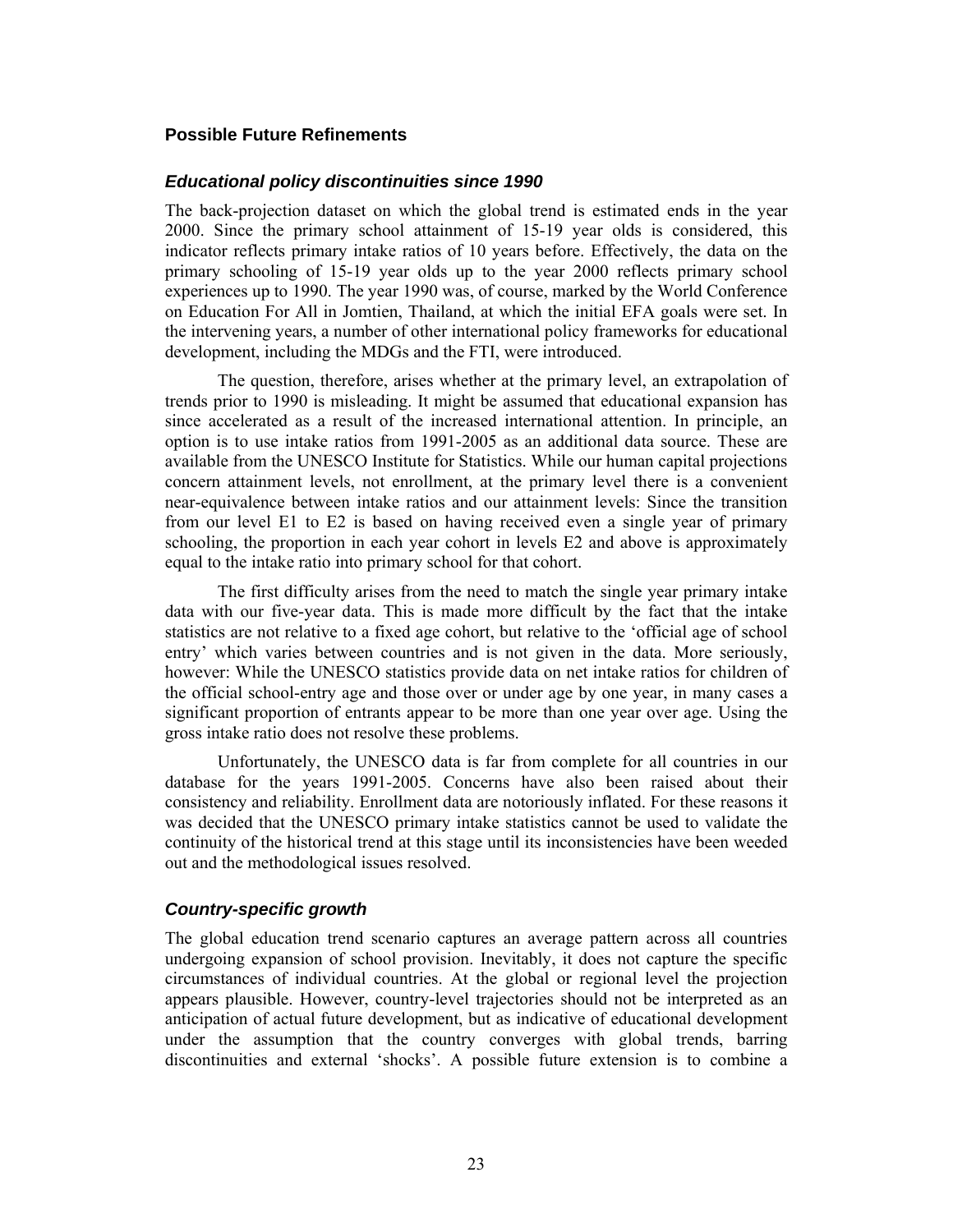country-effects model for parameter estimation with qualitative country-specific scenarios for select cases.

#### *Parental education*

As mentioned previously, the effects of parents' education on the educational attainment of their children is incorporated implicitly rather than explicitly in the current projections. It is reflected in the projections because the historical expansion patterns on which the projections are based were partly shaped by this effect. It is, however, not explicitly included in the sense that the modeled cohort of births instantly 'forgets' its parents' education.

An option for the future is to retain the distribution of parents' education for the first five or ten years of simulated life. This would not only allow for differentials in infant mortality by parental education to be taken into account, but also to track developments over time. Because fertility declines with increasing education, the educational attainment level of the parents of the average child will be significantly lower than the average educational attainment of the population of childbearing age. By implication, projections of population attainment will overestimate the education environment that children will be exposed to at home. Projecting the latter separately is therefore of intrinsic interest.

# **Results and Discussion**

#### **Sample Output**

As an example of the kind of results obtained through the projection, the following five pages contain the full projection output for Pakistan, including age pyramids by education at various points in time and for the different education scenarios, as well as tabular output of the full age-sex-education population distribution in five-year intervals from the baseline year 2000 to 2050. The results for Pakistan clearly show the tremendous difference in the education level of the population between the different scenarios, and over time under the GET scenario.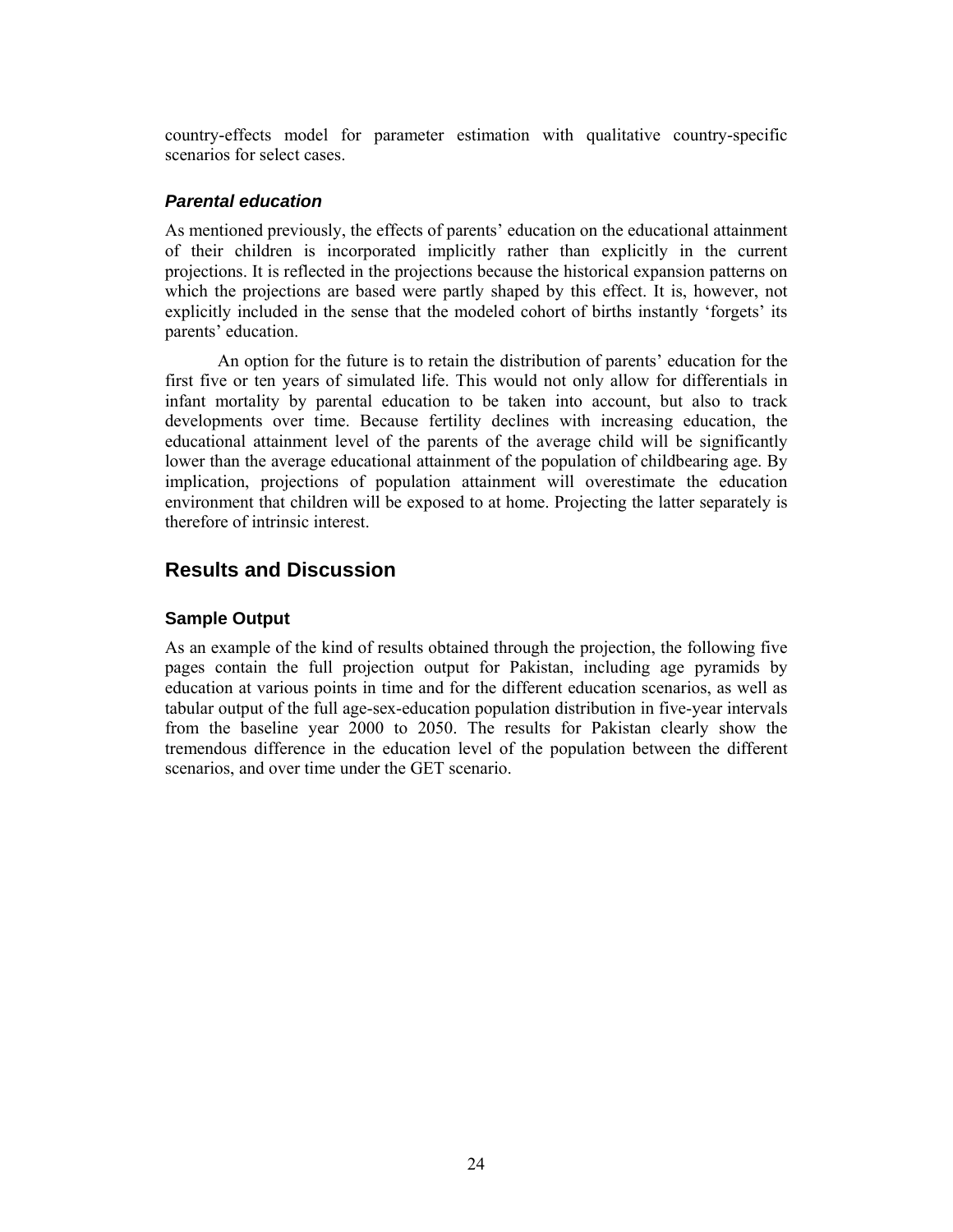

#### 25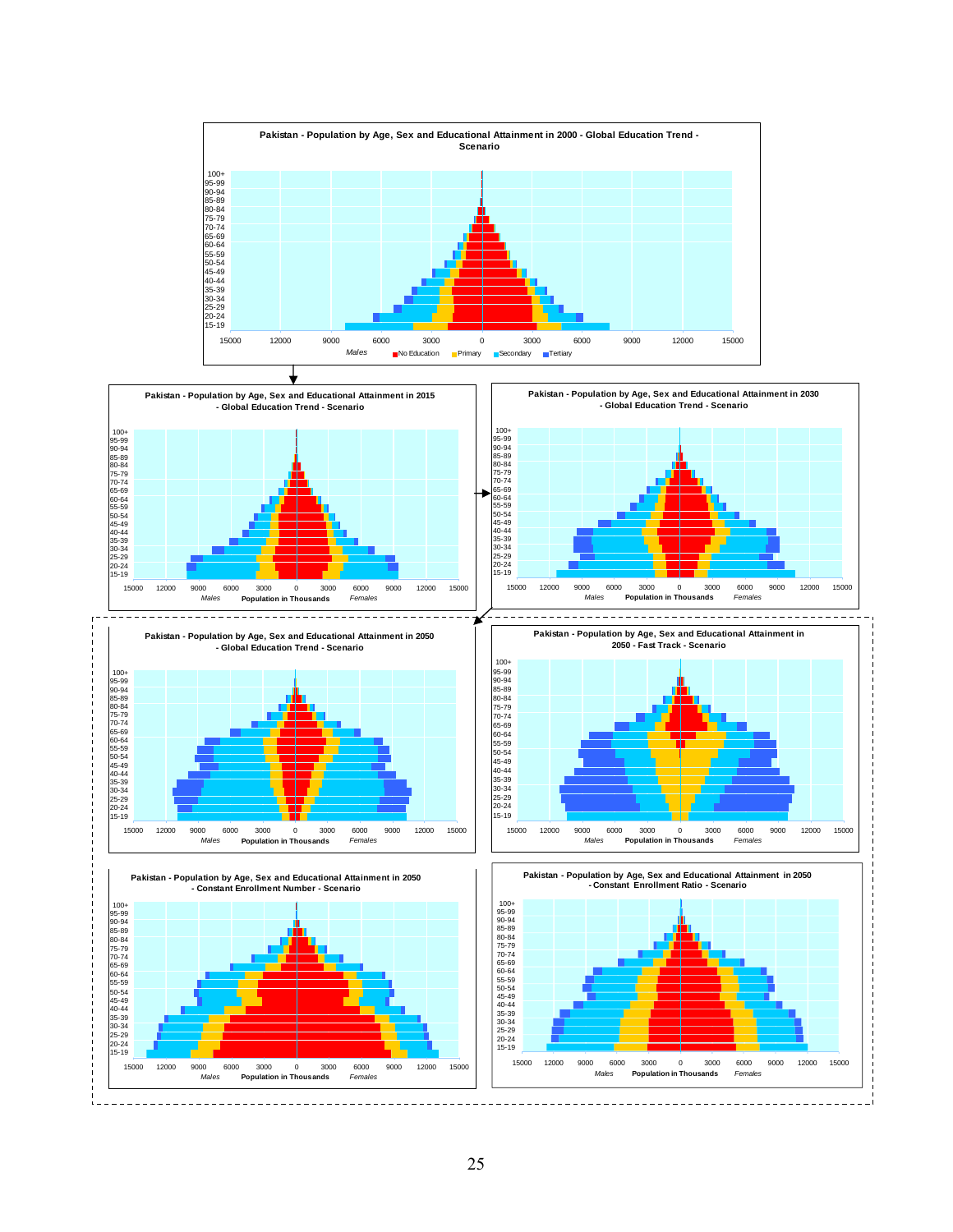| Population in thousand by education, age and sex in Pakistan - Global Education Trend Scenario |                  |                  |                  |                 |              |                  |                  |                  |                 |              |                            |                  |                    |                  |              |
|------------------------------------------------------------------------------------------------|------------------|------------------|------------------|-----------------|--------------|------------------|------------------|------------------|-----------------|--------------|----------------------------|------------------|--------------------|------------------|--------------|
| Age Group                                                                                      | Male<br>noedu    | pri              | sec<br>ter       |                 | MYS          | Female<br>noedu  | pri              | seo              | ter             | <b>MYS</b>   | <b>Both Sexes</b><br>noedu | pri              | seo                | ter              | MYS          |
| 2000 15-19                                                                                     | 2033.6           | 2039.8           | 4104.5           | 0.0             | 5.95         | 3313.0           | 1450.9           | 2907.7           | 0.0             | 4.50         | 5346.6                     | 3490.7           | 7012.2             | 0.0              | 5.25         |
| $20 - 24$                                                                                      | 1747.9           | 1228.8           | 3108.2           | 407.4           | 6.44         | 1747.9           | 1228.8           | 3108.2           | 407.4           | 4.36         | 3495.9                     | 2457.6           | 6216.4             | 814.8            | 5.44         |
| 25-29<br>30-34                                                                                 | 1661.4<br>1688.7 | 1005.6<br>848.4  | 2098.6<br>1543.3 | 495.5<br>533.3  | 6.12<br>5.77 | 1661.4<br>1688.7 | 1005.6<br>848.4  | 2098.6<br>1543.3 | 495.5<br>533.3  | 3.33<br>2.65 | 3322.8<br>3377.5           | 2011.2<br>1696.8 | 4197.2<br>3086.6   | 991.0<br>1066.6  | 4.77<br>4.26 |
| 35-39                                                                                          | 1750.4           | 777.2            | 1288.3           | 378.1           | 5.12         | 1750.4           | 777.2            | 1288.3           | 378.1           | 2.38         | 3500.8                     | 1554.4           | 2576.6             | 756.2            | 3.80         |
| $40 - 44$                                                                                      | 1642.1           | 616.7            | 1061.3           | 301.2           | 4.82         | 1642.1           | 616.7            | 1061.3           | 301.2           | 1.79         | 3284.2                     | 1233.4           | 2122.5             | 602.3            | 3.37         |
| 45-49<br>50-54                                                                                 | 1337.2           | 578.6<br>395.8   | 822.9<br>517.1   | 225.0<br>146.8  | 4.65<br>4.01 | 1337.2<br>1149.1 | 578.6<br>395.8   | 822.9<br>517.1   | 225.0<br>146.8  | 1.67<br>1.34 | 2674.3<br>2298.2           | 1157.2<br>791.6  | 1645.7<br>1034.2   | 450.0<br>293.7   | 3.23<br>2.72 |
| 55-59                                                                                          | 1149.1<br>940.0  | 315.4            | 364.9            | 117.5           | 3.79         | 940.0            | 315.4            | 364.9            | 117.5           | 0.97         | 1879.9                     | 630.8            | 729.7              | 235.0            | 2.38         |
| $60 - 64$                                                                                      | 873.8            | 218.4            | 263.3            | 72.8            | 3.18         | 873.8            | 218.4            | 263.3            | 72.8            | 0.63         | 1747.6                     | 436.9            | 526.5              | 145.6            | 1.90         |
| $65 - 69$                                                                                      | 737.0            | 160.9            | 153.8            | 34.1            | 2.44         | 737.0            | 160.9            | 153.8            | 34.1            | 0.68         | 1474.0                     | 321.8            | 307.6              | 68.3             | 1.55         |
| 70-74<br>75-79                                                                                 | 532.0<br>321.4   | 103.7<br>55.9    | 90.5<br>44.4     | 20.3<br>10.1    | 2.14<br>1.86 | 532.0<br>321.4   | 103.7<br>55.9    | 90.5<br>44.4     | 20.3<br>10.1    | 0.50<br>0.37 | 1064.0<br>642.8            | 207.5<br>111.7   | 180.9<br>88.9      | 40.6<br>20.2     | 1.28<br>1.11 |
| $80+$                                                                                          | 269.6            | 39.5             | 27.7             | 6.4             | 1.52         | 302.4            | 6.1              | 4.9              | 0.5             | 0.25         | 571.9                      | 45.6             | 32.5               | 6.9              | 0.91         |
| $15+$                                                                                          | 16684.2          | 8384.7           | 15488.6          | 2748.5          | 5.25         | 26909.4          | 4777.6           | 7798.9           | 1279.4          | 2.82         | 43593.6                    | 13162.3          | 23287.5            | 4027.9           | 4.08         |
| $25+$                                                                                          | 12902.6          | 5116.1           | 8275.9           | 2341.1          | 4.79         | 20526.4          | 2453.6           | 3173.6           | 880.0           | 2.00         | 33429.0                    | 7569.6           | 11449.5            | 3221.1           | 3.43         |
| 2005 15-19<br>$20 - 24$                                                                        | 2189.3<br>1987.8 | 2427.4<br>1322.6 | 5426.2<br>4146.0 | 0.0             | 6.31<br>6.82 | 3448.8<br>1987.8 | 1828.9<br>1322.6 | 4162.7<br>4146.0 | 0.0<br>546.0    | 5.14<br>5.07 | 5638.1<br>3975.5           | 4256.3<br>2645.2 | 9588.9<br>8292.1   | 0.0<br>1092.1    | 5.74<br>5.98 |
| 25-29                                                                                          | 1702.3           | 1197.7           | 2781.3           | 546.0<br>650.7  | 6.64         | 1702.3           | 1197.7           | 2781.3           | 650.7           | 4.40         | 3404.5                     | 2395.4           | 5562.6             | 1301.4           | 5.56         |
| 30-34                                                                                          | 1624.1           | 984.0            | 1897.3           | 646.4           | 6.28         | 1624.1           | 984.0            | 1897.3           | 646.4           | 3.33         | 3248.3                     | 1968.1           | 3794.7             | 1292.8           | 4.86         |
| 35-39                                                                                          | 1653.0           | 831.6            | 1516.2           | 524.9           | 5.78         | 1653.0           | 831.6            | 1516.2           | 524.9           | 2.65         | 3305.9                     | 1663.1           | 3032.5             | 1049.9           | 4.27         |
| 40-44<br>45-49                                                                                 | 1707.4<br>1587.9 | 759.6<br>598.2   | 1263.5<br>1034.9 | 371.9<br>295.0  | 5.13<br>4.84 | 1707.4<br>1587.9 | 759.6<br>598.2   | 1263.5<br>1034.9 | 371.9<br>295.0  | 2.39<br>1.80 | 3414.8<br>3175.9           | 1519.2<br>1196.4 | 2527.0<br>2069.9   | 743.7<br>590.0   | 3.81<br>3.39 |
| 50-54                                                                                          | 1272.0           | 553.0            | 793.2            | 218.4           | 4.68         | 1272.0           | 553.0            | 793.2            | 218.4           | 1.68         | 2544.1                     | 1106.1           | 1586.4             | 436.9            | 3.25         |
| 55-59                                                                                          | 1065.7           | 369.8            | 489.4            | 140.5           | 4.06         | 1065.7           | 369.8            | 489.4            | 140.5           | 1.36         | 2131.4                     | 739.5            | 978.8              | 281.1            | 2.74         |
| 60-64                                                                                          | 837.5            | 283.9            | 334.8            | 109.6           | 3.87         | 837.5            | 283.9            | 334.8            | 109.6           | 0.99         | 1675.1                     | 567.9            | 669.6              | 219.3            | 2.41         |
| 65-69                                                                                          | 735.2            | 186.3            | 230.3            | 65.2            | 3.27         | 735.2            | 186.3            | 230.3            | 65.2            | 0.65         | 1470.5                     | 372.6            | 460.6              | 130.4            | 1.93         |
| 70-74<br>75-79                                                                                 | 572.5<br>369.0   | 127.0<br>73.2    | 125.2<br>66.1    | 28.7<br>15.4    | 2.53<br>2.23 | 572.5<br>369.0   | 127.0<br>73.2    | 125.2<br>66.1    | 28.7<br>15.4    | 0.71<br>0.53 | 1144.9<br>738.0            | 253.9<br>146.4   | 250.5<br>132.3     | 57.3<br>30.8     | 1.60<br>1.33 |
| $80+$                                                                                          | 309.2            | 51.6             | 40.9             | 9.7             | 1.82         | 382.1            | 10.0             | 8.7              | 1.1             | 0.35         | 691.4                      | 61.6             | 49.6               | 10.8             | 1.09         |
| $15+$                                                                                          | 17613.0          | 9765.9           | 20145.5          | 3622.5          | 5.72         | 28718.1          | 6251.7           | 11350.4          | 1877.4          | 3.43         | 46331.1                    | 16017.6          | 31495.9            | 5499.9           | 4.61         |
| $25+$                                                                                          | 13435.9          | 6015.9           | 10573.3          | 3076.5          | 5.27         | 22036.0          | 3214.9           | 4725.3           | 1287.3          | 2.51         | 35472.0                    | 9230.8           | 15298.5            | 4363.8           | 3.93         |
| 2010 15-19                                                                                     | 1931.6           | 2378.6           | 5858.7           | 0.0             | 6.64         | 2942.2           | 1807.8           | 4865.0           | 0.0             | 5.76         | 4873.8                     | 4186.4           | 10723.7            | 0.0              | 6.21         |
| $20 - 24$<br>25-29                                                                             | 2144.2<br>1940.4 | 1517.2<br>1292.1 | 5460.1<br>3721.2 | 724.7<br>868.9  | 7.23<br>7.04 | 2144.2<br>1940.4 | 1517.2<br>1292.1 | 5460.1<br>3721.2 | 724.7<br>868.9  | 5.79<br>5.11 | 4288.4<br>3880.9           | 3034.4<br>2584.1 | 10920.1<br>7442.5  | 1449.5<br>1737.8 | 6.53<br>6.11 |
| 30-34                                                                                          | 1667.2           | 1174.1           | 2526.3           | 844.1           | 6.81         | 1667.2           | 1174.1           | 2526.3           | 844.1           | 4.41         | 3334.3                     | 2348.2           | 5052.5             | 1688.2           | 5.65         |
| 35-39                                                                                          | 1591.7           | 965.6            | 1865.6           | 636.7           | 6.29         | 1591.7           | 965.6            | 1865.6           | 636.7           | 3.34         | 3183.4                     | 1931.1           | 3731.3             | 1273.3           | 4.87         |
| 40-44                                                                                          | 1614.6           | 813.8            | 1488.4           | 516.6           | 5.79         | 1614.6           | 813.8            | 1488.4           | 516.6           | 2.66         | 3229.3                     | 1627.5           | 2976.8             | 1033.2           | 4.28         |
| 45-49                                                                                          | 1655.5           | 738.6<br>574.0   | 1234.7<br>1001.0 | 364.9<br>287.2  | 5.16<br>4.87 | 1655.5           | 738.6<br>574.0   | 1234.7<br>1001.0 | 364.9<br>287.2  | 2.40<br>1.82 | 3311.0<br>3033.7           | 1477.2<br>1148.0 | 2469.4<br>2002.1   | 729.7<br>574.5   | 3.83<br>3.41 |
| 50-54<br>55-59                                                                                 | 1516.8<br>1185.5 | 519.0            | 753.9            | 209.8           | 4.73         | 1516.8<br>1185.5 | 519.0            | 753.9            | 209.8           | 1.70         | 2371.0                     | 1038.1           | 1507.7             | 419.6            | 3.28         |
| 60-64                                                                                          | 956.1            | 335.1            | 451.9            | 131.9           | 4.14         | 956.1            | 335.1            | 451.9            | 131.9           | 1.38         | 1912.1                     | 670.2            | 903.8              | 263.8            | 2.78         |
| 65-69                                                                                          | 709.7            | 243.8            | 294.8            | 98.8            | 3.97         | 709.7            | 243.8            | 294.8            | 98.8            | 1.02         | 1419.4                     | 487.6            | 589.7              | 197.6            | 2.46         |
| 70-74                                                                                          | 576.3            | 148.4            | 189.3            | 55.3            | 3.38         | 576.3            | 148.4            | 189.3            | 55.3            | 0.67         | 1152.7                     | 296.8            | 378.7              | 110.6            | 1.98         |
| 75-79<br>$80+$                                                                                 | 403.1<br>361.0   | 91.0<br>68.8     | 93.1<br>61.9     | 22.1<br>15.1    | 2.63<br>2.18 | 403.1<br>504.7   | 91.0<br>17.2     | 93.1<br>16.6     | 22.1<br>2.8     | 0.75<br>0.50 | 806.2<br>865.7             | 182.0<br>86.0    | 186.1<br>78.5      | 44.2<br>17.9     | 1.65<br>1.31 |
| $15+$                                                                                          | 18253.8          | 10860.0          | 25000.9          | 4776.1          | 6.15         | 29915.9          | 7600.0           | 15325.6          | 2743.7          | 4.01         | 48169.7                    | 18460.0          | 40326.5            | 7519.8           | 5.11         |
| $25 -$                                                                                         | 14178.0          | 6964.2           | 13682.1          | 4051.3          | 5.75         | 23600.3          | 4280.5           | 6959.5           | 1887.7          | 3.10         | 37778.3                    | 11244.7          | 20641.7            | 5939.1           | 4.47         |
| 2015 15-19                                                                                     | 1653.2           | 2054.4           | 6347.2           | 0.0             | 7.08         | 2407.3           | 1634.5           | 5455.5           | 0.0             | 6.39         | 4060.6                     | 3688.9           | 11802.6            | 0.0              | 6.74         |
| $20 - 24$<br>25-29                                                                             | 1905.5<br>2114.2 | 1437.9<br>1497.0 | 5902.1<br>4945.2 | 795.8<br>1164.8 | 7.60<br>7.46 | 1905.5<br>2114.2 | 1437.9<br>1497.0 | 5902.1<br>4945.2 | 795.8<br>1164.8 | 6.51<br>5.84 | 3811.0<br>4228.5           | 2875.8<br>2994.0 | 11804.2<br>9890.4  | 1591.6<br>2329.6 | 7.07<br>6.67 |
| 30-34                                                                                          | 1915.2           | 1276.3           | 3405.6           | 1135.8          | 7.23         | 1915.2           | 1276.3           | 3405.6           | 1135.8          | 5.12         | 3830.4                     | 2552.6           | 6811.2             | 2271.6           | 6.21         |
| 35-39                                                                                          | 1643.9           | 1159.0           | 2498.5           | 836.1           | 6.82         | 1643.9           | 1159.0           | 2498.5           | 836.1           | 4.41         | 3287.9                     | 2318.0           | 4997.0             | 1672.2           | 5.66         |
| 40-44                                                                                          | 1563.1           | 949.8            | 1840.3           | 629.5           | 6.30         | 1563.1           | 949.8            | 1840.3           | 629.5           | 3.35         | 3126.1                     | 1899.5           | 3680.7             | 1259.0           | 4.88         |
| 45-49<br>50-54                                                                                 | 1573.5<br>1591.0 | 795.1<br>712.9   | 1461.0<br>1200.6 | 509.0<br>357.0  | 5.81<br>5.19 | 1573.5<br>1591.0 | 795.1<br>712.9   | 1461.0<br>1200.6 | 509.0<br>357.0  | 2.67<br>2.42 | 3147.0<br>3181.9           | 1590.3<br>1425.7 | 2922.0<br>2401.2   | 1018.0<br>714.0  | 4.30<br>3.85 |
| 55-59                                                                                          | 1423.9           | 542.5            | 957.6            | 277.6           | 4.93         | 1423.9           | 542.5            | 957.6            | 277.6           | 1.84         | 2847.9                     | 1085.0           | 1915.1             | 555.1            | 3.44         |
| 60-64                                                                                          | 1071.7           | 473.9            | 700.9            | 198.2           | 4.81         | 1071.7           | 473.9            | 700.9            | 198.2           | 1.74         | 2143.4                     | 947.8            | 1401.8             | 396.4            | 3.32         |
| $65 - 69$                                                                                      | 818.9            | 290.8            | 402.1            | 120.0           | 4.24         | 818.9            | 290.8            | 402.1            | 120.0           | 1.43         | 1637.7                     | 581.7            | 804.2              | 240.1            | 2.84         |
| 70-74                                                                                          | 562.6            | 196.4<br>107.8   | 245.2<br>142.8   | 84.7            | 4.09<br>3.52 | 562.6            | 196.4<br>107.8   | 245.2            | 84.7<br>43.3    | 1.07         | 1125.1                     | 392.8            | 490.3              | 169.4            | 2.52<br>2.05 |
| 75-79<br>$80+$                                                                                 | 411.4<br>412.9   | 89.5             | 91.2             | 43.3<br>22.7    | 2.58         | 411.4<br>600.1   | 26.2             | 142.8<br>27.5    | 6.1             | 0.71<br>0.70 | 822.7<br>1013.1            | 215.6<br>115.7   | 285.5<br>118.8     | 86.6<br>28.8     | 1.61         |
| $15+$                                                                                          | 18661.0          | 11583.3          | 30140.3          | 6174.5          | 6.57         | 30612.5          | 8754.8           | 19744.2          | 3802.3          | 4.57         | 49273.5                    | 20338.2          | 49884.4            | 9976.7           | 5.60         |
| $25 -$                                                                                         | 15102.2          | 8091.1           | 17891.0          | 5378.7          | 6.24         | 25304.5          | 5643.7           | 10203.5          | 2777.3          | 3.75         | 40406.7                    | 13734.8          | 28094.5            | 8156.0           | 5.03         |
| 2020 15-19                                                                                     | 1323.1           | 1614.4           | 6426.9           | 0.0             | 7.51         | 1829.6           | 1356.7           | 5638.1           | 0.0             | 6.97         | 3152.7                     | 2971.1           | 12065.1            | 0.0              | 7.25         |
| $20 - 24$<br>25-29                                                                             | 1633.1<br>1882.0 | 1318.4<br>1421.0 | 6143.4<br>5345.6 | 846.9<br>1281.1 | 7.95<br>7.86 | 1633.1<br>1882.0 | 1318.4<br>1421.0 | 6143.4<br>5345.6 | 846.9<br>1281.1 | 7.19<br>6.56 | 3266.3<br>3764.0           | 2636.8<br>2842.0 | 12286.7<br>10691.1 | 1693.8<br>2562.2 | 7.58<br>7.23 |
| 30-34                                                                                          | 2092.0           | 1482.3           | 4532.5           | 1526.3          | 7.66         | 2092.0           | 1482.3           | 4532.5           | 1526.3          | 5.84         | 4183.9                     | 2964.6           | 9065.0             | 3052.6           | 6.78         |
| 35-39                                                                                          | 1892.9           | 1262.7           | 3375.1           | 1127.2          | 7.23         | 1892.9           | 1262.7           | 3375.1           | 1127.2          | 5.12         | 3785.8                     | 2525.4           | 6750.2             | 2254.4           | 6.21         |
| $40 - 44$<br>45-49                                                                             | 1618.3           | 1142.6<br>930.2  | 2469.7           | 828.2           | 6.83<br>6.32 | 1618.3           | 1142.6<br>930.2  | 2469.7           | 828.2<br>621.3  | 4.42<br>3.36 | 3236.5                     | 2285.3<br>1860.5 | 4939.3             | 1656.4           | 5.67<br>4.89 |
| 50-54                                                                                          | 1527.2<br>1516.5 | 769.5            | 1810.2<br>1423.9 | 621.3<br>499.0  | 5.85         | 1527.2<br>1516.5 | 769.5            | 1810.2<br>1423.9 | 499.0           | 2.69         | 3054.3<br>3033.0           | 1538.9           | 3620.3<br>2847.8   | 1242.6<br>997.9  | 4.32         |
| 55-59                                                                                          | 1500.0           | 676.5            | 1152.7           | 346.1           | 5.24         | 1500.0           | 676.5            | 1152.7           | 346.1           | 2.44         | 3000.0                     | 1353.0           | 2305.3             | 692.1            | 3.88         |
| 60-64                                                                                          | 1295.0           | 498.2            | 895.1            | 263.4           | 5.00         | 1295.0           | 498.2            | 895.1            | 263.4           | 1.88         | 2590.0                     | 996.4            | 1790.2             | 526.9            | 3.48         |
| 65-69                                                                                          | 923.7            | 413.9            | 627.5            | 181.4           | 4.91         | 923.7            | 413.9            | 627.5            | 181.4           | 1.79         | 1847.5                     | 827.8            | 1254.9             | 362.7            | 3.38         |
| 70-74<br>75-79                                                                                 | 655.9<br>405.9   | 236.8<br>144.3   | 337.9<br>187.0   | 103.9<br>67.1   | 4.37<br>4.25 | 655.9<br>405.9   | 236.8<br>144.3   | 337.9<br>187.0   | 103.9<br>67.1   | 1.49<br>1.13 | 1311.8<br>811.8            | 473.6<br>288.7   | 675.8<br>374.1     | 207.9<br>134.2   | 2.91<br>2.61 |
| $80+$                                                                                          | 446.7            | 111.2            | 140.1            | 41.8            | 3.30         | 724.3            | 32.6             | 39.4             | 6.2             | 0.76         | 1171.0                     | 143.8            | 179.5              | 47.9             | 1.98         |
| $15+$                                                                                          | 18712.3          | 12022.1          | 34867.5          | 7733.6          | 6.95         | 30652.1          | 9661.3           | 24085.2          | 5014.6          | 5.08         | 49364.4                    | 21683.4          | 58952.7            | 12748.2          | 6.04         |
| $25+$                                                                                          | 15756.1          | 9089.3           | 22297.2          | 6886.7          | 6.67         | 26445.5          | 6944.1           | 13973.0          | 3840.8          | 4.36         | 42201.6                    | 16033.4          | 36270.3            | 10727.5          | 5.55         |
| 2025 15-19<br>$20 - 24$                                                                        | 1248.6<br>1306.8 | 1435.1<br>1132.5 | 7683.3<br>5971.8 | 0.0<br>846.1    | 7.93<br>8.28 | 1632.0<br>1306.8 | 1301.8<br>1132.5 | 6829.1<br>5971.8 | 0.0<br>846.1    | 7.50<br>7.81 | 2880.6<br>2613.6           | 2736.9<br>2265.0 | 14512.5<br>11943.5 | 0.0<br>1692.3    | 7.72<br>8.05 |
| 25-29                                                                                          | 1613.8           | 1303.4           | 5554.2           | 1363.8          | 8.22         | 1613.8           | 1303.4           | 5554.2           | 1363.8          | 7.24         | 3227.5                     | 2606.9           | 11108.4            | 2727.7           | 7.75         |
| 30-34                                                                                          | 1863.6           | 1408.0           | 4894.9           | 1679.8          | 8.07         | 1863.6           | 1408.0           | 4894.9           | 1679.8          | 6.57         | 3727.2                     | 2816.0           | 9789.8             | 3359.6           | 7.34         |
| 35-39                                                                                          | 2070.7           | 1468.6           | 4497.7           | 1516.5          | 7.67         | 2070.7           | 1468.6           | 4497.7           | 1516.5          | 5.85         | 4141.5                     | 2937.2           | 8995.3             | 3032.9           | 6.78         |
| 40-44                                                                                          | 1866.7           | 1247.0           | 3341.0           | 1117.9          | 7.24         | 1866.7           | 1247.0           | 3341.0           | 1117.9          | 5.13         | 3733.3                     | 2493.9           | 6682.1             | 2235.9           | 6.22         |
| 45-49<br>50-54                                                                                 | 1584.4<br>1475.5 | 1121.3<br>902.3  | 2433.2<br>1767.6 | 818.6<br>610.0  | 6.85<br>6.35 | 1584.4<br>1475.5 | 1121.3<br>902.3  | 2433.2<br>1767.6 | 818.6<br>610.0  | 4.44<br>3.38 | 3168.7<br>2951.1           | 2242.6<br>1804.6 | 4866.3<br>3535.3   | 1637.1<br>1220.1 | 5.68<br>4.91 |
| 55-59                                                                                          | 1433.8           | 732.1            | 1370.0           | 484.6           | 5.90         | 1433.8           | 732.1            | 1370.0           | 484.6           | 2.72         | 2867.6                     | 1464.3           | 2740.1             | 969.1            | 4.35         |
| 60-64                                                                                          | 1370.5           | 624.1            | 1081.9           | 329.7           | 5.32         | 1370.5           | 624.1            | 1081.9           | 329.7           | 2.49         | 2740.9                     | 1248.2           | 2163.8             | 659.3            | 3.93         |
| 65-69                                                                                          | 1123.8           | 438.1            | 806.5            | 242.6           | 5.11         | 1123.8           | 438.1            | 806.5            | 242.6           | 1.93         | 2247.5                     | 876.1            | 1612.9             | 485.1            | 3.54         |
| 70-74<br>75-79                                                                                 | 745.1<br>478.8   | 339.4<br>176.1   | 531.0<br>261.0   | 158.1<br>83.4   | 5.05<br>4.52 | 745.1<br>478.8   | 339.4<br>176.1   | 531.0<br>261.0   | 158.1<br>83.4   | 1.86<br>1.57 | 1490.3<br>957.7            | 678.8<br>352.2   | 1062.1<br>522.0    | 316.3<br>166.8   | 3.46<br>3.01 |
| $80+$                                                                                          | 461.6            | 146.1            | 196.4            | 69.4            | 4.07         | 835.9            | 52.6             | 57.6             | 15.7            | 1.05         | 1297.5                     | 198.7            | 254.0              | 85.1             | 2.49         |
| $15+$                                                                                          | 18643.6          | 12474.2          | 40390.6          | 9320.5          | 7.31         | 30383.6          | 10560.1          | 29376.3          | 6305.0          | 5.58         | 49027.3                    | 23034.3          | 69766.8            | 15625.6          | 6.47         |
| $25+$                                                                                          | 16088.3          | 9906.5           | 26735.5          | 8474.4          | 7.05         | 26945.3          | 8090.5           | 18056.2          | 5051.1          | 4.93         | 43033.6                    | 17997.0          | 44791.7            | 13525.5          | 6.02         |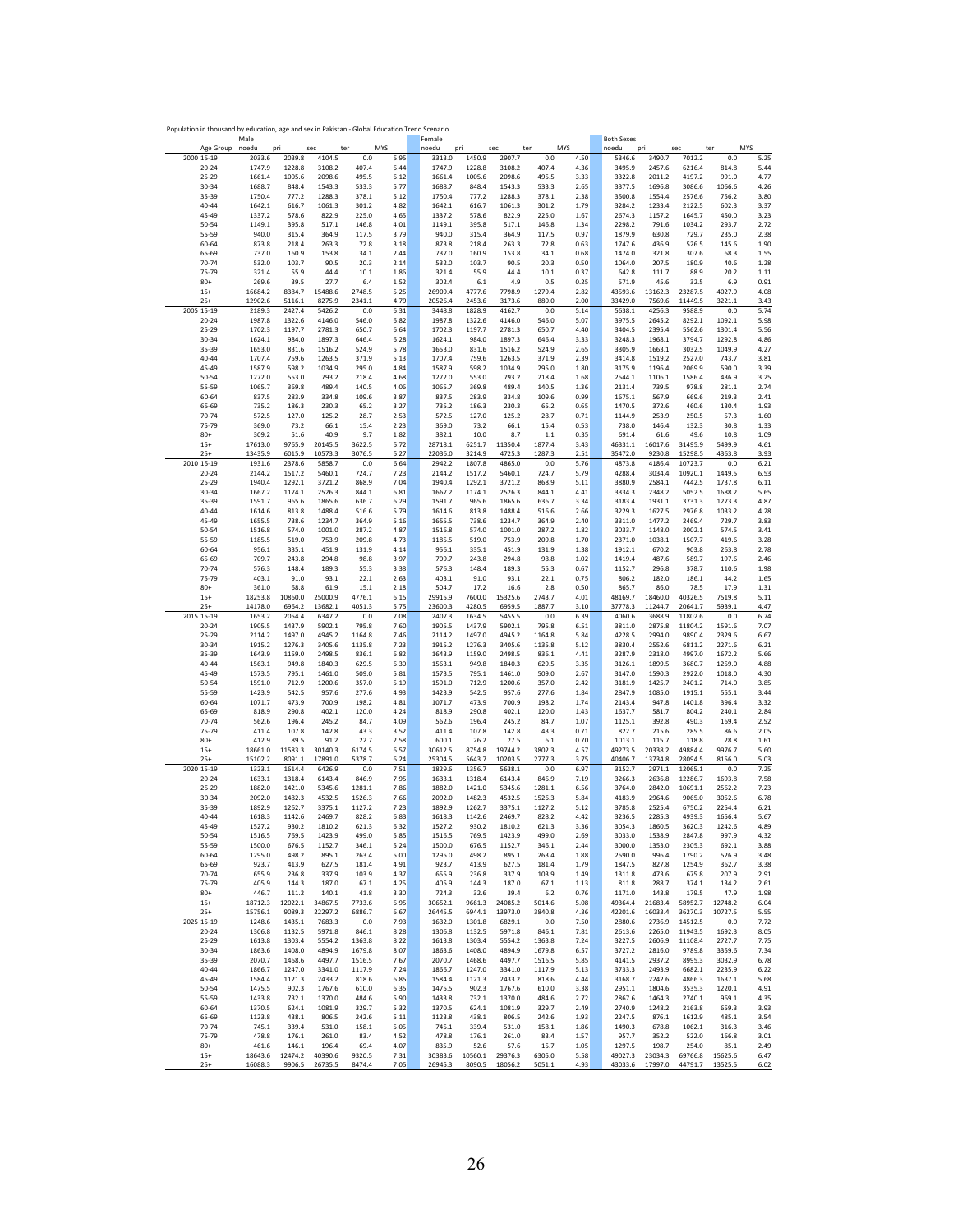| Population in thousand by education, age and sex in Pakistan - Global Education Trend Scenario | Male               |                  |                    |                  |              | Female             |                    |                    |                    |              | <b>Both Sexes</b>  |                  |                            |                    |              |
|------------------------------------------------------------------------------------------------|--------------------|------------------|--------------------|------------------|--------------|--------------------|--------------------|--------------------|--------------------|--------------|--------------------|------------------|----------------------------|--------------------|--------------|
| Age Group                                                                                      | noedu              | pri              | sec                | ter              | <b>MYS</b>   | noedu              | pri                | sec                | ter                | <b>MYS</b>   | noedu              | pri              | sec                        | ter                | <b>MYS</b>   |
| 2030 15-19                                                                                     | 1149.5             | 1160.3           | 8987.9             | 0.0              | 8.34         | 1410.6             | 1184.0             | 8047.4             | 0.0                | 7.98         | 2560.0             | 2344.3           | 17035.3                    | 0.0                | 8.17         |
| $20 - 24$                                                                                      | 1234.7             | 1153.2           | 6867.9             | 1004.7           | 8.58         | 1234.7             | 1153.2             | 6867.9             | 1004.7             | 8.38         | 2469.4             | 2306.4           | 13735.8                    | 2009.3             | 8.49         |
| 25-29                                                                                          | 1291.2             | 1119.5           | 5383.4             | 1362.4           | 8.57         | 1291.2             | 1119.5             | 5383.4             | 1362.4             | 7.88         | 2582.3             | 2239.0           | 10766.8                    | 2724.8             | 8.23         |
| 30-34                                                                                          | 1598.8             | 1292.1           | 5077.0             | 1789.1           | 8.45         | 1598.8             | 1292.1             | 5077.0             | 1789.1             | 7.25         | 3197.6             | 2584.3           | 10154.0                    | 3578.2             | 7.87         |
| 35-39                                                                                          | 1846.1             | 1396.0           | 4860.0             | 1669.7           | 8.07         | 1846.1             | 1396.0             | 4860.0             | 1669.7             | 6.57         | 3692.2             | 2792.0           | 9720.0                     | 3339.4             | 7.34         |
| 40-44                                                                                          | 2045.1             | 1452.3           | 4457.5             | 1505.6           | 7.67         | 2045.1             | 1452.3             | 4457.5             | 1505.6             | 5.86         | 4090.1             | 2904.6           | 8915.0                     | 3011.2             | 6.79         |
| 45-49                                                                                          | 1831.0             | 1225.8           | 3296.5             | 1106.4           | 7.26         | 1831.0             | 1225.8             | 3296.5             | 1106.4             | 5.15         | 3662.0             | 2451.6           | 6593.1                     | 2212.7             | 6.24         |
| 50-54                                                                                          | 1534.3             | 1089.9           | 2380.2             | 804.9            | 6.88         | 1534.3             | 1089.9             | 2380.2             | 804.9              | 4.46         | 3068.6             | 2179.8           | 4760.5                     | 1609.8             | 5.70         |
| 55-59                                                                                          | 1399.0             | 860.8            | 1704.6             | 593.5            | 6.40         | 1399.0             | 860.8              | 1704.6             | 593.5              | 3.41         | 2798.0             | 1721.5           | 3409.2                     | 1187.1             | 4.95         |
| 60-64                                                                                          | 1314.2             | 677.4            | 1289.3             | 462.6            | 5.98         | 1314.2             | 677.4              | 1289.3             | 462.6              | 2.77         | 2628.3             | 1354.8           | 2578.6                     | 925.2              | 4.40         |
| 65-69                                                                                          | 1196.1             | 551.8            | 980.0              | 305.0            | 5.42         | 1196.1             | 551.8              | 980.0              | 305.0              | 2.55         | 2392.2             | 1103.6           | 1959.9                     | 610.0              | 3.99         |
| 70-74                                                                                          | 914.2              | 362.2            | 688.3              | 213.2            | 5.25         | 914.2              | 362.2              | 688.3              | 213.2              | 2.01         | 1828.3             | 724.5            | 1376.6                     | 426.4              | 3.63         |
| 75-79                                                                                          | 548.7              | 254.7            | 413.9              | 128.0            | 5.21         | 548.7              | 254.7              | 413.9              | 128.0              | 1.96         | 1097.4             | 509.3            | 827.9                      | 256.1              | 3.57         |
| $80+$<br>$15+$                                                                                 | 519.3<br>18422.0   | 186.1<br>12782.1 | 277.3<br>46663.9   | 96.6<br>11041.7  | 4.56<br>7.65 | 964.4<br>29783.9   | 69.8<br>11368.7    | 105.8<br>35395.7   | 26.2<br>7917.2     | 1.47<br>6.10 | 1483.8<br>48205.9  | 255.9<br>24150.8 | 383.1<br>82059.6           | 122.7<br>18958.9   | 2.95<br>6.90 |
| $25+$                                                                                          | 16037.8            | 10468.6          | 30808.1            | 10037.1          | 7.39         | 26759.8            | 8999.5             | 22074.9            | 6329.7             | 5.45         | 42797.6            | 19468.1          | 52882.9                    | 16366.8            | 6.44         |
| 2035 15-19                                                                                     | 991.6              | 1089.2           | 9573.1             | 0.0              | 8.56         | 1132.2             | 1097.7             | 8754.9             | 0.0                | 8.34         | 2123.9             | 2186.9           | 18328.0                    | 0.0                | 8.46         |
| $20 - 24$                                                                                      | 1137.8             | 1150.4           | 7731.7             | 1172.2           | 8.86         | 1137.8             | 1150.4             | 7731.7             | 1172.2             | 8.91         | 2275.6             | 2300.8           | 15463.4                    | 2344.3             | 8.89         |
| 25-29                                                                                          | 1221.4             | 1141.3           | 6178.1             | 1619.5           | 8.89         | 1221.4             | 1141.3             | 6178.1             | 1619.5             | 8.46         | 2442.7             | 2282.5           | 12356.3                    | 3238.9             | 8.68         |
| 30-34                                                                                          | 1279.4             | 1109.9           | 4907.8             | 1787.4           | 8.81         | 1279.4             | 1109.9             | 4907.8             | 1787.4             | 7.88         | 2558.7             | 2219.8           | 9815.6                     | 3574.8             | 8.36         |
| 35-39                                                                                          | 1584.7             | 1281.8           | 5042.8             | 1778.9           | 8.46         | 1584.7             | 1281.8             | 5042.8             | 1778.9             | 7.25         | 3169.4             | 2563.5           | 10085.7                    | 3557.8             | 7.87         |
| 40-44                                                                                          | 1824.8             | 1381.6           | 4819.8             | 1658.6           | 8.08         | 1824.8             | 1381.6             | 4819.8             | 1658.6             | 6.58         | 3649.7             | 2763.2           | 9639.5                     | 3317.2             | 7.35         |
| 45-49                                                                                          | 2009.2             | 1429.7           | 4403.6             | 1491.5           | 7.69         | 2009.2             | 1429.7             | 4403.6             | 1491.5             | 5.87         | 4018.3             | 2859.5           | 8807.2                     | 2983.1             | 6.81         |
| 50-54                                                                                          | 1776.9             | 1193.8           | 3230.2             | 1089.4           | 7.29         | 1776.9             | 1193.8             | 3230.2             | 1089.4             | 5.17         | 3553.8             | 2387.6           | 6460.4                     | 2178.9             | 6.26         |
| 55-59                                                                                          | 1458.3             | 1042.2           | 2299.9             | 784.4            | 6.92         | 1458.3             | 1042.2             | 2299.9             | 784.4              | 4.49         | 2916.6             | 2084.4           | 4599.9                     | 1568.9             | 5.74         |
| 60-64                                                                                          | 1286.3             | 798.8            | 1608.4             | 567.9            | 6.48         | 1286.3             | 798.8              | 1608.4             | 567.9              | 3.46         | 2572.6             | 1597.7           | 3216.7                     | 1135.9             | 5.00         |
| 65-69                                                                                          | 1151.1             | 601.1            | 1171.6             | 429.2            | 6.09         | 1151.1             | 601.1              | 1171.6             | 429.2              | 2.83         | 2302.2             | 1202.2           | 2343.2                     | 858.5              | 4.46         |
| 70-74                                                                                          | 979.8              | 459.5            | 842.1              | 269.9            | 5.56         | 979.8              | 459.5              | 842.1              | 269.9              | 2.64         | 1959.5             | 919.0            | 1684.2                     | 539.7              | 4.08         |
| 75-79                                                                                          | 679.8              | 274.5            | 542.1              | 174.4            | 5.43         | 679.8              | 274.5              | 542.1              | 174.4              | 2.12         | 1359.6             | 549.1            | 1084.1                     | 348.8              | 3.74         |
| $80+$                                                                                          | 599.9              | 259.4            | 427.4              | 143.5            | 5.17         | 1183.2             | 117.6              | 170.8              | 51.2               | 1.92         | 1783.1             | 377.0            | 598.2                      | 194.7              | 3.49         |
| $15+$                                                                                          | 17980.9            | 13213.2          | 52778.6            | 12966.8          | 7.96         | 28795.1            | 12143.6            | 41512.2            | 9914.9             | 6.60         | 46776.0            | 25356.8          | 94290.8                    | 22881.7            | 7.30         |
| $25+$                                                                                          | 15851.5            | 10973.6          | 35473.9            | 11794.7          | 7.73         | 26266.6            | 9872.2             | 26754.3            | 7946.5             | 5.98         | 42118.0            | 20845.8          | 62228.2                    | 19741.2            | 6.88         |
| 2040 15-19                                                                                     | 801.9              | 963.9            | 9630.4             | 0.0              | 8.77         | 842.3              | 953.8              | 8957.7             | 0.0                | 8.66         | 1644.2             | 1917.7           | 18588.1                    | 0.0                | 8.72         |
| $20 - 24$                                                                                      | 982.1              | 1080.3           | 8195.9             | 1292.0           | 9.12         | 982.1              | 1080.3             | 8195.9             | 1292.0             | 9.40         | 1964.2             | 2160.5           | 16391.9                    | 2583.9             | 9.26         |
| 25-29                                                                                          | 1126.6             | 1139.5           | 6935.4             | 1891.2           | 9.19         | 1126.6             | 1139.5             | 6935.4             | 1891.2             | 9.00         | 2253.2             | 2279.0           | 13870.7                    | 3782.3             | 9.10         |
| 30-34                                                                                          | 1211.3             | 1132.4           | 5618.5             | 2126.4           | 9.15         | 1211.3             | 1132.4             | 5618.5             | 2126.4             | 8.46         | 2422.6             | 2264.8           | 11237.0                    | 4252.8             | 8.82         |
| 35-39                                                                                          | 1268.6             | 1101.3           | 4875.6             | 1777.3           | 8.82         | 1268.6             | 1101.3             | 4875.6             | 1777.3             | 7.88         | 2537.1             | 2202.6           | 9751.3                     | 3554.7             | 8.36         |
| 40-44                                                                                          | 1567.7             | 1269.4           | 5003.6             | 1767.7           | 8.46         | 1567.7             | 1269.4             | 5003.6             | 1767.7             | 7.26         | 3135.3             | 2538.8           | 10007.3                    | 3535.5             | 7.88         |
| 45-49                                                                                          | 1794.9             | 1361.5<br>1394.8 | 4765.2             | 1644.1           | 8.09<br>7.71 | 1794.9             | 1361.5             | 4765.2             | 1644.1             | 6.59         | 3589.7             | 2723.0           | 9530.5                     | 3288.2             | 7.36         |
| 50-54<br>55-59                                                                                 | 1953.5<br>1692.8   | 1144.3           | 4321.0<br>3127.3   | 1470.4<br>1063.3 | 7.33         | 1953.5<br>1692.8   | 1394.8<br>1144.3   | 4321.0<br>3127.3   | 1470.4<br>1063.3   | 5.89<br>5.20 | 3906.9<br>3385.6   | 2789.6<br>2288.6 | 8642.0<br>6254.6           | 2940.8<br>2126.7   | 6.82<br>6.29 |
| 60-64                                                                                          | 1344.7             | 969.8            | 2175.1             | 752.0            | 7.00         | 1344.7             | 969.8              | 2175.1             | 752.0              | 4.55         | 2689.4             | 1939.7           | 4350.2                     | 1504.0             | 5.79         |
| 65-69                                                                                          | 1131.1             | 711.5            | 1466.5             | 528.5            | 6.58         | 1131.1             | 711.5              | 1466.5             | 528.5              | 3.54         | 2262.1             | 1423.0           | 2933.0                     | 1057.0             | 5.07         |
| 70-74                                                                                          | 947.0              | 502.7            | 1011.0             | 381.2            | 6.23         | 947.0              | 502.7              | 1011.0             | 381.2              | 2.93         | 1894.1             | 1005.4           | 2022.0                     | 762.5              | 4.56         |
| 75-79                                                                                          | 734.6              | 351.2            | 669.0              | 222.7            | 5.74         | 734.6              | 351.2              | 669.0              | 222.7              | 2.76         | 1469.3             | 702.4            | 1338.0                     | 445.3              | 4.20         |
| $80+$                                                                                          | 732.1              | 312.6            | 601.4              | 204.5            | 5.54         | 1494.4             | 174.0              | 241.6              | 88.2               | 2.20         | 2226.6             | 486.6            | 843.1                      | 292.8              | 3.81         |
| $15+$                                                                                          | 17288.8            | 13435.3          | 58396.1            | 15121.4          | 8.26         | 27384.8            | 12707.2            | 47344.1            | 12242.4            | 7.07         | 44673.6            | 26142.5          | 105740.2                   | 27363.8            | 7.68         |
| $25+$                                                                                          | 15504.8            | 11391.1          | 40569.8            | 13829.4          | 8.07         | 25421.0            | 10664.8            | 32007.3            | 9944.5             | 6.53         | 40925.8            | 22056.0          | 72577.0                    | 23773.9            | 7.31         |
| 2045 15-19                                                                                     | 632.3              | 837.5            | 9538.6             | 0.0              | 8.95         | 602.8              | 808.6              | 8999.3             | 0.0                | 8.94         | 1235.1             | 1646.0           | 18537.9                    | 0.0                | 8.94         |
| $20 - 24$                                                                                      | 794.2              | 955.9            | 8197.6             | 1347.5           | 9.36         | 794.2              | 955.9              | 8197.6             | 1347.5             | 9.85         | 1588.4             | 1911.9           | 16395.2                    | 2695.0             | 9.60         |
| 25-29                                                                                          | 972.9              | 1070.6           | 7323.9             | 2085.4           | 9.48         | 972.9              | 1070.6             | 7323.9             | 2085.4             | 9.49         | 1945.8             | 2141.1           | 14647.8                    | 4170.8             | 9.48         |
| 30-34                                                                                          | 1118.1             | 1131.4           | 6287.3             | 2484.7           | 9.47         | 1118.1             | 1131.4             | 6287.3             | 2484.7             | 9.00         | 2236.2             | 2262.9           | 12574.6                    | 4969.5             | 9.24         |
| 35-39                                                                                          | 1202.0             | 1124.4           | 5585.0             | 2115.6           | 9.16         | 1202.0             | 1124.4             | 5585.0             | 2115.6             | 8.46         | 2403.9             | 2248.9           | 11170.1                    | 4231.1             | 8.82         |
| 40-44                                                                                          | 1255.6             | 1091.2           | 4839.3             | 1766.5           | 8.82         | 1255.6             | 1091.2             | 4839.3             | 1766.5             | 7.89         | 2511.1             | 2182.3           | 9678.5                     | 3533.1             | 8.37         |
| 45-49                                                                                          | 1543.4             | 1252.0           | 4950.3             | 1753.2           | 8.47         | 1543.4             | 1252.0             | 4950.3             | 1753.2             | 7.27         | 3086.8             | 2504.0           | 9900.6                     | 3506.3             | 7.89         |
| 50-54                                                                                          | 1747.7             | 1330.0           | 4680.7             | 1622.1           | 8.12         | 1747.7             | 1330.0             | 4680.7             | 1622.1             | 6.61         | 3495.4             | 2660.0           | 9361.4                     | 3244.1             | 7.38         |
| 55-59                                                                                          | 1865.0             | 1339.7           | 4190.3             | 1437.0           | 7.75         | 1865.0             | 1339.7             | 4190.3             | 1437.0             | 5.92         | 3730.0             | 2679.5           | 8380.7                     | 2874.0             | 6.85         |
| 60-64                                                                                          | 1565.7             | 1067.8           | 2964.6             | 1021.3           | 7.40         | 1565.7             | 1067.8             | 2964.6             | 1021.3             | 5.25         | 3131.4             | 2135.7           | 5929.2                     | 2042.6             | 6.34         |
| 65-69                                                                                          | 1186.8             | 866.9            | 1989.4             | 701.6            | 7.10         | 1186.8             | 866.9              | 1989.4             | 701.6              | 4.63         | 2373.7             | 1733.7           | 3978.9                     | 1403.3             | 5.86         |
| 70-74                                                                                          | 935.4              | 598.1            | 1271.7             | 471.5            | 6.72         | 935.4              | 598.1              | 1271.7             | 471.5              | 3.65         | 1870.7             | 1196.2           | 2543.3                     | 942.9              | 5.16         |
| 75-79                                                                                          | 714.2              | 386.5            | 808.0              | 316.4            | 6.42         | 714.2<br>1759.3    | 386.5              | 808.0              | 316.4              | 3.07         | 1428.3             | 773.0            | 1616.0                     | 632.8              | 4.68         |
| $80+$                                                                                          | 842.3              | 391.9<br>13443.9 | 786.2              | 275.4<br>17398.2 | 5.86         |                    | 273.3              | 406.5              | 120.6              | 2.70         | 2601.5             | 665.2            | 1192.7<br>26483.4 116193.3 | 396.0              | 4.19         |
| $15+$<br>$25+$                                                                                 | 16375.4<br>14948.9 | 11650.5          | 63412.9<br>45676.7 | 16050.7          | 8.55<br>8.39 | 25604.4<br>24167.2 | 13039.5<br>11285.2 | 52780.4<br>37433.9 | 14784.4<br>12253.9 | 7.52<br>7.05 | 41979.8<br>39116.1 | 22935.7          | 83110.6                    | 32182.6<br>28304.6 | 8.04<br>7.73 |
| 2050 15-19                                                                                     | 503.4              | 740.3            | 9650.2             | 0.0              | 9.11         | 427.3              | 691.5              | 9208.7             | 0.0                | 9.17         | 930.7              | 1431.8           | 18858.9                    | 0.0                | 9.14         |
| 20-24                                                                                          | 626.3              | 830.4            | 8067.1             | 1386.2           | 9.59         | 626.3              | 830.4              | 8067.1             | 1386.2             | 10.27        | 1252.5             | 1660.8           | 16134.2                    | 2772.5             | 9.92         |
| 25-29                                                                                          | 786.9              | 947.4            | 7291.2             | 2175.2           | 9.74         | 786.9              | 947.4              | 7291.2             | 2175.2             | 9.95         | 1573.8             | 1894.9           | 14582.3                    | 4350.3             | 9.84         |
| 30-34                                                                                          | 966.0              | 1063.4           | 6613.4             | 2741.0           | 9.77         | 966.0              | 1063.4             | 6613.4             | 2741.0             | 9.50         | 1932.0             | 2126.8           | 13226.8                    | 5482.0             | 9.64         |
| 35-39                                                                                          | 1110.2             | 1124.1           | 6253.1             | 2473.2           | 9.47         | 1110.2             | 1124.1             | 6253.1             | 2473.2             | 9.00         | 2220.4             | 2248.3           | 12506.1                    | 4946.3             | 9.24         |
| 40-44                                                                                          | 1190.6             | 1114.9           | 5546.8             | 2103.8           | 9.16         | 1190.6             | 1114.9             | 5546.8             | 2103.8             | 8.47         | 2381.3             | 2229.8           | 11093.7                    | 4207.6             | 8.82         |
| 45-49                                                                                          | 1237.1             | 1077.0           | 4790.1             | 1752.6           | 8.83         | 1237.1             | 1077.0             | 4790.1             | 1752.6             | 7.90         | 2474.3             | 2153.9           | 9580.2                     | 3505.1             | 8.38         |
| 50-54                                                                                          | 1504.8             | 1224.5           | 4866.9             | 1730.8           | 8.49         | 1504.8             | 1224.5             | 4866.9             | 1730.8             | 7.29         | 3009.7             | 2449.0           | 9733.8                     | 3461.6             | 7.90         |
| 55-59                                                                                          | 1671.7             | 1279.6           | 4545.1             | 1586.8           | 8.15         | 1671.7             | 1279.6             | 4545.1             | 1586.8             | 6.64         | 3343.3             | 2559.2           | 9090.1                     | 3173.6             | 7.41         |
| 60-64                                                                                          | 1729.4             | 1253.2           | 3980.3             | 1382.4           | 7.82         | 1729.4             | 1253.2             | 3980.3             | 1382.4             | 5.97         | 3458.9             | 2506.5           | 7960.6                     | 2764.9             | 6.90         |
| 65-69                                                                                          | 1386.8             | 957.7            | 2719.8             | 955.4            | 7.50         | 1386.8             | 957.7              | 2719.8             | 955.4              | 5.33         | 2773.6             | 1915.5           | 5439.6                     | 1910.8             | 6.41         |
| 70-74                                                                                          | 985.8              | 731.8            | 1732.2             | 628.2            | 7.23         | 985.8              | 731.8              | 1732.2             | 628.2              | 4.75         | 1971.5             | 1463.7           | 3464.3                     | 1256.4             | 5.96         |
| 75-79                                                                                          | 709.6              | 462.6            | 1022.6             | 393.7            | 6.90         | 709.6              | 462.6              | 1022.6             | 393.7              | 3.81         | 1419.1             | 925.3            | 2045.2                     | 787.3              | 5.29         |
| $80+$                                                                                          | 884.5              | 458.3            | 983.2              | 385.0            | 6.39         | 2020.6             | 363.0              | 549.9              | 188.2              | 3.10         | 2905.0             | 821.3            | 1533.0                     | 573.2              | 4.63         |
| $15+$                                                                                          | 15293.0            | 13265.4          | 68061.8            | 19694.3          | 8.82         | 23535.0            | 13152.8            | 57959.5            | 17497.2            | 7.95         | 38827.9            |                  | 26418.2 126021.3           | 37191.5            | 8.39         |
| $25+$                                                                                          | 14163.3            | 11694.8          | 50344.5            | 18308.0          | 8.70         | 22510.7            | 11659.7            | 42576.4            | 14754.2            | 7.55         | 36674.0            | 23354.5          | 92921.0                    | 33062.2            | 8.13         |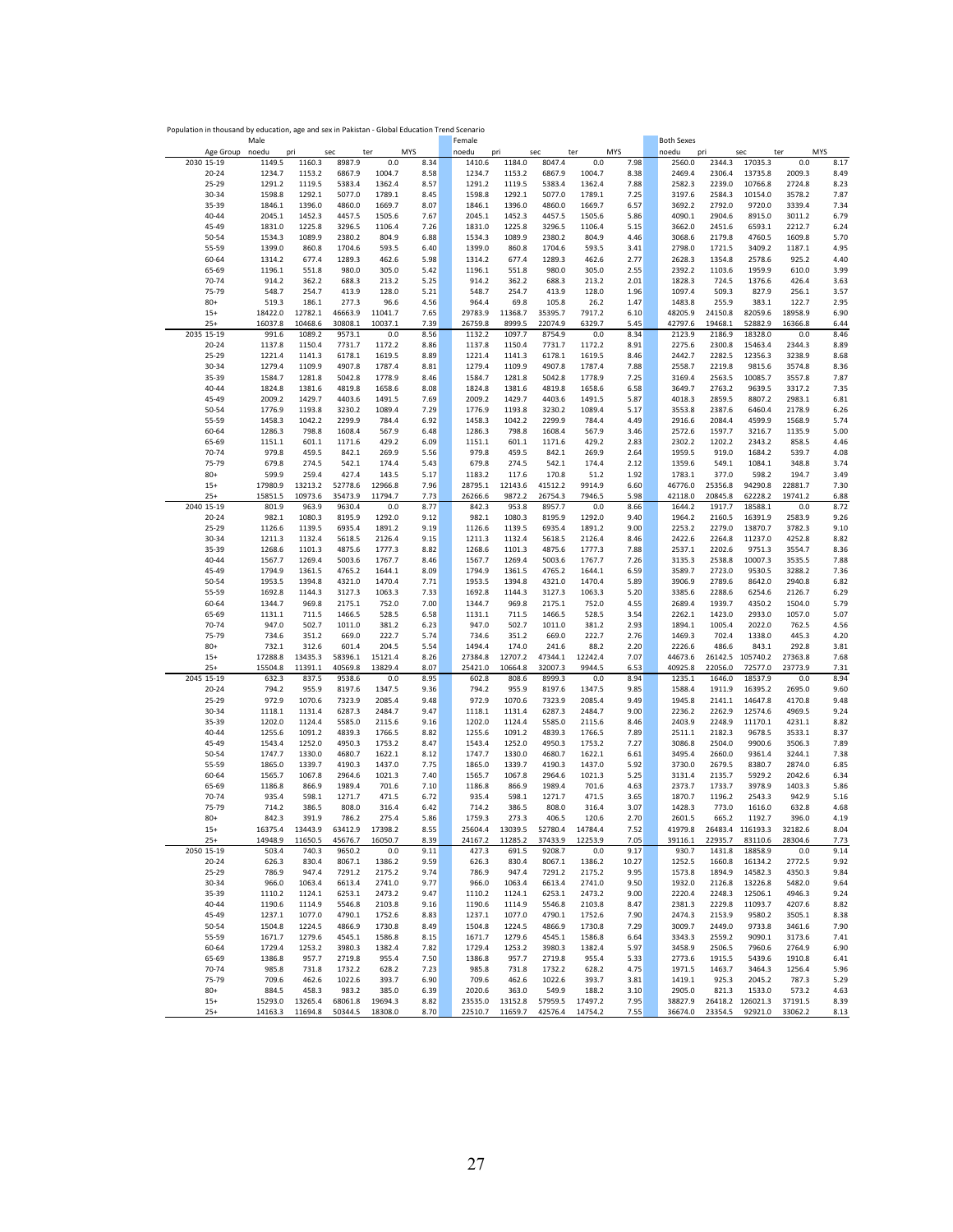| Proportion of people by education, age and sex in Pakistan - Global Education Trend Scenario | Male          |              |              |              | Female        |              |              |              | <b>Both Sexes</b> |              |              |              |
|----------------------------------------------------------------------------------------------|---------------|--------------|--------------|--------------|---------------|--------------|--------------|--------------|-------------------|--------------|--------------|--------------|
|                                                                                              | noedu<br>prim | sec          | ter          |              | noedu<br>prim | sec          | ter          |              | noedu<br>prim     | sec          | ter          |              |
| 2000 15-19                                                                                   | 0.25          | 0.25         | 0.50         | 0.00         | 0.43          | 0.19         | 0.38         | 0.00         | 0.34              | 0.22         | 0.44         | 0.00         |
| $20 - 24$                                                                                    | 0.27          | 0.19         | 0.48         | 0.06         | 0.27          | 0.19         | 0.48         | 0.06         | 0.27              | 0.19         | 0.48         | 0.06         |
| 25-29<br>30-34                                                                               | 0.32<br>0.37  | 0.19<br>0.18 | 0.40<br>0.33 | 0.09<br>0.12 | 0.32<br>0.37  | 0.19<br>0.18 | 0.40<br>0.33 | 0.09<br>0.12 | 0.32<br>0.37      | 0.19<br>0.18 | 0.40<br>0.33 | 0.09<br>0.12 |
| 35-39                                                                                        | 0.42          | 0.19         | 0.31         | 0.09         | 0.42          | 0.19         | 0.31         | 0.09         | 0.42              | 0.19         | 0.31         | 0.09         |
| $40 - 44$                                                                                    | 0.45          | 0.17         | 0.29         | 0.08         | 0.45          | 0.17         | 0.29         | 0.08         | 0.45              | 0.17         | 0.29         | 0.08         |
| 45-49                                                                                        | 0.45          | 0.20         | 0.28         | 0.08         | 0.45          | 0.20         | 0.28         | 0.08         | 0.45              | 0.20         | 0.28         | 0.08         |
| 50-54                                                                                        | 0.52          | 0.18         | 0.23         | 0.07         | 0.52          | 0.18         | 0.23         | 0.07         | 0.52              | 0.18         | 0.23         | 0.07         |
| 55-59                                                                                        | 0.54          | 0.18         | 0.21         | 0.07         | 0.54          | 0.18         | 0.21         | 0.07         | 0.54              | 0.18         | 0.21         | 0.07         |
| $60 - 64$                                                                                    | 0.61          | 0.15         | 0.18         | 0.05         | 0.61          | 0.15         | 0.18         | 0.05         | 0.61              | 0.15         | 0.18         | 0.05         |
| 65-69                                                                                        | 0.68          | 0.15         | 0.14         | 0.03         | 0.68          | 0.15         | 0.14         | 0.03         | 0.68              | 0.15         | 0.14         | 0.03         |
| 70-74                                                                                        | 0.71          | 0.14         | 0.12         | 0.03         | 0.71          | 0.14         | 0.12         | 0.03         | 0.71              | 0.14         | 0.12         | 0.03         |
| 75-79                                                                                        | 0.74          | 0.13         | 0.10         | 0.02         | 0.74          | 0.13         | 0.10         | 0.02         | 0.74              | 0.13         | 0.10         | 0.02         |
| $80+$<br>$15+$                                                                               | 0.79<br>0.39  | 0.12<br>0.19 | 0.08<br>0.36 | 0.02<br>0.06 | 0.96<br>0.66  | 0.02<br>0.12 | 0.02<br>0.19 | 0.00<br>0.03 | 0.87<br>0.52      | 0.07<br>0.16 | 0.05<br>0.28 | 0.01<br>0.05 |
| $25+$                                                                                        | 0.45          | 0.18         | 0.29         | 0.08         | 0.76          | 0.09         | 0.12         | 0.03         | 0.60              | 0.14         | 0.21         | 0.06         |
| 2005 15-19                                                                                   | 0.22          | 0.24         | 0.54         | 0.00         | 0.37          | 0.19         | 0.44         | 0.00         | 0.29              | 0.22         | 0.49         | 0.00         |
| $20 - 24$                                                                                    | 0.25          | 0.17         | 0.52         | 0.07         | 0.25          | 0.17         | 0.52         | 0.07         | 0.25              | 0.17         | 0.52         | 0.07         |
| 25-29                                                                                        | 0.27          | 0.19         | 0.44         | 0.10         | 0.27          | 0.19         | 0.44         | 0.10         | 0.27              | 0.19         | 0.44         | 0.10         |
| 30-34                                                                                        | 0.32          | 0.19         | 0.37         | 0.13         | 0.32          | 0.19         | 0.37         | 0.13         | 0.32              | 0.19         | 0.37         | 0.13         |
| 35-39                                                                                        | 0.37          | 0.18         | 0.34         | 0.12         | 0.37          | 0.18         | 0.34         | 0.12         | 0.37              | 0.18         | 0.34         | 0.12         |
| 40-44                                                                                        | 0.42          | 0.19         | 0.31         | 0.09         | 0.42          | 0.19         | 0.31         | 0.09         | 0.42              | 0.19         | 0.31         | 0.09         |
| 45-49                                                                                        | 0.45          | 0.17         | 0.29         | 0.08         | 0.45          | 0.17         | 0.29         | 0.08         | 0.45              | 0.17         | 0.29         | 0.08         |
| 50-54                                                                                        | 0.45          | 0.19         | 0.28         | 0.08         | 0.45          | 0.19         | 0.28         | 0.08         | 0.45              | 0.19         | 0.28         | 0.08         |
| 55-59<br>$60 - 64$                                                                           | 0.52<br>0.53  | 0.18<br>0.18 | 0.24<br>0.21 | 0.07<br>0.07 | 0.52<br>0.53  | 0.18<br>0.18 | 0.24<br>0.21 | 0.07<br>0.07 | 0.52<br>0.53      | 0.18<br>0.18 | 0.24<br>0.21 | 0.07<br>0.07 |
| 65-69                                                                                        | 0.60          | 0.15         | 0.19         | 0.05         | 0.60          | 0.15         | 0.19         | 0.05         | 0.60              | 0.15         | 0.19         | 0.05         |
| 70-74                                                                                        | 0.67          | 0.15         | 0.15         | 0.03         | 0.67          | 0.15         | 0.15         | 0.03         | 0.67              | 0.15         | 0.15         | 0.03         |
| 75-79                                                                                        | 0.70          | 0.14         | 0.13         | 0.03         | 0.70          | 0.14         | 0.13         | 0.03         | 0.70              | 0.14         | 0.13         | 0.03         |
| $80+$                                                                                        | 0.75          | 0.13         | 0.10         | 0.02         | 0.95          | 0.02         | 0.02         | 0.00         | 0.85              | 0.08         | 0.06         | 0.01         |
| $15+$                                                                                        | 0.34          | 0.19         | 0.39         | 0.07         | 0.60          | 0.13         | 0.24         | 0.04         | 0.47              | 0.16         | 0.32         | 0.06         |
| $25+$                                                                                        | 0.41          | 0.18         | 0.32         | 0.09         | 0.70          | 0.10         | 0.15         | 0.04         | 0.55              | 0.14         | 0.24         | 0.07         |
| 2010 15-19                                                                                   | 0.19          | 0.23         | 0.58         | 0.00         | 0.31          | 0.19         | 0.51         | 0.00         | 0.25              | 0.21         | 0.54         | 0.00         |
| $20 - 24$                                                                                    | 0.22          | 0.15         | 0.55         | 0.07         | 0.22          | 0.15         | 0.55         | 0.07         | 0.22              | 0.15         | 0.55         | 0.07         |
| 25-29                                                                                        | 0.25          | 0.17         | 0.48         | 0.11         | 0.25          | 0.17         | 0.48         | 0.11         | 0.25              | 0.17         | 0.48         | 0.11         |
| 30-34                                                                                        | 0.27          | 0.19         | 0.41         | 0.14         | 0.27          | 0.19         | 0.41         | 0.14         | 0.27              | 0.19         | 0.41         | 0.14         |
| 35-39<br>40-44                                                                               | 0.31<br>0.36  | 0.19<br>0.18 | 0.37<br>0.34 | 0.13<br>0.12 | 0.31<br>0.36  | 0.19<br>0.18 | 0.37<br>0.34 | 0.13<br>0.12 | 0.31<br>0.36      | 0.19<br>0.18 | 0.37<br>0.34 | 0.13<br>0.12 |
| 45-49                                                                                        | 0.41          | 0.18         | 0.31         | 0.09         | 0.41          | 0.18         | 0.31         | 0.09         | 0.41              | 0.18         | 0.31         | 0.09         |
| 50-54                                                                                        | 0.45          | 0.17         | 0.30         | 0.09         | 0.45          | 0.17         | 0.30         | 0.09         | 0.45              | 0.17         | 0.30         | 0.09         |
| 55-59                                                                                        | 0.44          | 0.19         | 0.28         | 0.08         | 0.44          | 0.19         | 0.28         | 0.08         | 0.44              | 0.19         | 0.28         | 0.08         |
| 60-64                                                                                        | 0.51          | 0.18         | 0.24         | 0.07         | 0.51          | 0.18         | 0.24         | 0.07         | 0.51              | 0.18         | 0.24         | 0.07         |
| 65-69                                                                                        | 0.53          | 0.18         | 0.22         | 0.07         | 0.53          | 0.18         | 0.22         | 0.07         | 0.53              | 0.18         | 0.22         | 0.07         |
| 70-74                                                                                        | 0.59          | 0.15         | 0.20         | 0.06         | 0.59          | 0.15         | 0.20         | 0.06         | 0.59              | 0.15         | 0.20         | 0.06         |
| 75-79                                                                                        | 0.66          | 0.15         | 0.15         | 0.04         | 0.66          | 0.15         | 0.15         | 0.04         | 0.66              | 0.15         | 0.15         | 0.04         |
| $80+$                                                                                        | 0.71          | 0.14         | 0.12         | 0.03         | 0.93          | 0.03         | 0.03         | 0.01         | 0.83              | 0.08         | 0.07         | 0.02         |
| $15+$                                                                                        | 0.31          | 0.18         | 0.42         | 0.08         | 0.54          | 0.14         | 0.28         | 0.05         | 0.42              | 0.16         | 0.35         | 0.07         |
| $25+$<br>2015 15-19                                                                          | 0.36<br>0.16  | 0.18<br>0.20 | 0.35<br>0.63 | 0.10<br>0.00 | 0.64<br>0.25  | 0.12<br>0.17 | 0.19<br>0.57 | 0.05<br>0.00 | 0.50<br>0.21      | 0.15<br>0.19 | 0.27<br>0.60 | 0.08<br>0.00 |
| $20 - 24$                                                                                    | 0.19          | 0.14         | 0.59         | 0.08         | 0.19          | 0.14         | 0.59         | 0.08         | 0.19              | 0.14         | 0.59         | 0.08         |
| $25 - 29$                                                                                    | 0.22          | 0.15         | 0.51         | 0.12         | 0.22          | 0.15         | 0.51         | 0.12         | 0.22              | 0.15         | 0.51         | 0.12         |
| 30-34                                                                                        | 0.25          | 0.17         | 0.44         | 0.15         | 0.25          | 0.17         | 0.44         | 0.15         | 0.25              | 0.17         | 0.44         | 0.15         |
| 35-39                                                                                        | 0.27          | 0.19         | 0.41         | 0.14         | 0.27          | 0.19         | 0.41         | 0.14         | 0.27              | 0.19         | 0.41         | 0.14         |
| 40-44                                                                                        | 0.31          | 0.19         | 0.37         | 0.13         | 0.31          | 0.19         | 0.37         | 0.13         | 0.31              | 0.19         | 0.37         | 0.13         |
| 45-49                                                                                        | 0.36          | 0.18         | 0.34         | 0.12         | 0.36          | 0.18         | 0.34         | 0.12         | 0.36              | 0.18         | 0.34         | 0.12         |
| 50-54                                                                                        | 0.41          | 0.18         | 0.31         | 0.09         | 0.41          | 0.18         | 0.31         | 0.09         | 0.41              | 0.18         | 0.31         | 0.09         |
| 55-59                                                                                        | 0.44          | 0.17         | 0.30         | 0.09         | 0.44          | 0.17         | 0.30         | 0.09         | 0.44              | 0.17         | 0.30         | 0.09         |
| $60 - 64$<br>65-69                                                                           | 0.44<br>0.50  | 0.19<br>0.18 | 0.29<br>0.25 | 0.08<br>0.07 | 0.44<br>0.50  | 0.19<br>0.18 | 0.29<br>0.25 | 0.08<br>0.07 | 0.44<br>0.50      | 0.19<br>0.18 | 0.29<br>0.25 | 0.08<br>0.07 |
| 70-74                                                                                        | 0.52          | 0.18         | 0.23         | 0.08         | 0.52          | 0.18         | 0.23         | 0.08         | 0.52              | 0.18         | 0.23         | 0.08         |
| 75-79                                                                                        | 0.58          | 0.15         | 0.20         | 0.06         | 0.58          | 0.15         | 0.20         | 0.06         | 0.58              | 0.15         | 0.20         | 0.06         |
| $80+$                                                                                        | 0.67          | 0.15         | 0.15         | 0.04         | 0.91          | 0.04         | 0.04         | 0.01         | 0.79              | 0.09         | 0.09         | 0.02         |
| $15+$                                                                                        | 0.28          | 0.17         | 0.45         | 0.09         | 0.49          | 0.14         | 0.31         | 0.06         | 0.38              | 0.16         | 0.39         | 0.08         |
| $25 +$                                                                                       | 0.33          | 0.17         | 0.39         | 0.12         | 0.58          | 0.13         | 0.23         | 0.06         | 0.45              | 0.15         | 0.31         | 0.09         |
| 2020 15-19                                                                                   | 0.14          | 0.17         | 0.69         | 0.00         | 0.21          | 0.15         | 0.64         | 0.00         | 0.17              | 0.16         | 0.66         | 0.00         |
| $20 - 24$                                                                                    | 0.16          | 0.13         | 0.62         | 0.09         | 0.16          | 0.13         | 0.62         | 0.09         | 0.16              | 0.13         | 0.62         | 0.09         |
| 25-29                                                                                        | 0.19          | 0.14         | 0.54         | 0.13         | 0.19          | 0.14         | 0.54         | 0.13         | 0.19              | 0.14         | 0.54         | 0.13         |
| 30-34<br>35-39                                                                               | 0.22<br>0.25  | 0.15<br>0.16 | 0.47<br>0.44 | 0.16<br>0.15 | 0.22<br>0.25  | 0.15<br>0.16 | 0.47<br>0.44 | 0.16<br>0.15 | 0.22<br>0.25      | 0.15<br>0.16 | 0.47<br>0.44 | 0.16<br>0.15 |
| 40-44                                                                                        | 0.27          | 0.19         | 0.41         | 0.14         | 0.27          | 0.19         | 0.41         | 0.14         | 0.27              | 0.19         | 0.41         | 0.14         |
| 45-49                                                                                        | 0.31          | 0.19         | 0.37         | 0.13         | 0.31          | 0.19         | 0.37         | 0.13         | 0.31              | 0.19         | 0.37         | 0.13         |
| 50-54                                                                                        | 0.36          | 0.18         | 0.34         | 0.12         | 0.36          | 0.18         | 0.34         | 0.12         | 0.36              | 0.18         | 0.34         | 0.12         |
| 55-59                                                                                        | 0.41          | 0.18         | 0.31         | 0.09         | 0.41          | 0.18         | 0.31         | 0.09         | 0.41              | 0.18         | 0.31         | 0.09         |
| 60-64                                                                                        | 0.44          | 0.17         | 0.30         | 0.09         | 0.44          | 0.17         | 0.30         | 0.09         | 0.44              | 0.17         | 0.30         | 0.09         |
| 65-69                                                                                        | 0.43          | 0.19         | 0.29         | 0.08         | 0.43          | 0.19         | 0.29         | 0.08         | 0.43              | 0.19         | 0.29         | 0.08         |
| 70-74                                                                                        | 0.49          | 0.18         | 0.25         | 0.08         | 0.49          | 0.18         | 0.25         | 0.08         | 0.49              | 0.18         | 0.25         | 0.08         |
| 75-79                                                                                        | 0.50          | 0.18         | 0.23         | 0.08         | 0.50          | 0.18         | 0.23         | 0.08         | 0.50              | 0.18         | 0.23         | 0.08         |
| $80+$                                                                                        | 0.60          | 0.15         | 0.19         | 0.06         | 0.90          | 0.04         | 0.05         | 0.01         | 0.76              | 0.09         | 0.12         | 0.03         |
| $15+$<br>$25+$                                                                               | 0.26<br>0.29  | 0.16<br>0.17 | 0.48<br>0.41 | 0.11<br>0.13 | 0.44<br>0.52  | 0.14<br>0.14 | 0.35<br>0.27 | 0.07<br>0.08 | 0.35<br>0.40      | 0.15<br>0.15 | 0.41<br>0.34 | 0.09<br>0.10 |
| 2025 15-19                                                                                   | 0.12          | 0.14         | 0.74         | 0.00         | 0.17          | 0.13         | 0.70         | 0.00         | 0.14              | 0.14         | 0.72         | 0.00         |
| $20 - 24$                                                                                    | 0.14          | 0.12         | 0.65         | 0.09         | 0.14          | 0.12         | 0.65         | 0.09         | 0.14              | 0.12         | 0.65         | 0.09         |
| 25-29                                                                                        | 0.16          | 0.13         | 0.56         | 0.14         | 0.16          | 0.13         | 0.56         | 0.14         | 0.16              | 0.13         | 0.56         | 0.14         |
| 30-34                                                                                        | 0.19          | 0.14         | 0.50         | 0.17         | 0.19          | 0.14         | 0.50         | 0.17         | 0.19              | 0.14         | 0.50         | 0.17         |
| 35-39                                                                                        | 0.22          | 0.15         | 0.47         | 0.16         | 0.22          | 0.15         | 0.47         | 0.16         | 0.22              | 0.15         | 0.47         | 0.16         |
| 40-44                                                                                        | 0.25          | 0.16         | 0.44         | 0.15         | 0.25          | 0.16         | 0.44         | 0.15         | 0.25              | 0.16         | 0.44         | 0.15         |
| 45-49                                                                                        | 0.27          | 0.19         | 0.41         | 0.14         | 0.27          | 0.19         | 0.41         | 0.14         | 0.27              | 0.19         | 0.41         | 0.14         |
| 50-54                                                                                        | 0.31          | 0.19         | 0.37         | 0.13         | 0.31          | 0.19         | 0.37         | 0.13         | 0.31              | 0.19         | 0.37         | 0.13         |
| 55-59                                                                                        | 0.36          | 0.18         | 0.34         | 0.12         | 0.36          | 0.18         | 0.34         | 0.12         | 0.36              | 0.18         | 0.34         | 0.12<br>0.10 |
| 60-64<br>65-69                                                                               | 0.40<br>0.43  | 0.18<br>0.17 | 0.32<br>0.31 | 0.10<br>0.09 | 0.40<br>0.43  | 0.18<br>0.17 | 0.32<br>0.31 | 0.10<br>0.09 | 0.40<br>0.43      | 0.18<br>0.17 | 0.32<br>0.31 | 0.09         |
| 70-74                                                                                        | 0.42          | 0.19         | 0.30         | 0.09         | 0.42          | 0.19         | 0.30         | 0.09         | 0.42              | 0.19         | 0.30         | 0.09         |
| $75 - 79$                                                                                    | 0.48          | 0.18         | 0.26         | 0.08         | 0.48          | 0.18         | 0.26         | 0.08         | 0.48              | 0.18         | 0.26         | 0.08         |
| $80+$                                                                                        | 0.53          | 0.17         | 0.22         | 0.08         | 0.87          | 0.05         | 0.06         | 0.02         | 0.71              | 0.11         | 0.14         | 0.05         |
| $15+$                                                                                        | 0.23          | 0.15         | 0.50         | 0.12         | 0.40          | 0.14         | 0.38         | 0.08         | 0.31              | 0.15         | 0.44         | 0.10         |
| $25+$                                                                                        | 0.26          | 0.16         | 0.44         | 0.14         | 0.46          | 0.14         | 0.31         | 0.09         | 0.36              | 0.15         | 0.38         | 0.11         |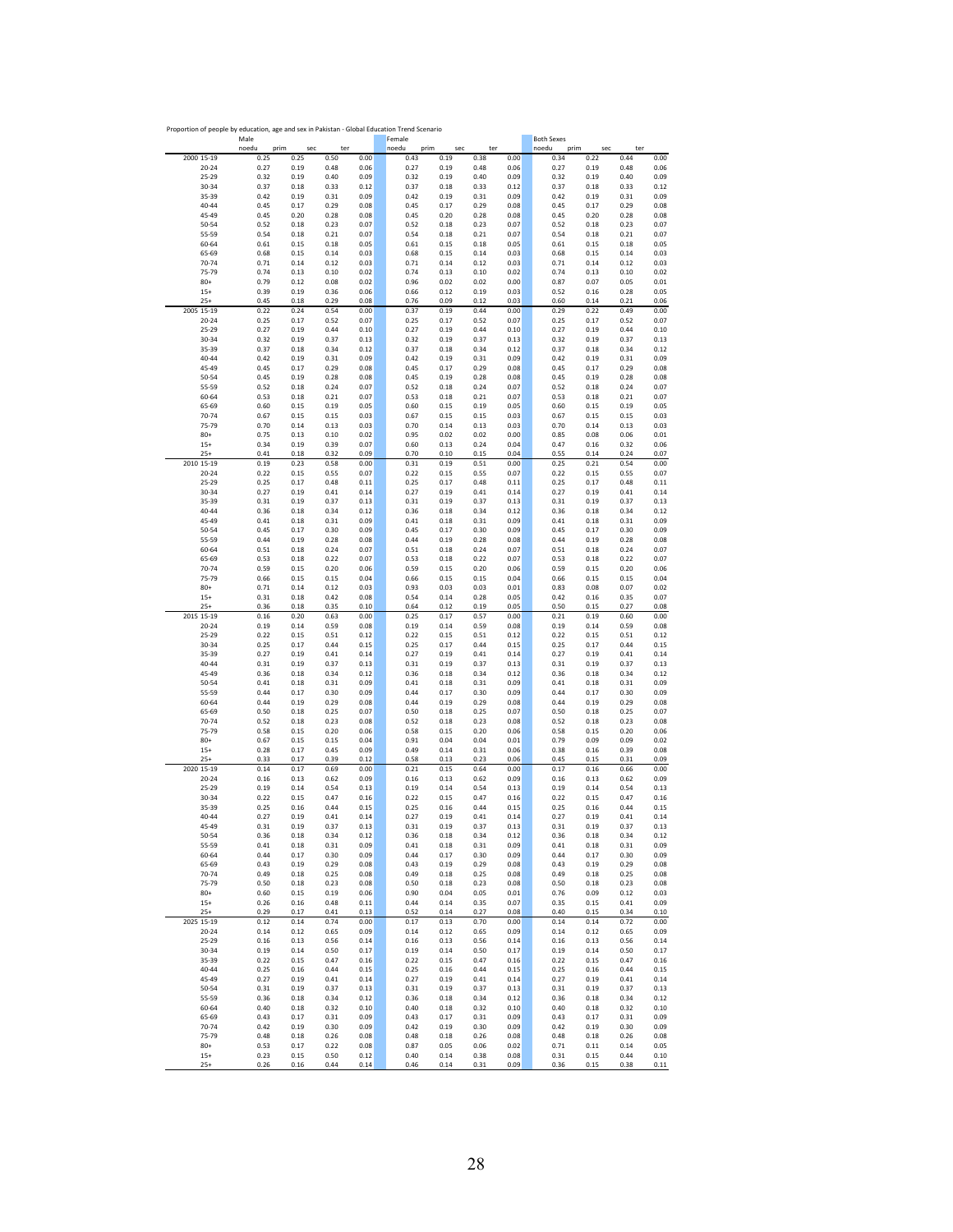| Proportion of people by education, age and sex in Pakistan - Global Education Trend Scenario |        |                   |  |  |  |  |  |  |  |  |
|----------------------------------------------------------------------------------------------|--------|-------------------|--|--|--|--|--|--|--|--|
| Male                                                                                         | Female | <b>Both Sexes</b> |  |  |  |  |  |  |  |  |

| Age Group noedu    | iviait       | prim<br>sec  | ter          |              | ι επισιο<br>noedu | prim         | sec          | ter          | DOLII JEVES<br>noedu | prim<br>sec  | ter          |              |
|--------------------|--------------|--------------|--------------|--------------|-------------------|--------------|--------------|--------------|----------------------|--------------|--------------|--------------|
| 2030 15-19         | 0.10         | 0.10         | 0.80         | 0.00         | 0.13              | 0.11         | 0.76         | 0.00         | 0.12                 | 0.11         | 0.78         | 0.00         |
| $20 - 24$          | 0.12         | 0.11         | 0.67         | 0.10         | 0.12              | 0.11         | 0.67         | 0.10         | 0.12                 | 0.11         | 0.67         | 0.10         |
| 25-29              | 0.14         | 0.12         | 0.59         | 0.15         | 0.14              | 0.12         | 0.59         | 0.15         | 0.14                 | 0.12         | 0.59         | 0.15         |
| 30-34              | 0.16         | 0.13         | 0.52         | 0.18         | 0.16              | 0.13         | 0.52         | 0.18         | 0.16                 | 0.13         | 0.52         | 0.18         |
| 35-39              | 0.19         | 0.14         | 0.50         | 0.17         | 0.19              | 0.14         | 0.50         | 0.17         | 0.19                 | 0.14         | 0.50         | 0.17         |
| 40-44              | 0.22         | 0.15         | 0.47         | 0.16         | 0.22              | 0.15         | 0.47         | 0.16         | 0.22                 | 0.15         | 0.47         | 0.16         |
| 45-49              | 0.25         | 0.16         | 0.44         | 0.15         | 0.25              | 0.16         | 0.44         | 0.15         | 0.25                 | 0.16         | 0.44         | 0.15         |
| 50-54              | 0.26         | 0.19         | 0.41         | 0.14         | 0.26              | 0.19         | 0.41         | 0.14         | 0.26                 | 0.19         | 0.41         | 0.14         |
| 55-59              | 0.31         | 0.19         | 0.37         | 0.13         | 0.31              | 0.19         | 0.37         | 0.13         | 0.31                 | 0.19         | 0.37         | 0.13         |
| 60-64<br>65-69     | 0.35<br>0.39 | 0.18<br>0.18 | 0.34<br>0.32 | 0.12<br>0.10 | 0.35<br>0.39      | 0.18<br>0.18 | 0.34<br>0.32 | 0.12<br>0.10 | 0.35<br>0.39         | 0.18<br>0.18 | 0.34<br>0.32 | 0.12<br>0.10 |
| 70-74              | 0.42         | 0.17         | 0.32         | 0.10         | 0.42              | 0.17         | 0.32         | 0.10         | 0.42                 | 0.17         | 0.32         | 0.10         |
| 75-79              | 0.41         | 0.19         | 0.31         | 0.10         | 0.41              | 0.19         | 0.31         | 0.10         | 0.41                 | 0.19         | 0.31         | 0.10         |
| $80+$              | 0.48         | 0.17         | 0.26         | 0.09         | 0.83              | 0.06         | 0.09         | 0.02         | 0.66                 | 0.11         | 0.17         | 0.05         |
| $15+$              | 0.21         | 0.14         | 0.52         | 0.12         | 0.35              | 0.13         | 0.42         | 0.09         | 0.28                 | 0.14         | 0.47         | 0.11         |
| $25+$              | 0.24         | 0.16         | 0.46         | 0.15         | 0.42              | 0.14         | 0.34         | 0.10         | 0.33                 | 0.15         | 0.40         | 0.12         |
| 2035 15-19         | 0.09         | 0.09         | 0.82         | 0.00         | 0.10              | 0.10         | 0.80         | 0.00         | 0.09                 | 0.10         | 0.81         | 0.00         |
| $20 - 24$          | 0.10         | 0.10         | 0.69         | 0.10         | 0.10              | 0.10         | 0.69         | 0.10         | 0.10                 | 0.10         | 0.69         | 0.10         |
| 25-29              | 0.12         | 0.11         | 0.61         | 0.16         | 0.12              | 0.11         | 0.61         | 0.16         | 0.12                 | 0.11         | 0.61         | 0.16         |
| 30-34              | 0.14         | 0.12         | 0.54         | 0.20         | 0.14              | 0.12         | 0.54         | 0.20         | 0.14                 | 0.12         | 0.54         | 0.20         |
| 35-39              | 0.16         | 0.13         | 0.52         | 0.18         | 0.16              | 0.13         | 0.52         | 0.18         | 0.16                 | 0.13         | 0.52         | 0.18         |
| 40-44              | 0.19         | 0.14         | 0.50         | 0.17         | 0.19              | 0.14         | 0.50         | 0.17         | 0.19                 | 0.14         | 0.50         | 0.17         |
| 45-49              | 0.22         | 0.15         | 0.47         | 0.16         | 0.22              | 0.15         | 0.47         | 0.16         | 0.22                 | 0.15         | 0.47         | 0.16         |
| 50-54              | 0.24         | 0.16         | 0.44         | 0.15         | 0.24              | 0.16         | 0.44         | 0.15         | 0.24                 | 0.16         | 0.44         | 0.15         |
| 55-59              | 0.26         | 0.19         | 0.41         | 0.14         | 0.26              | 0.19         | 0.41         | 0.14         | 0.26                 | 0.19         | 0.41         | 0.14         |
| 60-64              | 0.30         | 0.19         | 0.38         | 0.13         | 0.30              | 0.19         | 0.38         | 0.13         | 0.30                 | 0.19         | 0.38         | 0.13         |
| 65-69              | 0.34         | 0.18         | 0.35         | 0.13         | 0.34              | 0.18         | 0.35         | 0.13         | 0.34                 | 0.18         | 0.35         | 0.13         |
| 70-74              | 0.38         | 0.18         | 0.33         | 0.11         | 0.38              | 0.18         | 0.33         | 0.11         | 0.38                 | 0.18         | 0.33         | 0.11         |
| 75-79              | 0.41         | 0.16         | 0.32         | 0.10         | 0.41              | 0.16         | 0.32         | 0.10         | 0.41                 | 0.16         | 0.32         | 0.10         |
| $80+$              | 0.42         | 0.18         | 0.30         | 0.10         | 0.78              | 0.08         | 0.11         | 0.03         | 0.60                 | 0.13         | 0.20         | 0.07         |
| $15+$<br>$25+$     | 0.19<br>0.21 | 0.14<br>0.15 | 0.54<br>0.48 | 0.13<br>0.16 | 0.31<br>0.37      | 0.13<br>0.14 | 0.45<br>0.38 | 0.11<br>0.11 | 0.25<br>0.29         | 0.13<br>0.14 | 0.50<br>0.43 | 0.12<br>0.14 |
| 2040 15-19         | 0.07         | 0.08         | 0.85         | 0.00         | 0.08              | 0.09         | 0.83         | 0.00         | 0.07                 | 0.09         | 0.84         | 0.00         |
| $20 - 24$          | 0.09         | 0.09         | 0.71         | 0.11         | 0.09              | 0.09         | 0.71         | 0.11         | 0.09                 | 0.09         | 0.71         | 0.11         |
| 25-29              | 0.10         | 0.10         | 0.63         | 0.17         | 0.10              | 0.10         | 0.63         | 0.17         | 0.10                 | 0.10         | 0.63         | 0.17         |
| 30-34              | 0.12         | 0.11         | 0.56         | 0.21         | 0.12              | 0.11         | 0.56         | 0.21         | 0.12                 | 0.11         | 0.56         | 0.21         |
| 35-39              | 0.14         | 0.12         | 0.54         | 0.20         | 0.14              | 0.12         | 0.54         | 0.20         | 0.14                 | 0.12         | 0.54         | 0.20         |
| 40-44              | 0.16         | 0.13         | 0.52         | 0.18         | 0.16              | 0.13         | 0.52         | 0.18         | 0.16                 | 0.13         | 0.52         | 0.18         |
| 45-49              | 0.19         | 0.14         | 0.50         | 0.17         | 0.19              | 0.14         | 0.50         | 0.17         | 0.19                 | 0.14         | 0.50         | 0.17         |
| 50-54              | 0.21         | 0.15         | 0.47         | 0.16         | 0.21              | 0.15         | 0.47         | 0.16         | 0.21                 | 0.15         | 0.47         | 0.16         |
| 55-59              | 0.24         | 0.16         | 0.44         | 0.15         | 0.24              | 0.16         | 0.44         | 0.15         | 0.24                 | 0.16         | 0.44         | 0.15         |
| 60-64              | 0.26         | 0.19         | 0.41         | 0.14         | 0.26              | 0.19         | 0.41         | 0.14         | 0.26                 | 0.19         | 0.41         | 0.14         |
| 65-69              | 0.29         | 0.19         | 0.38         | 0.14         | 0.29              | 0.19         | 0.38         | 0.14         | 0.29                 | 0.19         | 0.38         | 0.14         |
| 70-74              | 0.33         | 0.18         | 0.36         | 0.13         | 0.33              | 0.18         | 0.36         | 0.13         | 0.33                 | 0.18         | 0.36         | 0.13         |
| 75-79              | 0.37         | 0.18         | 0.34         | 0.11         | 0.37              | 0.18         | 0.34         | 0.11         | 0.37                 | 0.18         | 0.34         | 0.11         |
| $80+$              | 0.40         | 0.17         | 0.32         | 0.11         | 0.75              | 0.09         | 0.12         | 0.04         | 0.58                 | 0.13         | 0.22         | 0.08         |
| $15+$              | 0.17         | 0.13         | 0.56         | 0.15         | 0.27              | 0.13         | 0.47         | 0.12         | 0.22                 | 0.13         | 0.52         | 0.13         |
| $25+$              | 0.19         | 0.14         | 0.50         | 0.17         | 0.33              | 0.14         | 0.41         | 0.13         | 0.26                 | 0.14         | 0.46         | 0.15         |
| 2045 15-19         | 0.06         | 0.08         | 0.87         | 0.00         | 0.06              | 0.08         | 0.86         | 0.00         | 0.06                 | 0.08         | 0.87         | 0.00         |
| $20 - 24$<br>25-29 | 0.07<br>0.08 | 0.08<br>0.09 | 0.73<br>0.64 | 0.12<br>0.18 | 0.07<br>0.08      | 0.08<br>0.09 | 0.73<br>0.64 | 0.12<br>0.18 | 0.07<br>0.08         | 0.08<br>0.09 | 0.73<br>0.64 | 0.12         |
| 30-34              | 0.10         | 0.10         | 0.57         | 0.23         | 0.10              | 0.10         | 0.57         | 0.23         | 0.10                 | 0.10         | 0.57         | 0.18<br>0.23 |
| 35-39              | 0.12         | 0.11         | 0.56         | 0.21         | 0.12              | 0.11         | 0.56         | 0.21         | 0.12                 | 0.11         | 0.56         | 0.21         |
| 40-44              | 0.14         | 0.12         | 0.54         | 0.20         | 0.14              | 0.12         | 0.54         | 0.20         | 0.14                 | 0.12         | 0.54         | 0.20         |
| 45-49              | 0.16         | 0.13         | 0.52         | 0.18         | 0.16              | 0.13         | 0.52         | 0.18         | 0.16                 | 0.13         | 0.52         | 0.18         |
| 50-54              | 0.19         | 0.14         | 0.50         | 0.17         | 0.19              | 0.14         | 0.50         | 0.17         | 0.19                 | 0.14         | 0.50         | 0.17         |
| 55-59              | 0.21         | 0.15         | 0.47         | 0.16         | 0.21              | 0.15         | 0.47         | 0.16         | 0.21                 | 0.15         | 0.47         | 0.16         |
| 60-64              | 0.24         | 0.16         | 0.45         | 0.15         | 0.24              | 0.16         | 0.45         | 0.15         | 0.24                 | 0.16         | 0.45         | 0.15         |
| 65-69              | 0.25         | 0.18         | 0.42         | 0.15         | 0.25              | 0.18         | 0.42         | 0.15         | 0.25                 | 0.18         | 0.42         | 0.15         |
| 70-74              | 0.29         | 0.18         | 0.39         | 0.14         | 0.29              | 0.18         | 0.39         | 0.14         | 0.29                 | 0.18         | 0.39         | 0.14         |
| 75-79              | 0.32         | 0.17         | 0.36         | 0.14         | 0.32              | 0.17         | 0.36         | 0.14         | 0.32                 | 0.17         | 0.36         | 0.14         |
| $80+$              | 0.37         | 0.17         | 0.34         | 0.12         | 0.69              | 0.11         | 0.16         | 0.05         | 0.54                 | 0.14         | 0.25         | 0.08         |
| $15+$              | 0.15         | 0.12         | 0.57         | 0.16         | 0.24              | 0.12         | 0.50         | 0.14         | 0.19                 | 0.12         | 0.54         | 0.15         |
| $25+$              | 0.17         | 0.13         | 0.52         | 0.18         | 0.28              | 0.13         | 0.44         | 0.14         | 0.23                 | 0.13         | 0.48         | 0.16         |
| 2050 15-19         | 0.05         | 0.07         | 0.89         | 0.00         | 0.04              | 0.07         | 0.89         | 0.00         | 0.04                 | 0.07         | 0.89         | 0.00         |
| $20 - 24$          | 0.06         | 0.08         | 0.74         | 0.13         | 0.06              | 0.08         | 0.74         | 0.13         | 0.06                 | 0.08         | 0.74         | 0.13         |
| 25-29              | 0.07         | 0.08         | 0.65         | 0.19         | 0.07              | 0.08         | 0.65         | 0.19         | 0.07                 | 0.08         | 0.65         | 0.19         |
| 30-34              | 0.08         | 0.09         | 0.58         | 0.24         | 0.08              | 0.09         | 0.58         | 0.24         | 0.08                 | 0.09         | 0.58         | 0.24         |
| 35-39<br>40-44     | 0.10<br>0.12 | 0.10<br>0.11 | 0.57<br>0.56 | 0.23<br>0.21 | 0.10<br>0.12      | 0.10<br>0.11 | 0.57<br>0.56 | 0.23<br>0.21 | 0.10<br>0.12         | 0.10<br>0.11 | 0.57<br>0.56 | 0.23<br>0.21 |
| 45-49              | 0.14         | 0.12         | 0.54         | 0.20         | 0.14              | 0.12         | 0.54         | 0.20         | 0.14                 | 0.12         | 0.54         | 0.20         |
| 50-54              | 0.16         | 0.13         | 0.52         | 0.19         | 0.16              | 0.13         | 0.52         | 0.19         | 0.16                 | 0.13         | 0.52         | 0.19         |
| 55-59              | 0.18         | 0.14         | 0.50         | 0.17         | 0.18              | 0.14         | 0.50         | 0.17         | 0.18                 | 0.14         | 0.50         | 0.17         |
| 60-64              | 0.21         | 0.15         | 0.48         | 0.17         | 0.21              | 0.15         | 0.48         | 0.17         | 0.21                 | 0.15         | 0.48         | 0.17         |
| 65-69              | 0.23         | 0.16         | 0.45         | 0.16         | 0.23              | 0.16         | 0.45         | 0.16         | 0.23                 | 0.16         | 0.45         | 0.16         |
| 70-74              | 0.24         | 0.18         | 0.42         | 0.15         | 0.24              | 0.18         | 0.42         | 0.15         | 0.24                 | 0.18         | 0.42         | 0.15         |
| 75-79              | 0.27         | 0.18         | 0.40         | 0.15         | 0.27              | 0.18         | 0.40         | 0.15         | 0.27                 | 0.18         | 0.40         | 0.15         |
| $80+$              | 0.33         | 0.17         | 0.36         | 0.14         | 0.65              | 0.12         | 0.18         | 0.06         | 0.50                 | 0.14         | 0.26         | 0.10         |
| $15+$              | 0.13         | 0.11         | 0.59         | 0.17         | 0.21              | 0.12         | 0.52         | 0.16         | 0.17                 | 0.12         | 0.55         | 0.16         |
| $25+$              | 0.15         | 0.12         | 0.53         | 0.19         | 0.25              | 0.13         | 0.47         | 0.16         | 0.20                 | 0.13         | 0.50         | 0.18         |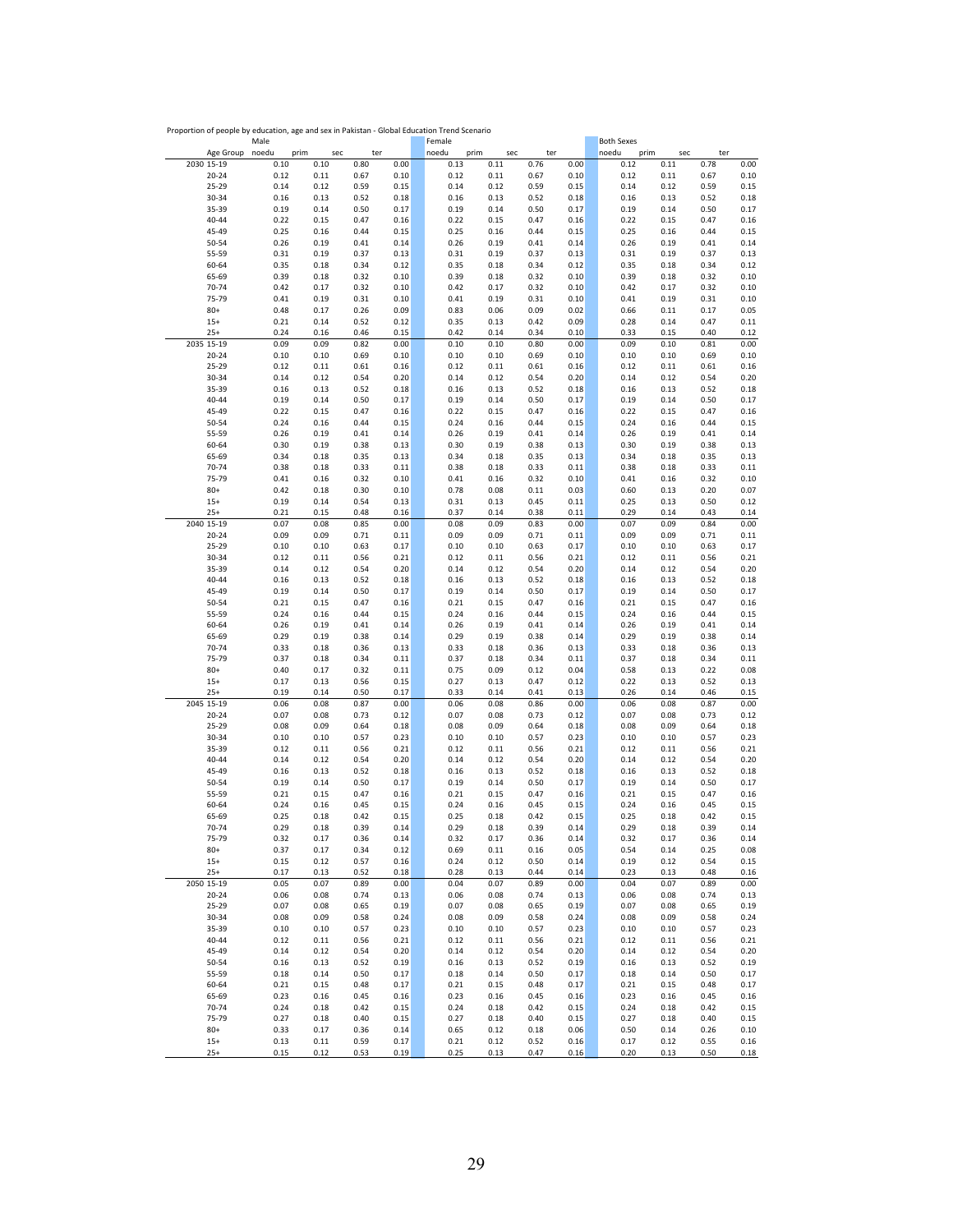From projection results such as the above, various derived measures can be computed and compared across scenarios or countries. For comparison of time series, parts of the full age- and sex-specific profile of particular interest will normally be selected. Figures 4-6 illustrate this for the TFR and the secondary attainment of the important group of women aged 20-39. The comparison of the latter measured across scenarios in Pakistan shows the tremendous potential impact that educational expansion trends have on the education levels of future generations of mothers, and may serve as an input into estimates of future levels of child mortality and the level of literacy that future school children may be expected to be exposed to at home. The GET and FT scenarios are quite close, indicating that in order to meet fairly ambitious targets, Pakistan would only need to follow a trajectory of expansion on secondary participation that has many historical precedents and can therefore be considered feasible. At the same time, the negative trend of the CEN scenario indicates that such a positive development is far from automatic and requires considerable effort in terms of absolute expansion. Because of high population growth and momentum, constant school capacity would imply no improvement during 2000-2050, falling far short of what is achievable under the GET scenario. Figure 6 places the Pakistani projection under the GET scenario in the context of a number of other new IIASA member countries. Reflecting their similar starting position, India and Pakistan share a similar projected trajectory. A second group is formed by Chile, China and South Africa, all of which may reach near universal secondary attainment among women aged 20-39 by the end of the projection period.



Figure 4. Total Fertility Rate in Pakistan for four educational scenarios, 2000-2050.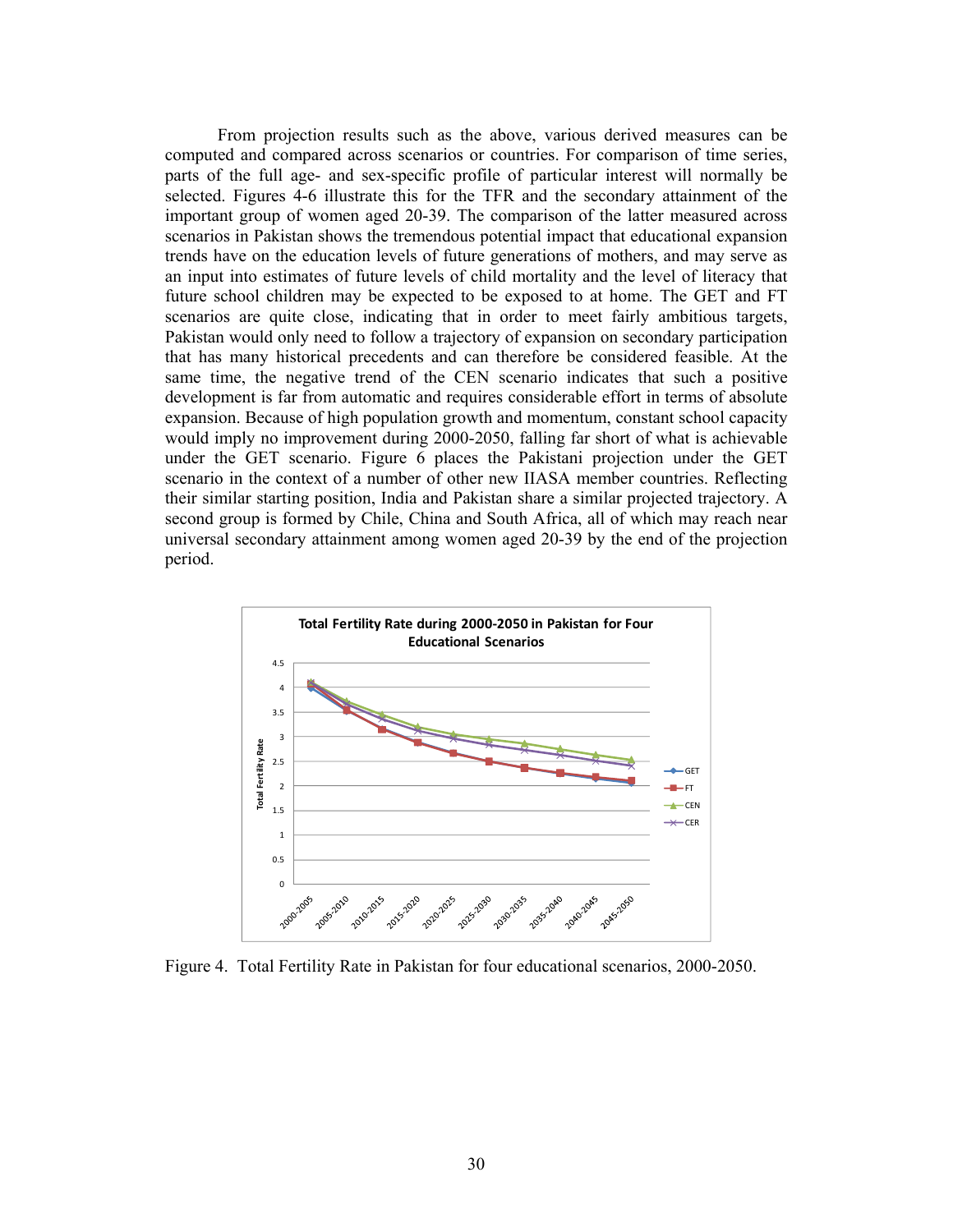

Figure 5. Proportion of Pakistani women with at least a secondary education aged 20- 39 for four education scenarios, 2000-2050.



Figure 6. Proportion of women with at least a secondary education aged 20-39 for the global education trend scenario, selected countries, 2000-2050.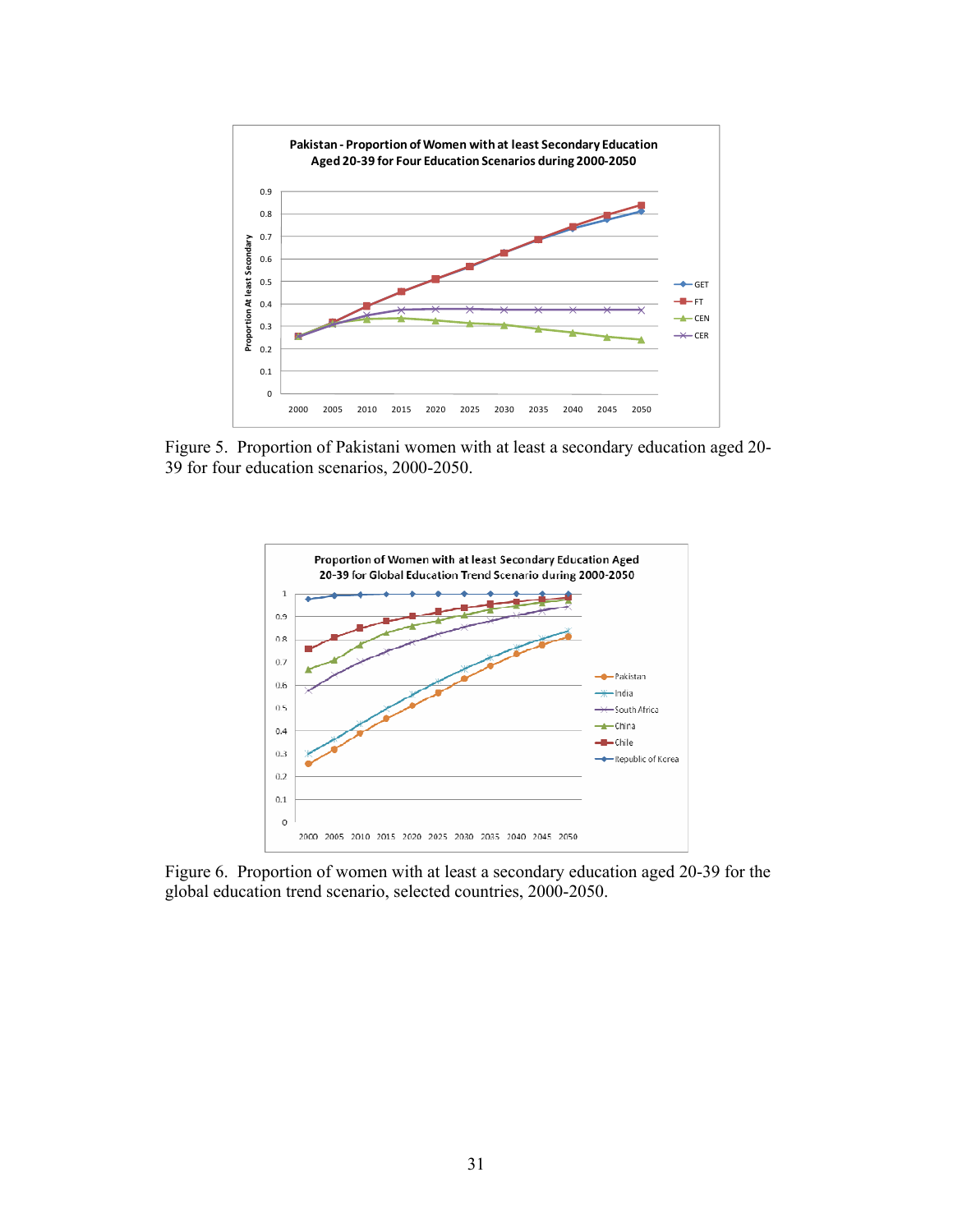#### **Discussion**

The development of China and India, the two largest populations by far, is shown in Figures 7 and 8. Both are set for substantial progress in human capital development: China predominantly in terms of the *composition* of its working-age population; India in terms of the *number* of highly-qualified people added to the potential labor force.



Figure 7. The population of China aged 20-64 by education level, 1970-2050.



Figure 8. The population of India aged 20-64 by education level, 1970-2050.

The warning that the projections for individual countries are not predictions, but merely demonstrate the consequences of certain assumptions, is well illustrated by the case of Zimbabwe. Based on the situation in the year 2000, purely in terms of the *demographic* dynamics and even very average educational expansion (i.e., following the GET scenario), Zimbabwe's human capital prospects are quite promising. In 2050, the population aged 15-64 could be overwhelmingly educated to at least the secondary level, with the proportion of tertiary education running twice as high at almost 20 percent than the proportion of those failing to complete primary at less than 10 percent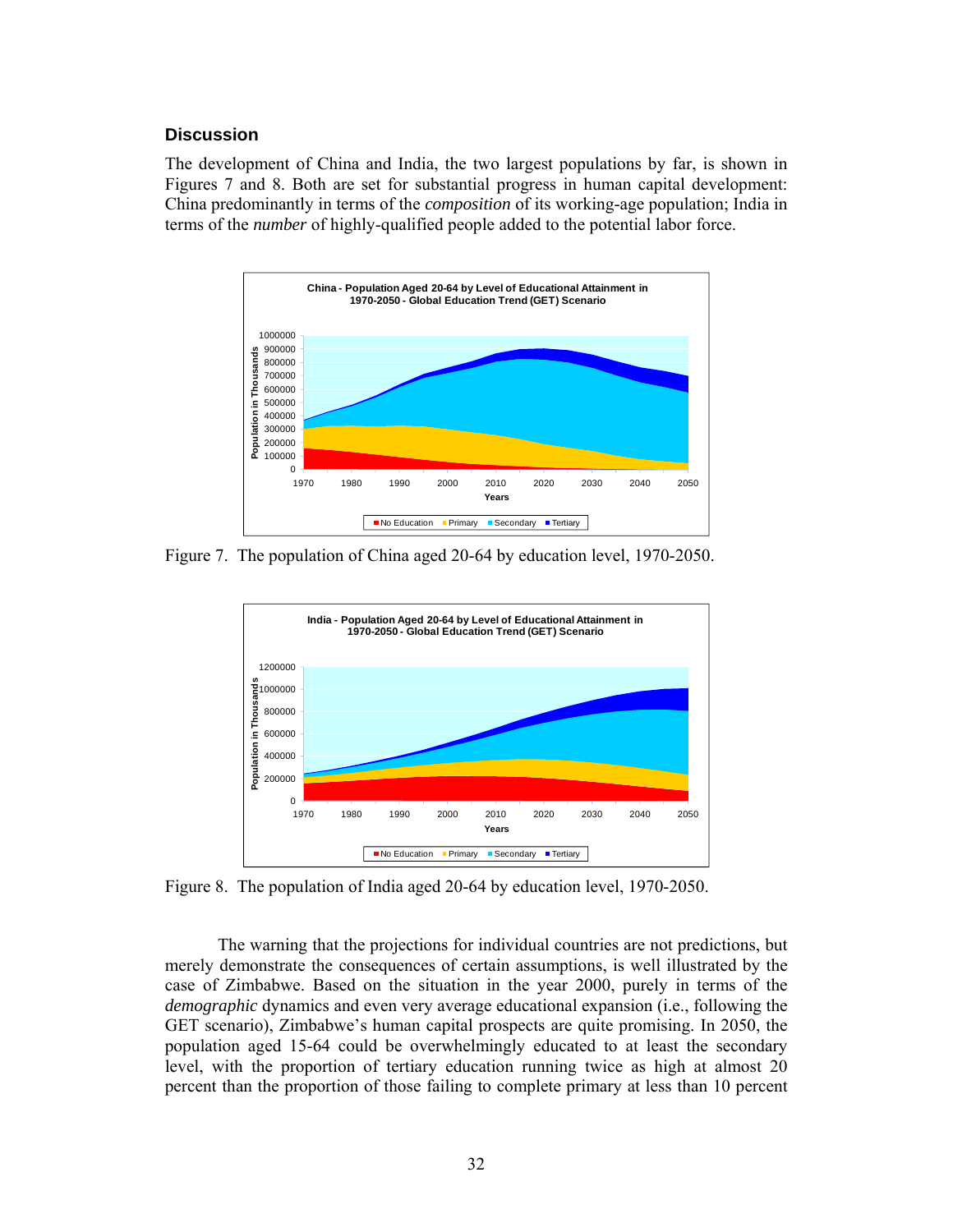(see Figure 9). However, given the known development crisis in Zimbabwe during the last decade, such a scenario seems extremely optimistic. Nevertheless it serves a useful purpose: When assessing the actual situation in 2015 or later, it gives an indication of how much progress potential that could otherwise have reasonably been expected was lost to the crisis and wasted. In fact, considering only the modeled dynamics, Zimbabwe had the potential for one of the most dramatic improvements in human capital between 2000 and 2050.



Figure 9. The proportion aged 20-64 by education level, Zimbabwe, 1970-2050.

At the level of attainment transitions in the young cohorts, 'overtaking' is not possible in the GET scenario, because all countries are assumed to progress along the same curve of how the attainment of consecutive cohorts improves year after year. Note, however, that at the *population* level, overtaking is indeed possible. This is because, depending on the rate of population growth, it takes different amounts of time in different countries before changes in the education of the young are reflected in the education profile of the population as a whole. Population attainment reacts only slowly to changes in enrollment patterns, which only affect the education profile of new cohorts reaching working age, not that of older cohorts. If population growth is high, young cohorts are large compared to their parent's generation, and the population's education profile is dominated by the *recent* schooling experience. Conversely, if population growth is low or negative, the average education level in the population is dominated by the education levels prevalent among the older cohorts, and only when these are replaced does the population profile fully reflect improvements in schooling. In addition to the rate of population growth, the time to convergence is also determined by how rapidly the schooling of consecutive cohorts is changing. While the former determines the rate at which the population profile changes, the amount of change in cohort attainment determines by how much the population profile will change eventually. These effects can be observed in the results of the constant enrollment ratio scenario. In the case of Thailand (Figure 10), if enrollment rates remained constant at their year 2000 levels, it would take 40 years for the population profile to converge to a state that reflects these rates. Other countries exhibiting such a behavior as a result of slowing population growth include Egypt, Morocco, China, Indonesia and Malaysia.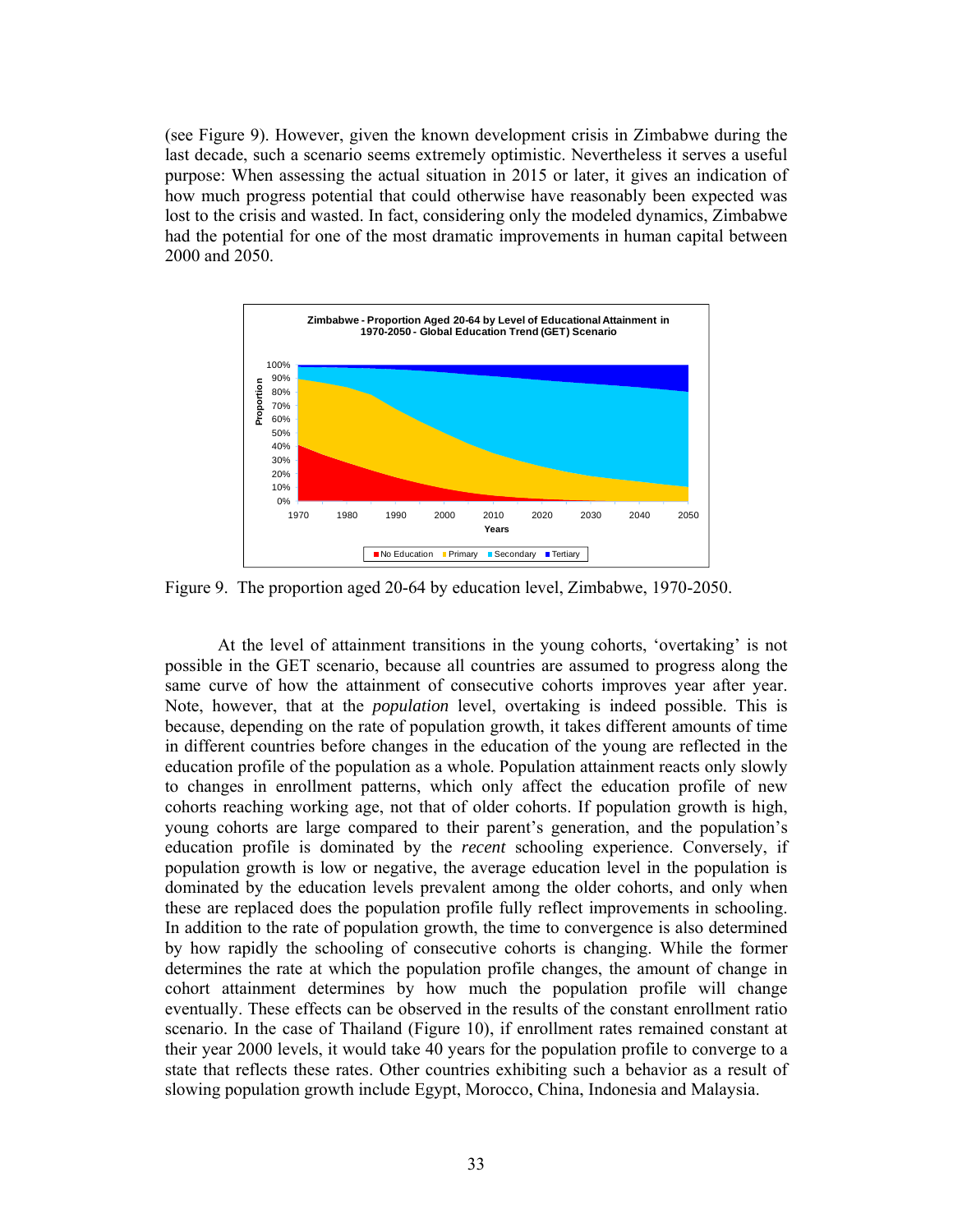

Figure 10. The proportion aged 20-64 by education level, Thailand, 1970-2050.

By contrast, despite rapid change in the years leading up to 2000, if enrollment rates in the Comoros remained constant after that point, the population attainment profile would reflect these rates more rapidly, within 20 years (see Figure 11).



Figure 11. The proportion aged 20-64 by education level, Comoros, 1970-2050.

In this context, it becomes evident that raising enrollment *prior to* a decline in fertility (and, by implication, a leveling off or even decline in cohort size) shortens the time it takes for the attainment profile of the population as a whole to be significantly improved. At the same time, it is clear that it is precisely *after* fertility has begun to decline that improvements in enrollment are easiest to achieve, because less (or even no) absolute expansion may be required. Countries that may be expected to make the first effect work in their favor can be found across Africa, Asia and Latin America, including Eritrea, Cameroon, Ghana, Nigeria, Zambia, Nepal, Pakistan, Cambodia, Jordan, Saudi Arabia, and Nicaragua. As Figure 12 illustrates for the example of Chad, tremendous population growth may be expected until 2050, but nearly all of this growth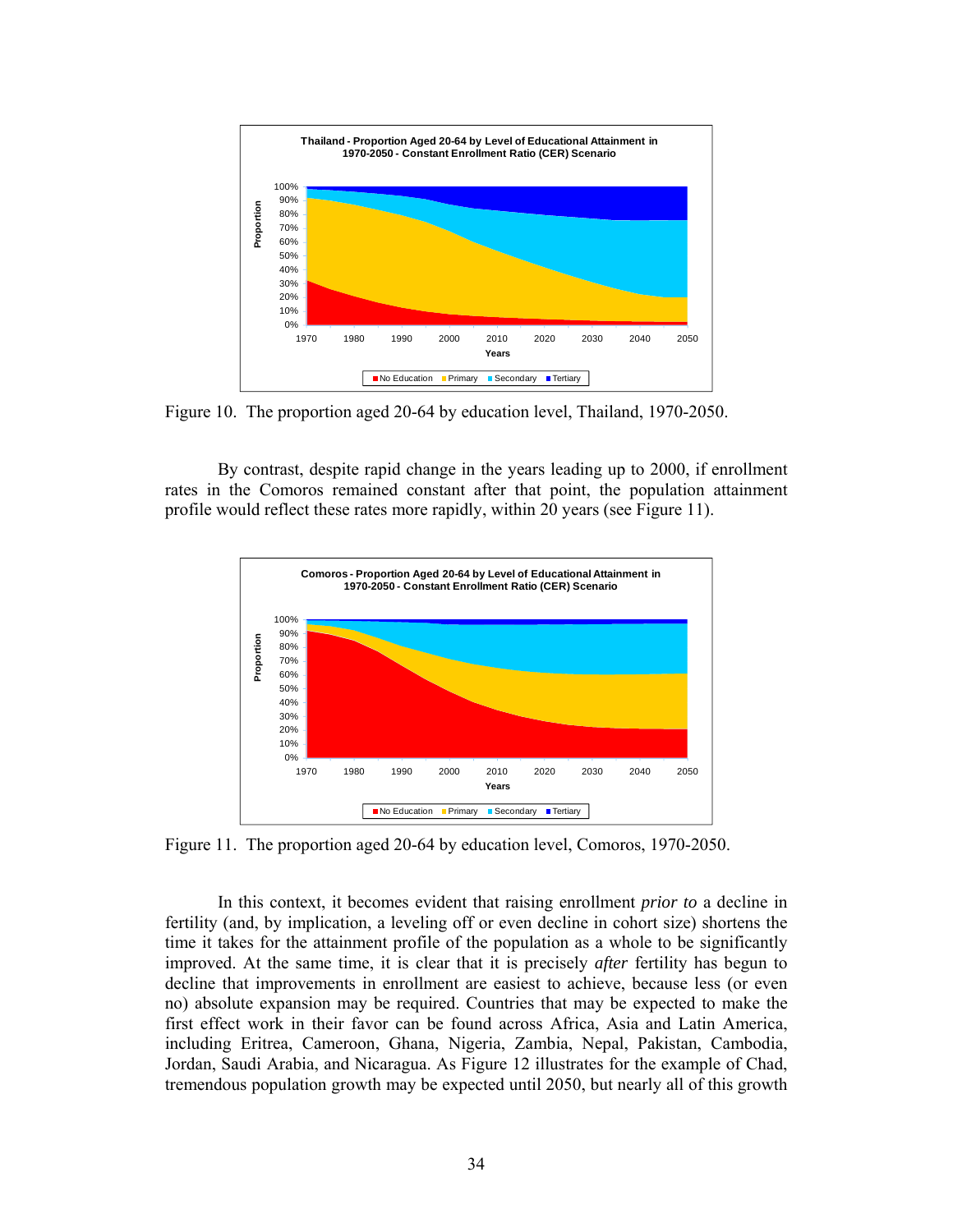could occur in the secondary and higher categories, giving such countries the opportunity to *add* huge numbers of highly-qualified people to their working-age population.



Figure 12. The population of Chad aged 20-64 by education level, 1970-2050.

A different set of countries could benefit from the second effect. In these countries, even under the constant enrollment number scenario, substantial improvements would be possible because falling cohort sizes would allow greater participation rates to be achieved at constant capacity. This includes both industrialized countries such as the UK or Spain, transitional countries such as Croatia, Slovakia, Poland or the Czech Republic, and a number of developing countries such as Myanmar, Indonesia and Mauritius. Figure 13 illustrates the effect for Mauritius.



Figure 13. The proportion aged 20-64 by education level, Mauritius, 1970-2050.

An even greater impact on the different country patterns is the fact that countries differ dramatically in the time lag between the growth periods of different education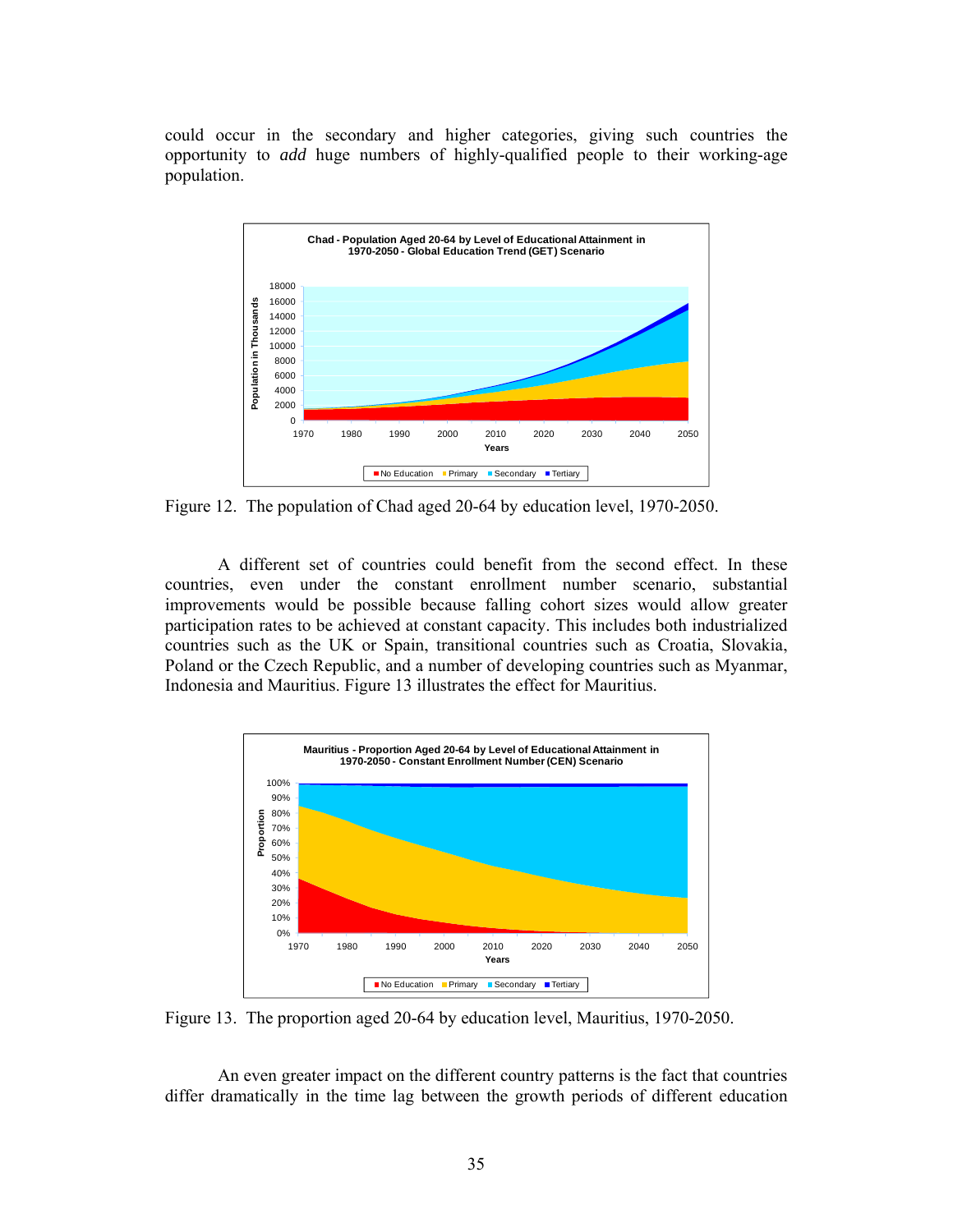levels. In some countries, secondary education only became a mass phenomenon long after primary education or when the primary was already nearly universal. Elsewhere, the universalization of secondary schooling followed that of primary schooling much more quickly, and in some countries there were substantial proportions of tertiaryeducated while many others were still without any schooling. This difference is well illustrated by contrasting Belize and Haiti. By the time more than 20 percent of the working population were educated at the secondary level or higher in Belize in the 1980s, primary schooling was already at 90 percent, having crossed 20 percent many decades before. By contrast, in Haiti in recent decades, secondary attainment in the working population has been crossing thresholds that primary attainment crossed a mere 30 years earlier, and when secondary diffusion reached 20 percent, primary attainment was only about 40 percentage points ahead. An even more extreme example of the latter pattern is provided by the Maldives, where the diffusion of secondary schooling follows only about 10 years behind that of primary schooling (see Figures 14-16).



Figure 14. The proportion aged 20-64 by education level, Belize, 1970-2050.



Figure 15. The proportion aged 20-64 by education level, Haiti, 1970-2050.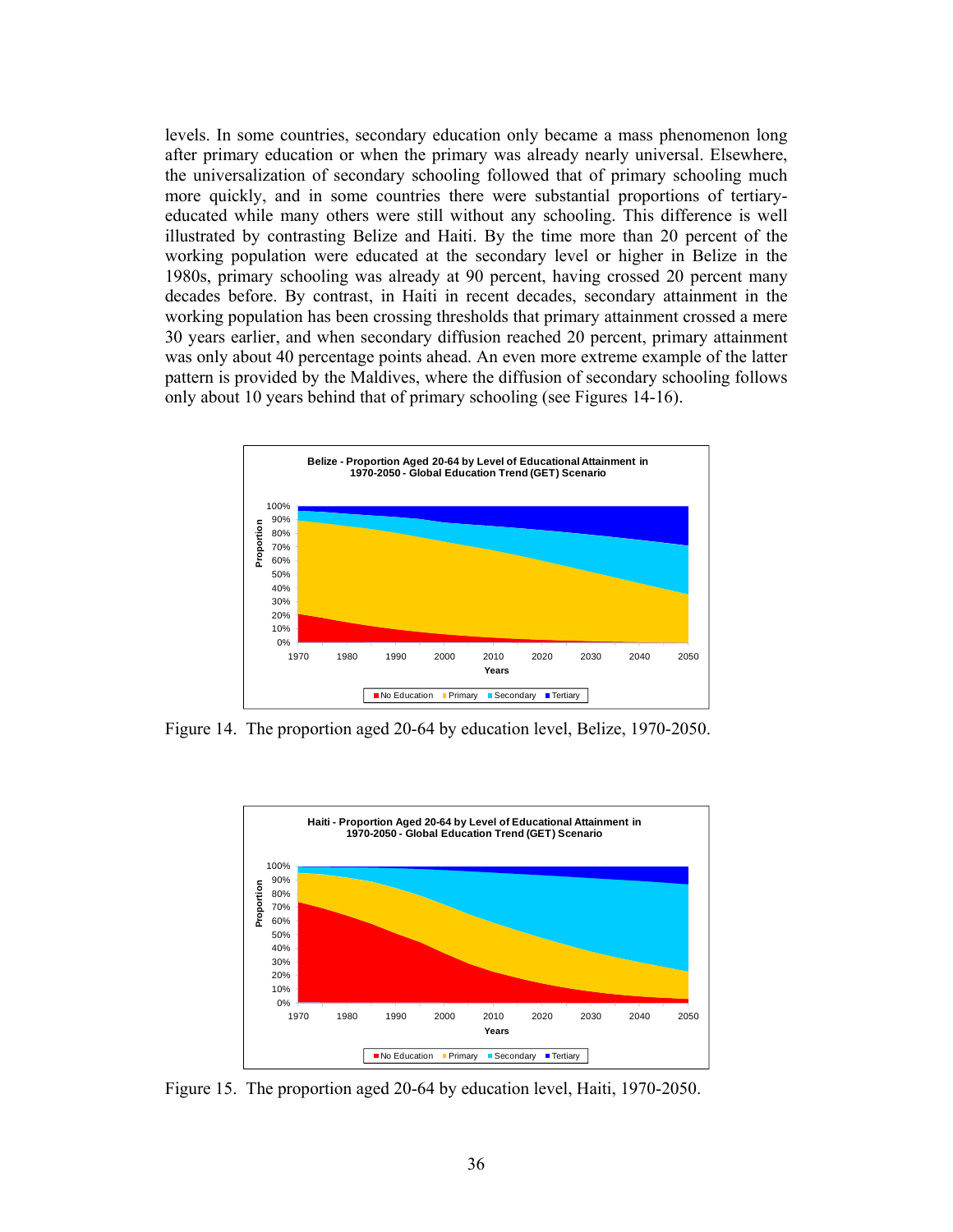

Figure 16. The proportion aged 20-64 by education level, Maldives, 1970-2050.

With regard to the lag between tertiary and lower levels, examples for an extreme lag are provided by many Central Asian republics, especially Turkmenistan and Uzbekistan, where the proportion of the tertiary-educated working-age population only exceeded 15 percent when secondary schooling was already almost universal. By contrast, this threshold was crossed by tertiary education in Portugal when less than half of the working population had secondary attainment. The implication for the projected human capital in 2050 is that in countries with big lags, only two categories will account for the vast majority of the population, because the non-educated have all but disappeared by the time tertiary gains any kind of significance, while in countries with short lags, three or even all four categories may still be substantially represented, as in Morocco (Figure 17).



Figure 17. The population of Morocco aged 20-64 by education level, 1970-2050.

A pattern that may be interpreted either as a warning to moderate expectations or as an argument for intensified effort – depending on the perspective – is provided by Ethiopia (see Figure 18), Mali, Niger or Burkina Faso.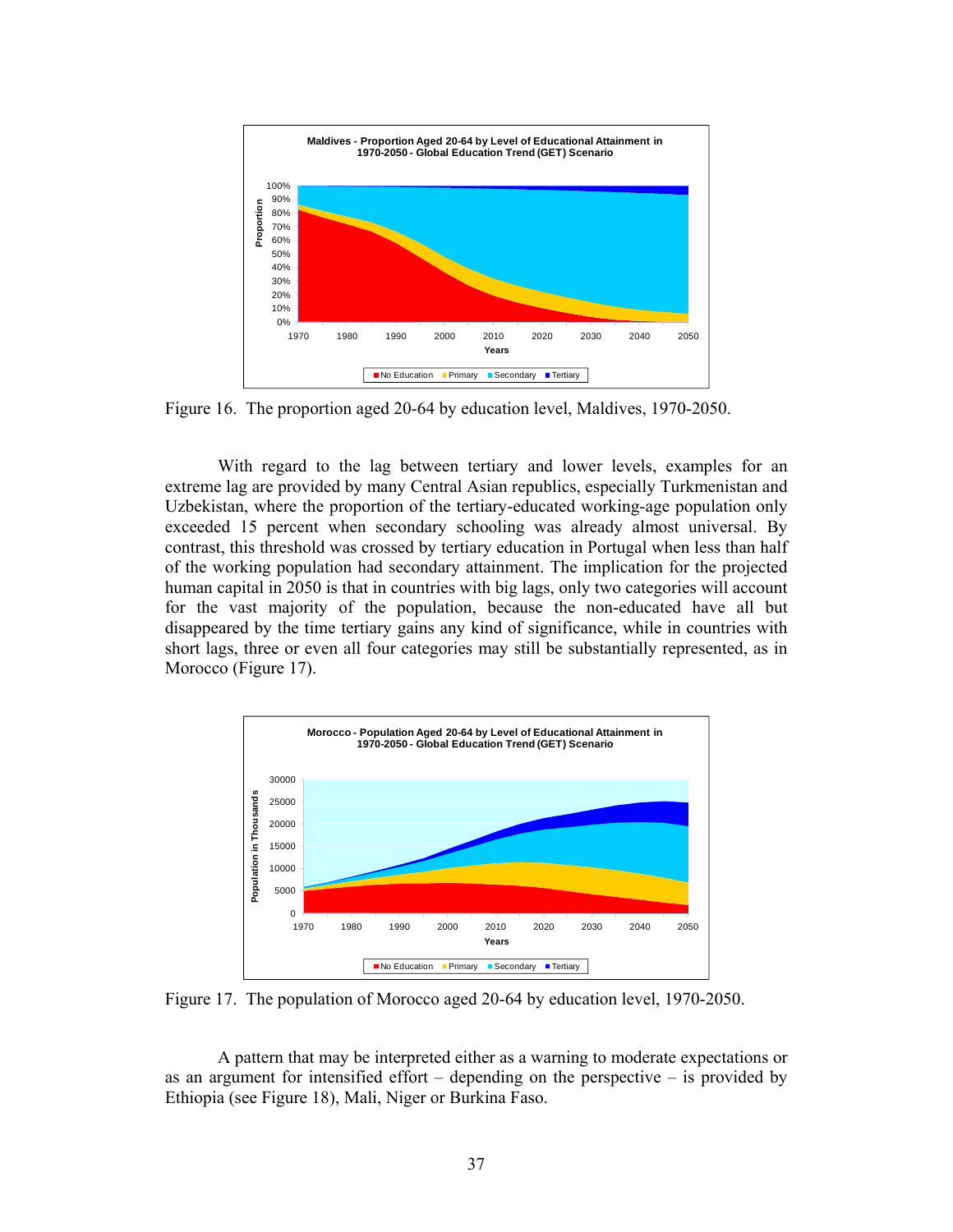

Figure 18. The population of Ethiopia aged 20-64 by education level, 1970-2050.

The low starting position in 2000 implies that even under the assumption of reasonable progress (i.e., GET scenario), by 2050 nearly 40 percent of the working population in the case of Ethiopia, and 35 percent in the case of Burkina Faso, may be educated to less than primary level. It is noteworthy that by 2050, the average proportion of the "less than primary" category exceeds 10 percent only in ten countries, all but one in Africa. This means that if the above situation arises, these countries will have fallen hopelessly behind compared to the rest of the world. It should be noted, however, that some of the countries not included in the study due to non-availability of data are also likely to suffer equally bad or even worse prospects (such as Afghanistan or Sierra Leone, among others). Nevertheless there is a genuine threat that sub-Saharan Africa may remain the most problematic development region for another hundred years, if not longer.

As a result of the lag in convergence discussed above, in the case of Ethiopia, even under the fast-track scenario that assumes the meeting of the EFA targets, as late as 2030, 20 percent of the working-age population would still be uneducated. This represents a substantial gain over the GET scenario. Another illustration of the difference a fast-track scenario could make to a country's future is provided by Niger. Comparing the GET (Figure 19) and FT scenarios (Figure 20), it is evident that the socioeconomic outlook of the country in 2050 could be improved dramatically by the latter compared to the former.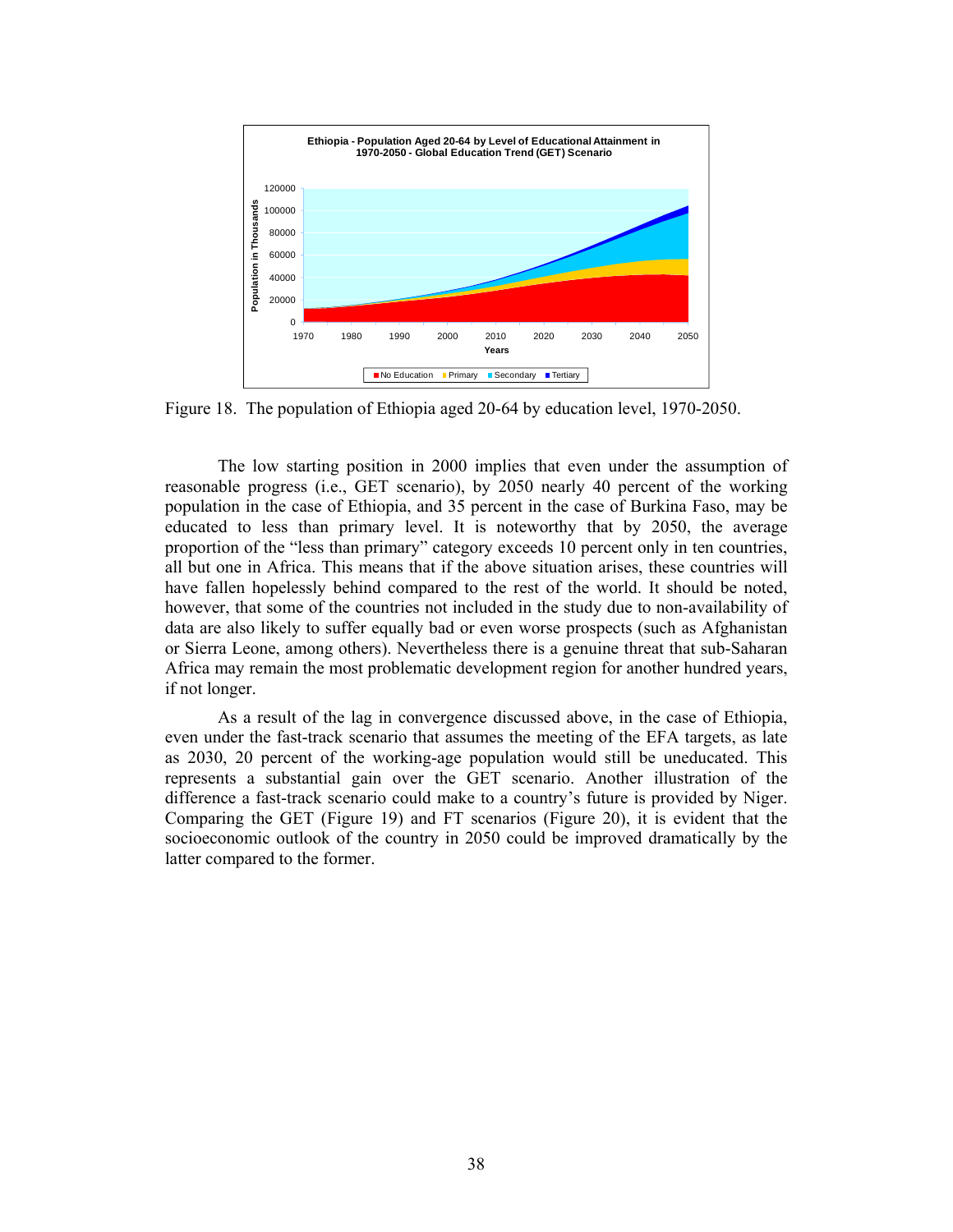

Figure 19. The population of Niger by age, sex and educational attainment in 2050, GET scenario.



Figure 20. The population of Niger by age, sex and educational attainment in 2050, FT scenario.

Even though Ethiopia and other countries may be set to fail in terms of suffering from a great number of uneducated adults at the end of the projection period, this reflects not a lack of projected progress, but the poor starting position. On the contrary, in terms of projected progress, Ethiopia may be regarded as one of the biggest improvers. A different way to conceive of 'negative' cases of human capital development would be to consider countries that are set to make little further progress in the coming decades. Excluding leading countries where further dramatic improvements are impossible (such as Denmark or New Zealand), this may apply to Tanzania, for instance. In Tanzania, the diffusion of primary education is already beginning to level off, while secondary attainment is still far from reaching the phase of rapid growth in the working population as a result of a particularly long lag (Figure 21).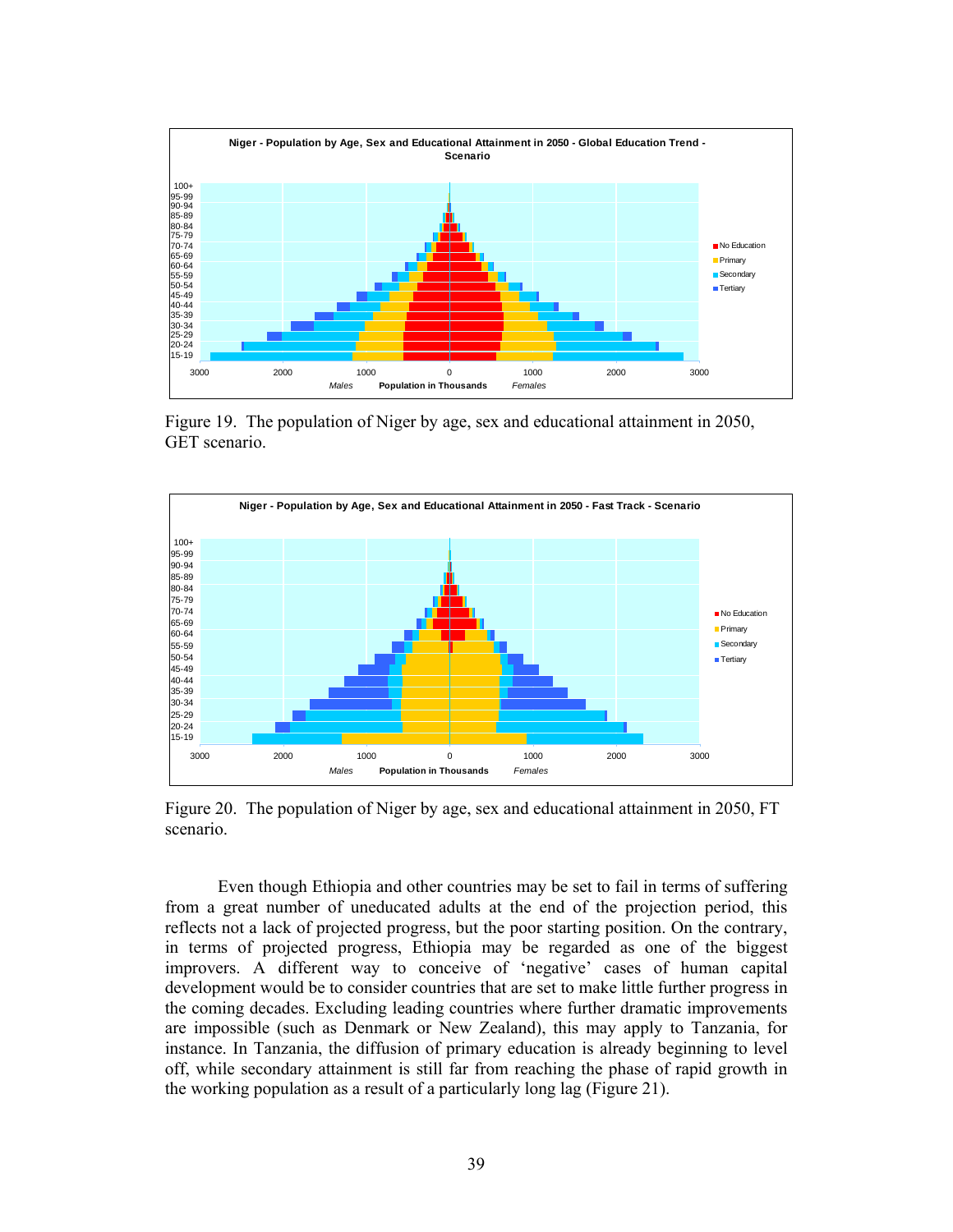

Figure 21. The proportion aged 20-64 by education level, Tanzania, 1970-2050.

As a result, compared to countries that are about to enter a phase of rapid expansion of all three schooling levels in rapid succession, Tanzania's projected progress between 2000 and 2050 under the GET scenario is relatively modest. Over time, how far ahead a country is at the primary level will matter less and less – as this level becomes near universal almost everywhere – and a country's position on the growth trajectory of secondary and tertiary education will matter more and more. A country that was ahead in the race for primary expansion, but behind in the race for secondary, will see its position decline as the global focus shifts to higher levels.

In terms of promising results, a long list of countries is about to enter or continue a steep trajectory of progress and undergo tremendous improvements in the educational attainment profile of their working population by 2050, whether purely by attainment proportions or numbers, even under the conservative assumption of expansion patterns similar to those of the past (i.e., under the GET scenario). For some, this means the virtual elimination of the unschooled category; for others it means great expansion at secondary and higher levels. It should be noted that the list is not limited to developing countries. As Figure 22 shows, even Portugal could significantly improve the attainment levels of its working population by 2050.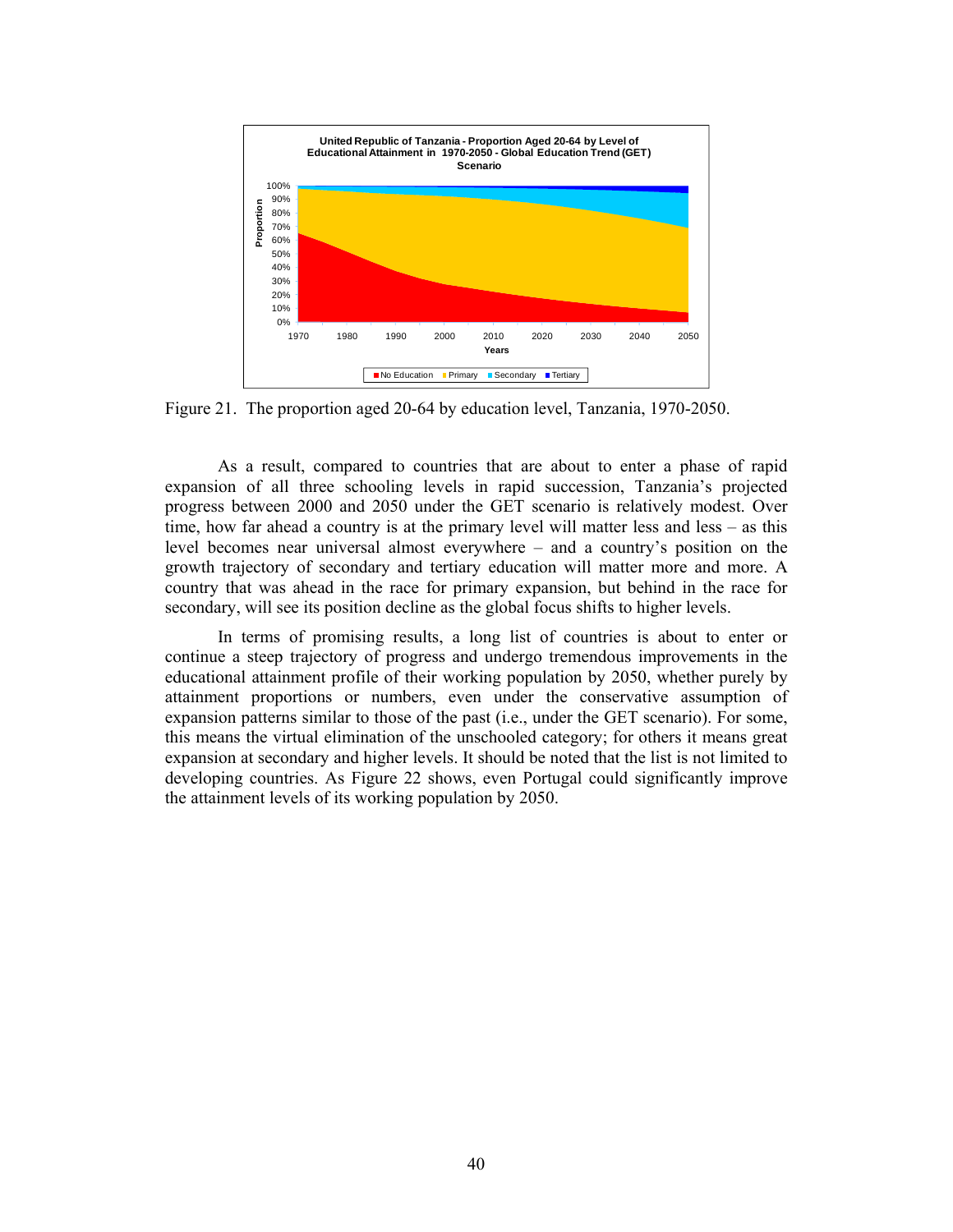

Figure 22. The population of Portugal aged 20-64 by education level, 1970-2050.

A number of regional patterns deserve further comment. In southern and southeastern Asia, numerous countries are set to undergo dramatic improvements in human capital, in particular Bangladesh, Nepal, Thailand and the Philippines, but also Myanmar, Lao PDR and India. Figure 23 shows the dramatic improvement projected for Nepal.



Figure 23. The proportion aged 20-64 by education level, Nepal, 1970-2050.

Substantial improvements would occur under the GET scenario across sub-Saharan Africa (SSA), but as noted above, this region also contains many of the countries with the poorest prospects. By contrast, the Latin American region as a whole is poised to undergo a veritable universal human capital revolution by 2050. For a number of countries across the region, population dynamics and attainment trajectories near the steepest phase of progress combine to create opportunities for spectacular improvements, especially in the Dominican Republic, Haiti, El Salvador, Panama, Bolivia, Chile, Paraguay. As a whole, the region has the opportunity to almost catch up with Europe in terms of the population's attainment profile (see Figures 24 and 25).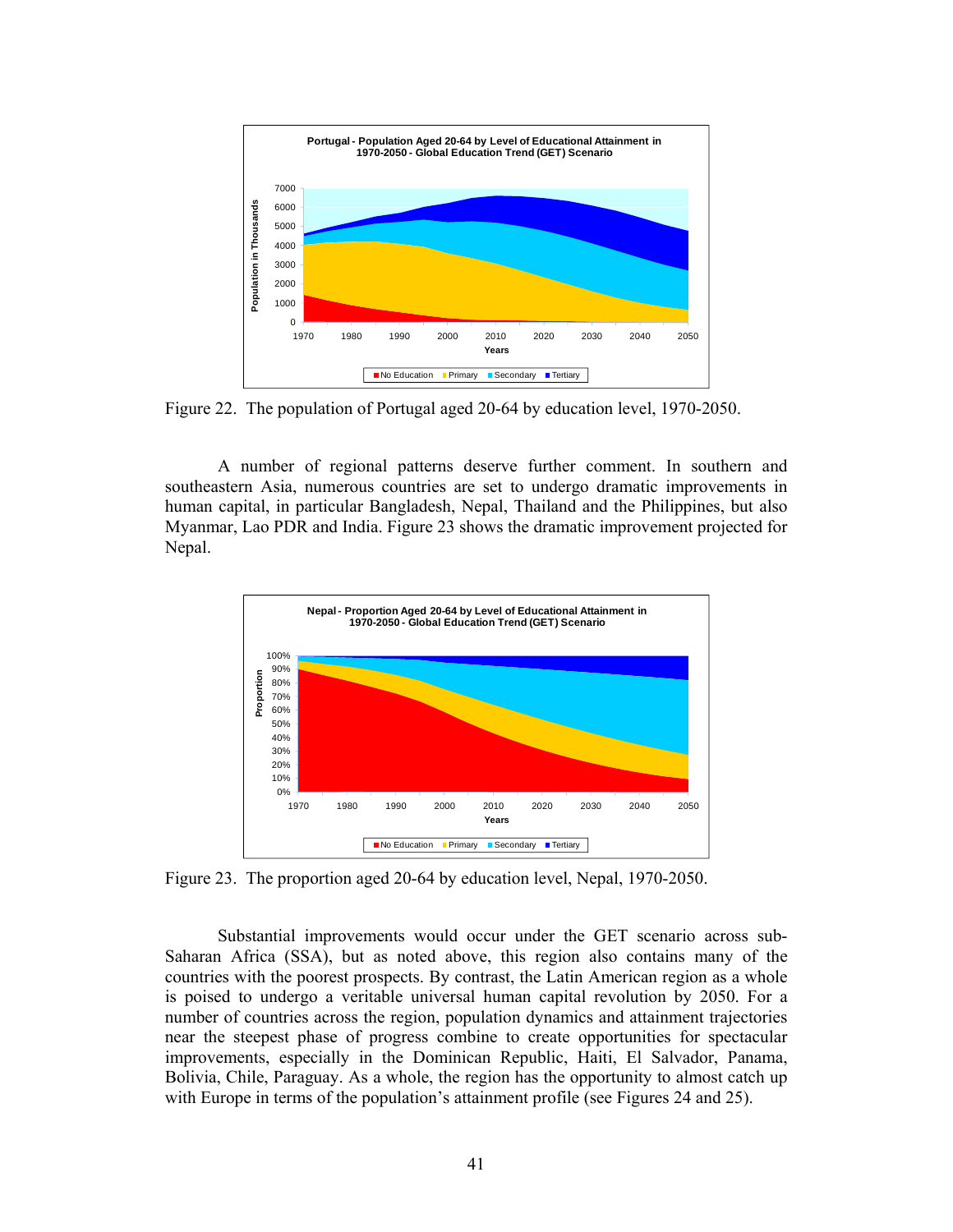

Figure 24. The proportion aged 20-64 by education level, El Salvador, 1970-2050.



Figure 25. The proportion aged 20-64 by education level, Bolivia, 1970-2050.

### **Future Refinements**

This paper represents the first release of the projection data, intended to make the firstversion results available to interested researchers as early as possible. A number of further modifications are planned. Some of these will not change the results, but will serve to validate them or assess their sensitivity to assumptions. Others will add further scenarios and countries to the database. Finally, the projection methodology itself is undergoing refinement and will lead to an eventual update of the present projections with an improved version.

With respect to sensitivity analysis, the model assumptions with the weakest empirical support will require the most careful analysis. This includes the parametric specification of ESASFRs, as well as the assumed educational mortality differentials and migration behavior. Alternative specifications and parameter perturbations will be run and the results compared to those of the present model. Large discrepancies would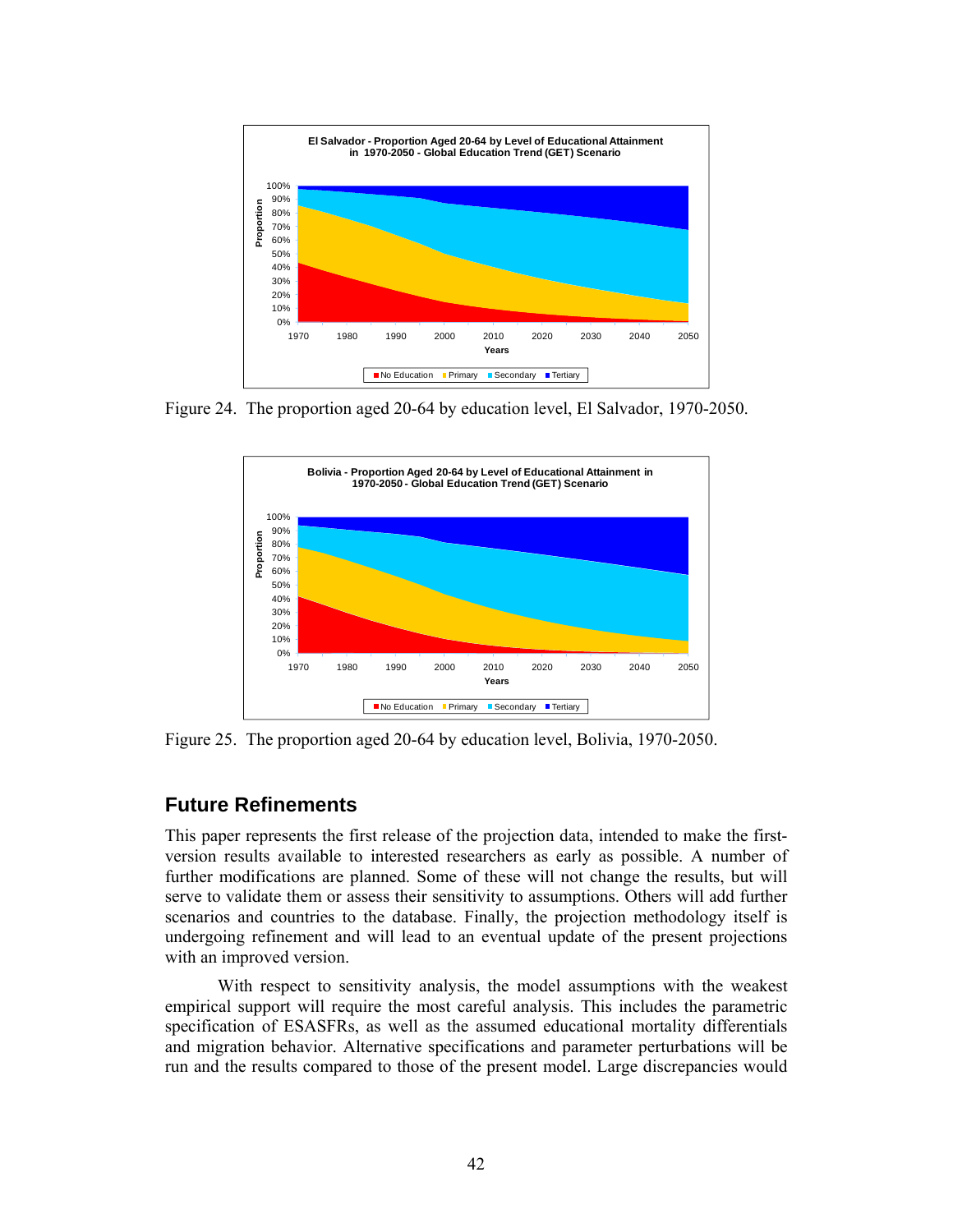indicate the issue in question as an important area of further methodological work and/or flag the need for better empirical input data.

Several validation exercises are possible. One is to compare the results of this broad based, global model with the projections resulting from more in-depth, countryspecific modeling exercises. Another concerns the coherence of assumptions in the back-projection and forward-projection exercises. It may be instructive to back-project the population distribution by age, sex and education in the year 2000 from the projected 2050 data and compare this to the actual empirical baseline.

In subsequent releases, the projection is planned to offer greater coverage. Further countries are being added as more baseline data is obtained. In addition to alternative education scenarios, several demographic scenarios, with different stipulated trajectories for fertility and mortality levels, will be examined. As indicated in the discussion of the results above, the interaction of fertility and educational expansion with regard to their effect on human capital development are non-trivial. Alternative fertility scenarios will allow these effects to be disentangled further. Another extension concerns additional sources of heterogeneity. Human capital is commonly defined to include not only the skills and qualifications of a population, but also its health status. Accordingly, adding a robust disaggregation by health to the projections is a priority.

Finally, a number of methodological refinements are being investigated, that would lead to a revision of the existing results in subsequent releases. One such refinement has already been mentioned, namely the possibility of fitting countryspecific school expansion parameters. Another concerns the estimation of the ESASFR, which in future releases will rely less on assumptions and be more data-driven. New datasets on international migration between specific sending and receiving countries may also be exploited.

### **Conclusions and Outlook**

This paper gives an overview of the demographic projection method that was used to estimate a new comprehensive and detailed dataset on human capital by age and sex for the years 2000-2050. But beyond the interest in education per se, this new dataset facilitates the analysis of a great range of issues that education is assumed to influence positively. Health and survival are strongly linked with better education. Fertility levels tend to vary greatly with the level of education, and even such difficult to measure aspects of our quality of life at the societal level, the quality of institutions, the rule of law and democratic participation, are presumably facilitated by the fact that large segments of the population are well educated enough to exert the checks and balances that are necessary to establish or maintain a democracy and improve governance. For these qualities, good education of large parts of the population and not just small elites is probably a necessity, but not a sufficient condition.

Using this new dataset, projections can be produced of how these other development dimensions may be expected to develop until 2050 in various countries, based on their edu-demographic profile. This may provide insights into which countries or regions may be expected to enter phases of turmoil.

Based on the new model of the human capital contribution to economic growth estimated from the reconstruction dataset, education-sensitive projections of future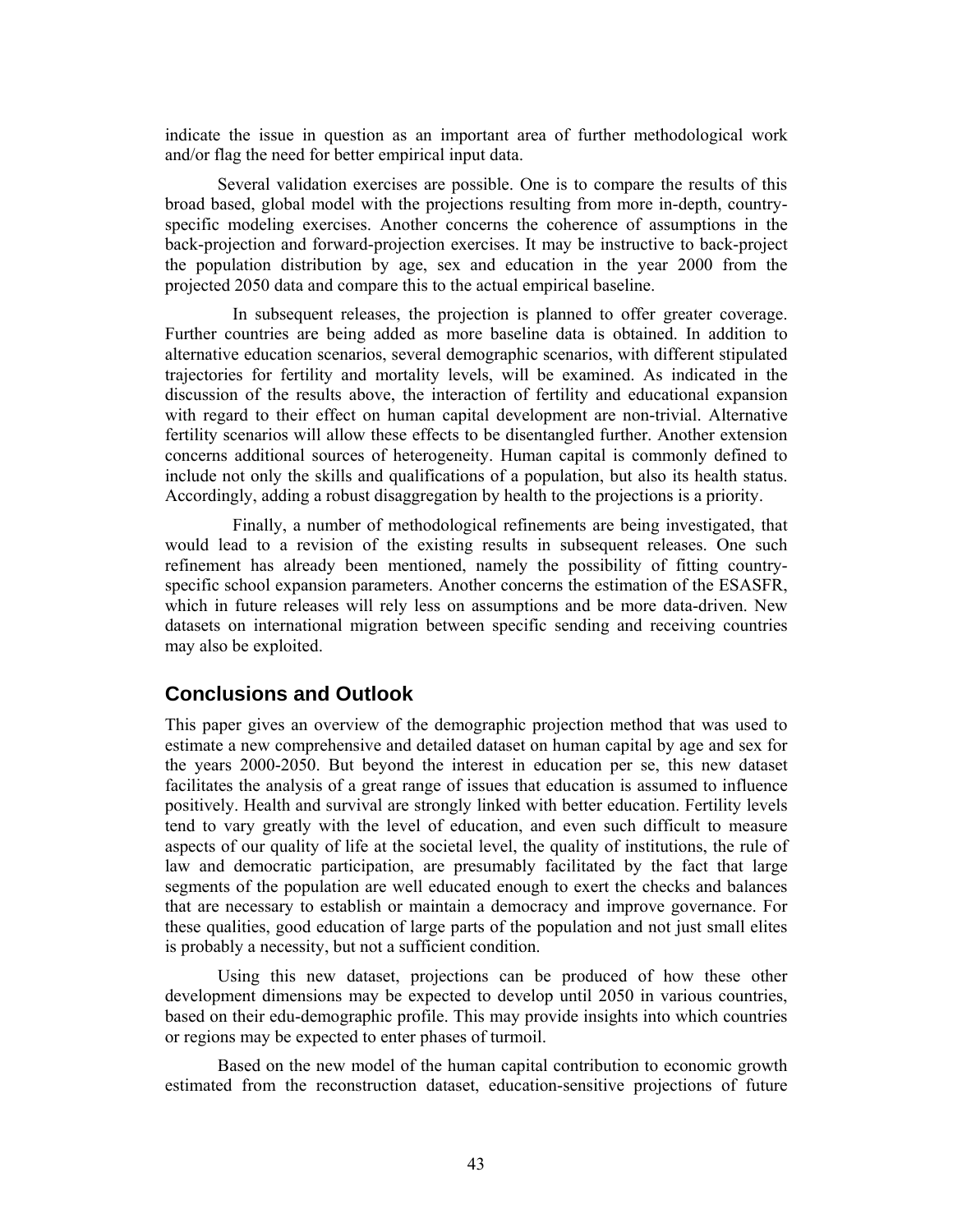economic growth can be produced for a large number of countries that potentially differ dramatically from those based on an extrapolation of historic time-series data. A historical example is provided by South Korea. In the 1960s, based on historical growth data, the economic outlook would have been modest, but projections of its future human capital profile may have indicated that it was about to enter a window of opportunity combining high qualifications with low dependency ratios.

It may also become possible to contribute to debates surrounding the future sustainability of public pension systems by providing estimates of expected productivity increases resulting from the changing qualification profile of the future workforce.

#### **References**

- Abou-Gamrah, H. 1982. Fertility levels and differentials by mother's education in some countries of the ECWA region. Pages 191-211 in *Determinants of Fertility in Some African and Asian Countries.* Research Monograph Series, No. 10. Cairo: Cairo Demographic Centre.
- Ahlburg, A.A., A.C. Kelley, and K.O. Mason, Eds. 1996. *The Impact of Population Growth on Well-Being in Developing Countries.* Berlin: Springer Verlag.
- Ahuja, V. and D. Filmer. 1995. Educational Attainment in Development Countries: New Estimates and Projections Disaggregated by Gender. Washington, DC: The World Bank, mimeo.
- Alachkar, A. and W.J. Serow. 1988. The socioeconomic determinants of mortality: An international comparison. *Genus* 44(3-4): 131-151.
- Angrist, J., V. Lavy, and A. Schlosser. 2006. New Evidence on the Causal Link between the Quantity and Quality of Children. IZA Discussion Paper, No. 2075 (April 2006). Bonn: Institute for the Study of Labour.
- Avong, H.N. 2001. Religion and fertility among the Atyap in Nigeria. *Journal of Biosocial Science* 33(1):1-12.
- Becker, G. 1991. *A Treatise on the Family*. Cambridge, MA: Harvard University Press.
- Birdsall, N.M. and C.C. Griffin. 1988. Fertility and poverty in developing countries. *Journal of Policy Modeling* 10(1): 29-55.
- Bledsoe, C.H., J.B. Casterline, J.A. Johnson-Kuhn, and J.G. Haaga. 1999. *Critical Perspectives on Schooling and Fertility in the Developing World.* Washington, DC: National Academy Press.
- Bloemen, H. and A.S. Kalwij. 2001. Female labor market transition and the timing of births: A simultaneous analysis of the effects of schooling. *Labour Economics* 8(5): 593-620.
- Blossfeld, H.-P. and J. Huinink. 1991. Human capital investments or norms of role transition? How women's schooling and career affect the process of family formation. *American Journal of Sociology* 97: 143-68.
- Booth, H. 1984. Transforming Gompertz's Function for fertility analysis: The development of a standard for the relational Gompertz Function. *Population Studies* 38(3): 495-506.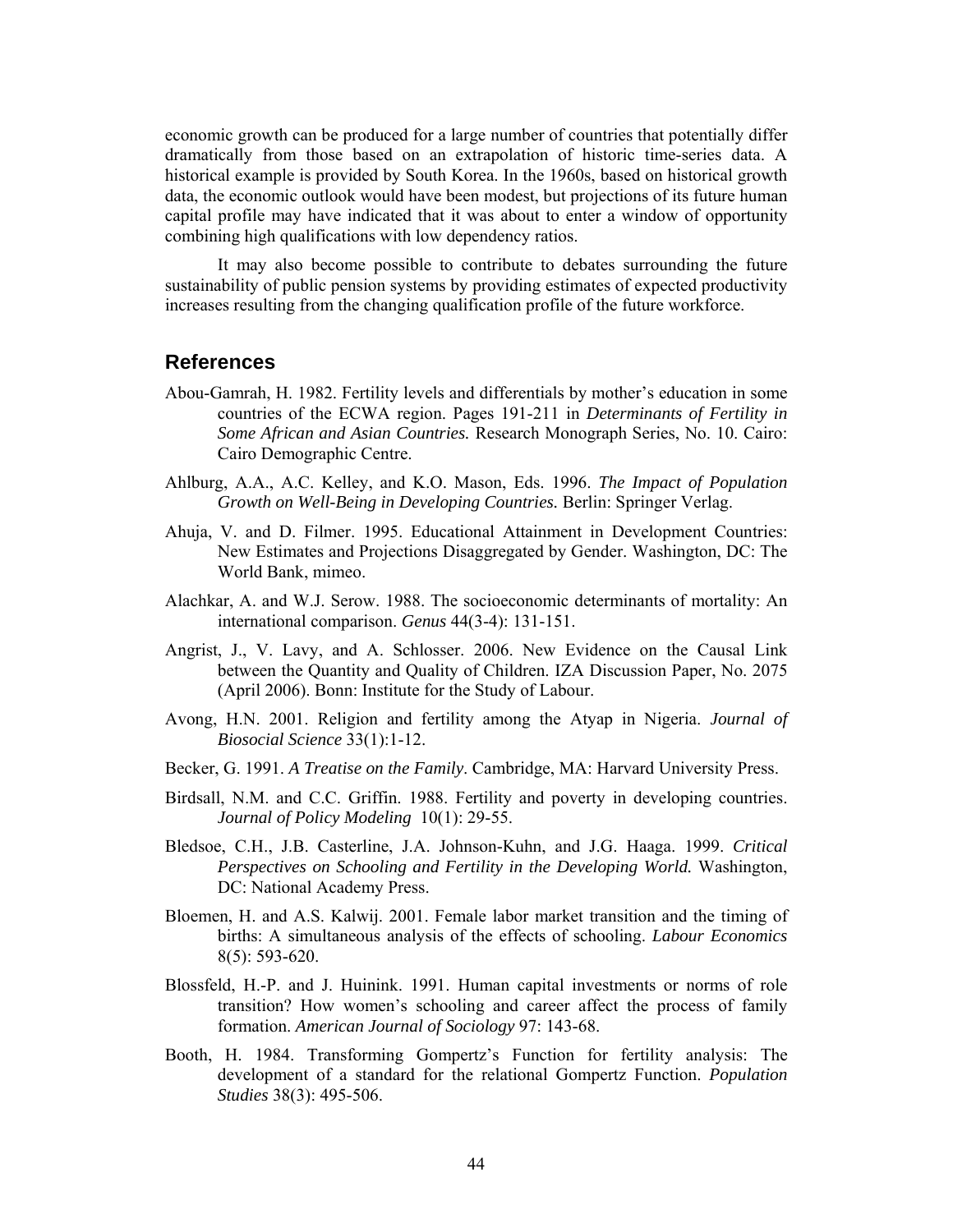Caldwell, J.C. 1982. *Theory of Fertility Decline*. London: Academic Press.

- Cao, G-Y. 2000. The Future Population of China: Prospects to 2045 by Place of Residence and by Level of Education. Interim Report IR-00-026. Laxenburg, Austria: International Institute for Applied Systems Analysis.
- Casterline, J.B. 2001. The pace of fertility transition: National patterns in the second half of the twentieth century. Pages 17-52 in R.A. Bulatao and J.B. Casterline (eds.), *Global Fertility Transition.* Supplement to Vol. 27, *Population and Development Review*. New York: Population Council.
- Chaudhury, R.H. 1984. The influence of female education, labour force participation and age at marriage on fertility behaviour in Bangladesh. *Social Biology* 31(1- 2): 59-74.
- Cleland, J. 2001. The effects of improved survival on fertility: A reassessment. Pages 60-92 in R.A. Bulatao and J.B. Casterline (eds.), *Global Fertility Transition.*  Supplement to Vol. 27, *Population and Development Review*. New York: Population Council.
- Cleland, J. 2002. Education and future fertility trends, with special reference to midtransitional countries. Pages 187-202 in *Completing the Fertility Transition*. Part 2. Background Papers. New York: United Nations, Population Division, Department of Economic and Social Affairs.
- Cleland, J.G. and J.K. van Ginneken. 1988. Maternal education and child survival in developing countries: The search for pathways of influence. *Social Science and Medicine* 27(12): 1357-1368.
- Cochrane, S.H. 1979. *Fertility and Education. What do we really know?* Baltimore, Maryland: Johns Hopkins University Press.
- Collier, P. and A. Hoeffler. 2000. Greed and Grievance in Civil War. Policy Research Paper 2355. Washington, DC: The World Bank.
- Corijn, M. 1996. *Transition into Adulthood in Flanders. Results from the FFS.* The Hague, the Netherlands: NIDI/CBGS Publications.
- Doblhammer, G. 1997. Socioeconomic Differentials in Austrian Adult Mortality: A Study Based on Linked Census and Deaths Records for the Years 1981/1982. Ph.D. Thesis. Vienna, Austria: Sozial- und Wirtschaftswissenschaftliche Fakultät, Universität Wien.
- Docquier, F. and A. Marfouk. 2006. International migration by education attainment, 1990-2000. Chapter 5 in C. Özden and M. Schiff (eds.), *International Migration, Remittances and the Brain Drain.* Washington, D.C.: The World Bank.
- Duleep, H.O. 1989. Measuring socioeconomic mortality differentials over time. *Demography* 26(2): 345-351.
- Elo, I.T. and S.H. Preston. 1996. Educational differentials in mortality: United States, 1979-85. *Social Science and Medicine* 42(1): 47-57.
- European Commission. 2003. Education, training and growth. Chapter 3 in the *EU Economy 2003 Review, European Economy*, No. 6. Luxembourg: Office for Official Publications of the EU.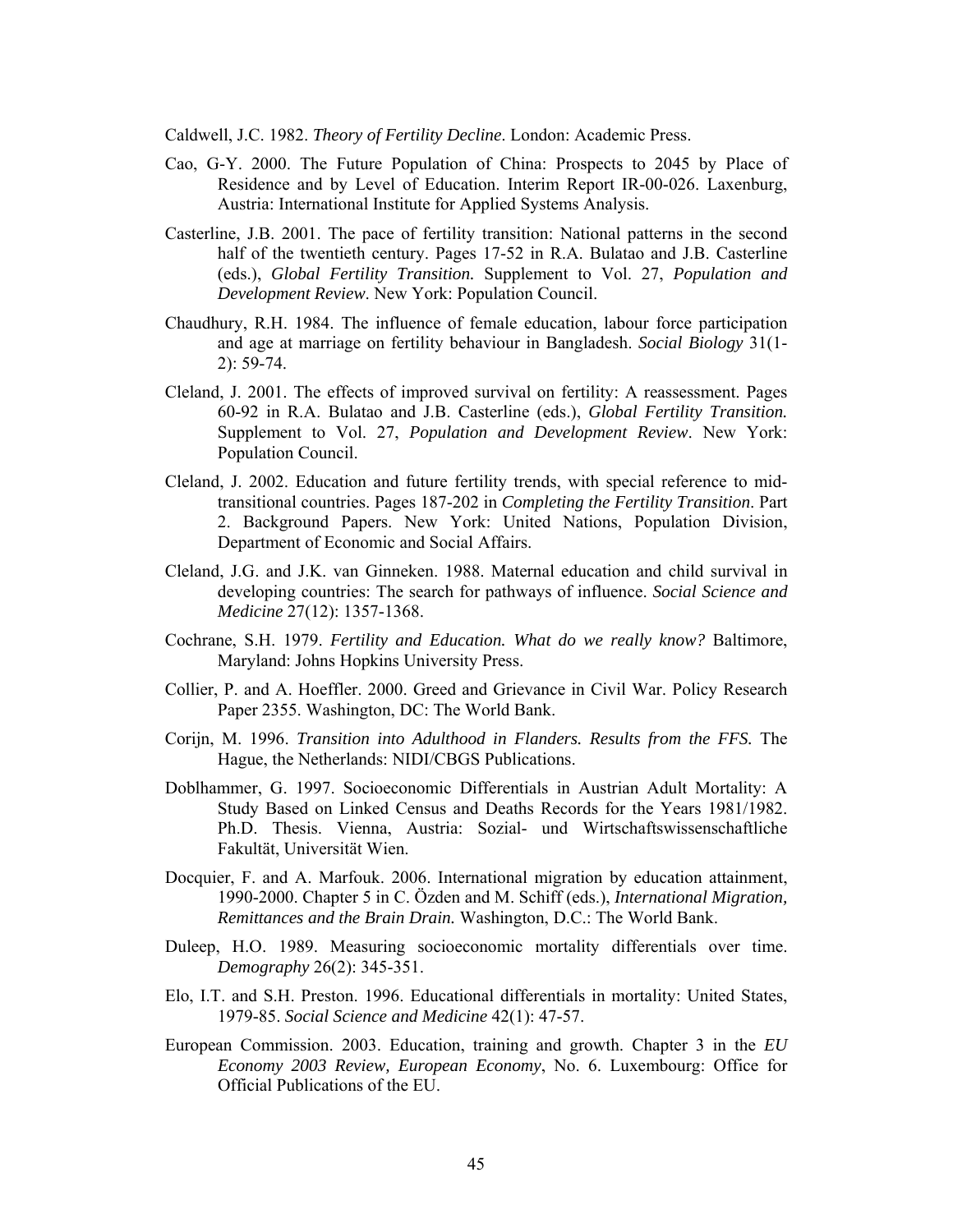- European Commission. 2004. Investment in education: The implications for economic growth and public finances. *Economic Papers* No. 217. Brussels: Directorate-General for Economic and Financial Affairs, the European Commission.
- Eurostat. 2006. *Long-term Population Projections at National Level.* Catalogue number: KS-NK-06-003-EN-N. Brussels: European Communities.
- Feldman, J.J., D.M. Makuc, J.C. Kleinman, and J. Cornoni-Huntley. 1989. National trends in educational differentials in mortality. *American Journal of Epidemiology* 129(5): 919-933.
- Figoli, M. 2006. Educational Attainment in Brazil: An Analysis of the Rates Between 1970 and 2000. Interim Report IR-06-005. Laxenburg, Austria: International Institute for Applied Systems Analysis.
- Fotso, J.-C. 2006. Malawi's Future Human Capital: Is the country on track to meeting the MDGs on education? Interim Report IR-06-020. Laxenburg, Austria: International Institute for Applied Systems Analysis.
- Goldin, C. and L.F. Katz. 2002. The power of the pill: Oral contraceptives and women's career and marriage. *Journal of Political Economy* 110: 730-70.
- Goujon, A. 2002. Population and education prospects in the Arab region. Pages 116-140 in I. Serageldin (ed.), *Human Capital: Population Economics in the Middle East*. Cairo: The American University in Cairo Press.
- Goujon, A. and S. KC. 2006. Past and Future of Human Capital in Southeast Asia: From 1970 to 2030. VID Working Paper 07/2006. Vienna: Vienna Institute of Demography, Austrian Academy of Sciences.
- Goujon, A. and K. McNay. 2003. Projecting the educational composition of the population of India: Selected state-level perspectives. *Applied Population and Policy* 1(1): 25-35.
- Goujon, A., H. Alkitkat, W. Lutz, and I. Prommer. 2007. Population and Human Capital Growth in Egypt: Projections for Governorates to 2051. Interim Report IR-07- 010. Laxenburg, Austria: International Institute for Applied Systems Analysis.
- Gustavsson, S., Ed. 2006. *Education and Postponement of Maternity.* Amsterdam: Kluwer.
- Heer, D. 1983. Infant and child mortality and the demand for children. Pages 369-387 in R. Bulatao and R. Lee (eds.), *Determinants of fertility in Developing Countries*. New York: Academic Press.
- Huisman, M., A.E. Kunst, O. Andersen, M. Bopp, J.-K. Borgan, C. Borrell, G. Costa, P. Deboosere, G. Desplanques, A. Donkin, S. Gadeyne, C. Minder, E. Regidor, T. Spadea, T. Valkonen, and J. P. Mackenbach. 2004. Socioeconomic inequalities in mortality among elderly people in 11 European populations. *Journal of Epidemiology and Community Health* 58(6): 468-475.
- Huq, M.N. and J. Cleland. 1990. *Bangladesh Fertility Survey 1989 Main Report*. Dhaka: National Institute of Population Research and Training.
- Jain, A. 1981. The effect of female education on fertility: A simple explanation. *Demography* 18(4): 577-595.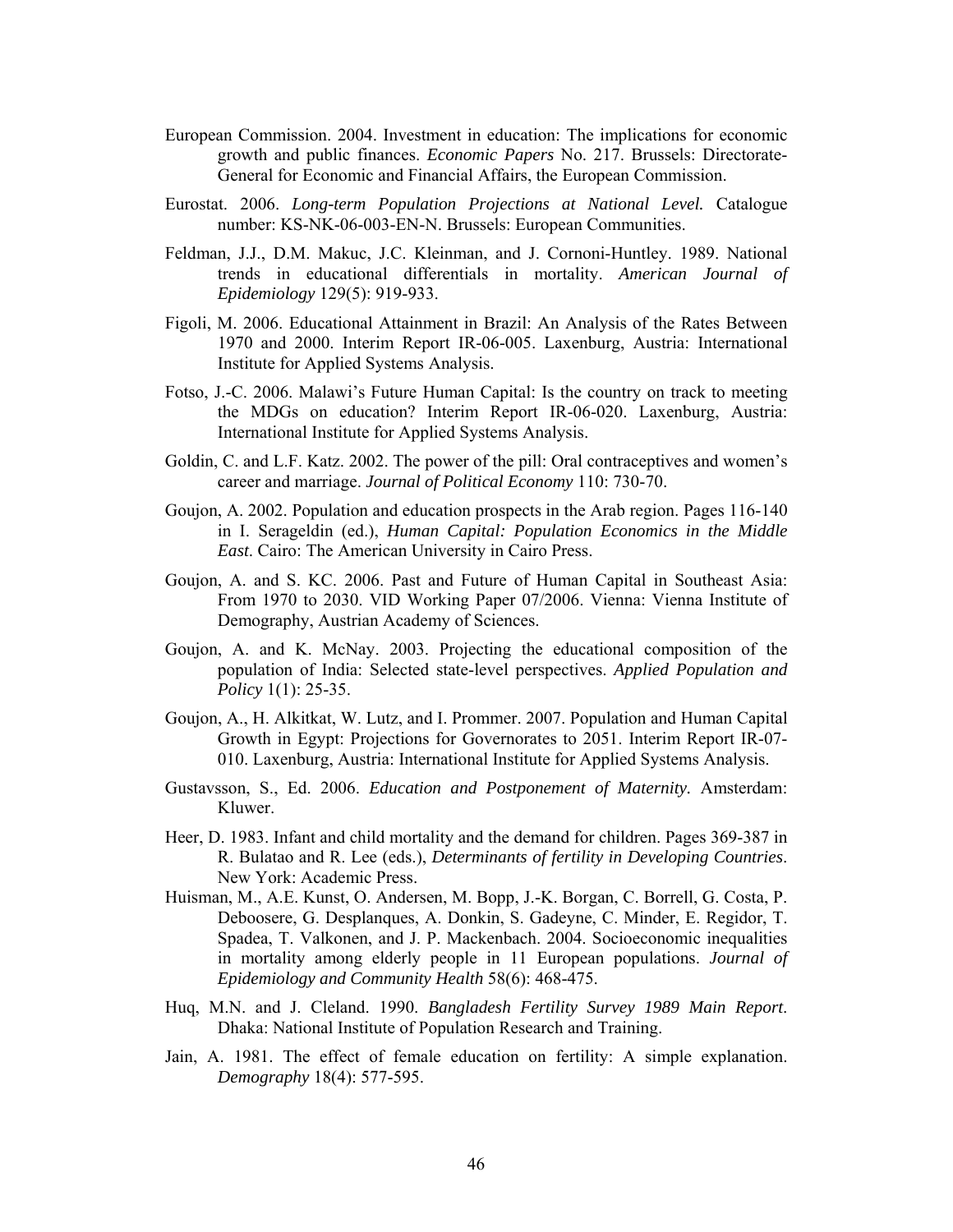- Jejeebhoy, S. 1995. *Women's Education, Autonomy and Reproductive Behaviour: Experience from Developing Countries*. Oxford: Clarendon Press.
- Jones, E. 1982. Socio-economic Differentials in Achieved Fertility. World Fertility Survey Comparative Studies 21. Voorburg, Netherlands: International Statistical Institute.
- Kenkel, D.S. 1991. Health behavior, health knowledge, and schooling. *The Journal of Political Economy* 99(2): 287-305.
- Kitagawa, E. and P. Hauser. 1973. *Differential Mortality in the United States: A Study of Socioeconomic Epidemiology*. Cambridge, MA: Harvard University Press.
- Khalifa, A.M. 1976. The influence of wife's education on fertility in rural Egypt. *Journal of Biosocial Science* 8: 53-60.
- Kravdal, Ø. 2002. Education and fertility in sub-Saharan Africa: Individual and community effects. *Demography* 39: 233-250.
- Kravdal, Ø. and R.R. Rindfuss. 2007. Changing Relationships between Education and Fertility – A Study of Women and Men Born 1940-64. Oslo: University of Oslo, Economics Department, mimeo.
- Lantz, P.M, J.S. House, J.M. Lepkowski, D.R. Williams, R.P. Mero, and J. Chen. 1998. Socioeconomic factors, health behaviors, and mortality. Results from a nationally representative prospective study of US adults. *Jama* 279(21): 1703- 1708.
- Lleras-Muney, A. 2005. The relationship between education and adult mortality in the United States. *Review of Economic Studies* 72(1): 189-221.
- Lutz, W., Ed. 1994. *Population-Development-Environment: Understanding Their Interactions in Mauritius*. Berlin: Springer Verlag.
- Lutz, W. and A. Goujon. 2001. The world's changing human capital stock: Multi-state population projections by educational attainment. *Population and Development Review* 27(2): 323-339.
- Lutz, W., A. Goujon, and G. Doblhammer-Reiter. 1999. Demographic dimensions in forecasting: Adding education to age and sex. Pages 42-58 in W. Lutz, J.W. Vaupel, and D.A. Ahlburg (eds.), *Frontiers of Population Forecasting*. Supplement to Volume 24, 1998, *Population and Development Review*. New York: The Population Council.
- Lutz, W., A. Goujon, S. KC, and W. Sanderson. 2007. Reconstruction of populations by age, sex and level of educational attainment for 120 countries for 1970–2000. *Vienna Yearbook of Population Research 2007*, pp. 193-235.
- Lutz, W., A. Goujon, and B. Wils. 2008. The population dynamics of human capital accumulation. Pages 149-188 in A. Prskawetz, D.E. Bloom, and W. Lutz (eds.), *Population Aging, Human Capital Accumulation, and Productivity Growth*. Supplement to Volume 34, 2008, *Population and Development Review*. New York: The Population Council.
- Lutz, W., L. Prieto, and W. Sanderson, Eds. 2000. *Population, Development, and Environment on the Yucatán Peninsula: From Ancient Maya to 2030*. Research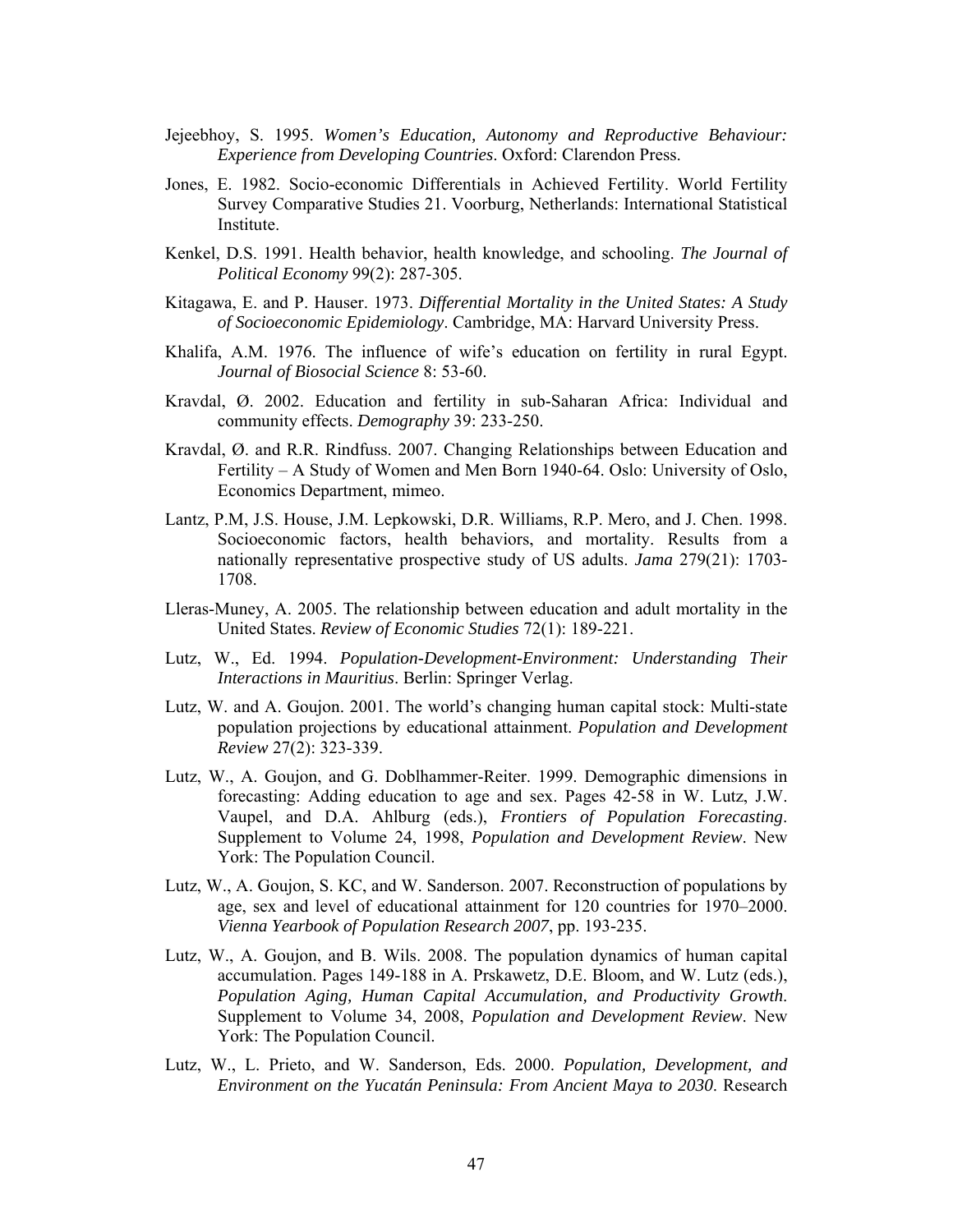Report RR-00-14. Laxenburg, Austria: International Institute for Applied Systems Analysis.

- Malawi National Statistical Office. 1993. *Malawi Demographic and Health Survey 1992: First Report*. Columbia, MD: Macro International Inc.
- Marini, M.M. 1984. The order of events in the transition to adulthood. *Sociology of Education* 57: 63-84.
- McQuillan, K. 2004. When does religion influence fertility? *Population and Development Review* 30(1): 25-56.
- Niederdeppe, J. 2008. Beyond knowledge gaps: Examining socioeconomic differences in response to cancer news. *Human Communication Research* 34(3): 423-447.
- Noack, T. and T.H. Lyngstad. 2000. Norske fruktbarhetsidealer 1977-1999: Idealene består. *Samfunnsspeilet* 3: 30-34.
- OECD. 2007. *Education at a Glance*. Paris: Organisation for Economic Co-operation and Development.
- Pamuk, E.R. 1985. Social class inequality in mortality from 1921 to 1972 in England and Wales. *Population Studies* 39: 17-31.
- Pappas, G., S. Queen, W. Hadden, and G. Fisher. 1993. The increasing disparity in mortality between socioeconomic groups in the United States, 1960 and 1986. *New England Journal of Medicine* 329(2): 103-109.
- Preston, S.H. and P. Taubman. 1994. Socioeconomic differences in adult mortality and health status. Pages 279-318 in L.G. Martin and S.H. Preston (eds.), *Demography of Aging*. Washington, DC: National Academy Press.
- Preston, S.H., M.R. Haines, and E. Pamuk. 1981. Effects of industrialization and urbanization on mortality in developed countries. Pages 233-254 in *International Union for the Scientific Study of Population. International Population Conference, Manila, 1981: Solicited Papers, Vol. 2.* Liege: Ordina Editions.
- Riosmena, F., I. Prommer, A. Goujon, and S. KC. 2008. An Evaluation of the IIASA/VID Education-Specific Back Projections. Interim Report IR-08-019. Laxenburg, Austria: International Institute for Applied Systems Analysis.
- Rodgers, J.L., H.-P. Kohler, M. McGue, J.R. Behrman, I. Petersen, P. Bingley, and K. Christensen. Forthcoming. Education and cognitive ability as direct, mediated, or spurious influences on female age at first birth: Behavioral genetic models fit to Danish twin data. *American Journal of Sociology*.
- Rogers, A. 1975. *Introduction to Multiregional Mathematical Demography*. New York: John Wiley.
- Rogot, E., P.D. Sorlie, and N.J. Johnson. 1992. Life expectancy by employment status, income and education in the national longitudinal mortality study. *Public Health Reports* 107: 457-461.
- Rosenzweig, M.R. and K.I. Wolpin. 2000. Natural "natural experiments" in economics. *Journal of Economic Literature* 38: 827-874.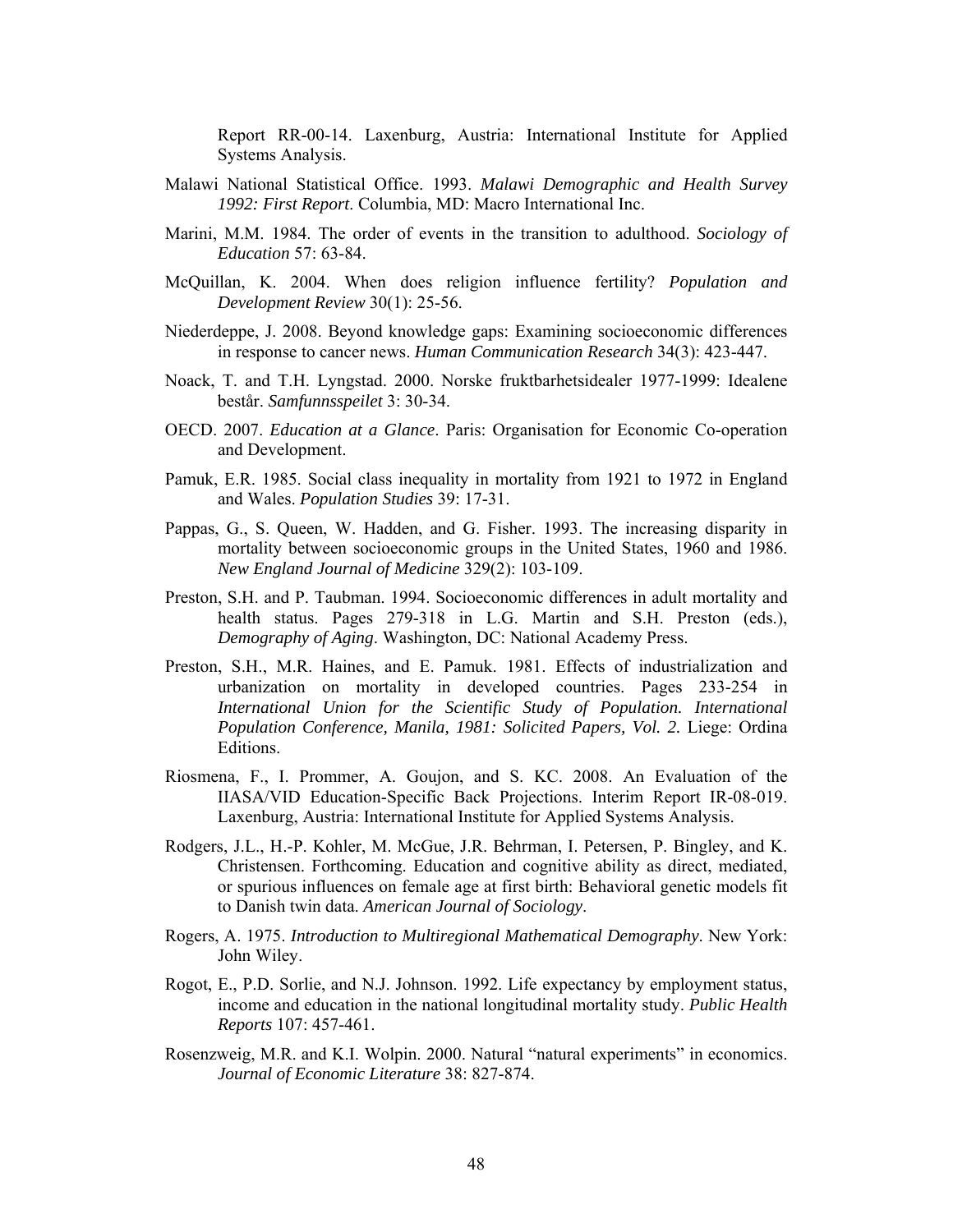- Sanderson, W. 2005. Education forecasts and backcasts: Lessons from the summer of 2005. Unpublished Note.
- Sanderson, W.C., B. Fuller, M.E. Hellmuth, and K.M. Strzepek. 2001a. Namibia's Future. Modeling Population and Sustainable Development Challenges in the Era of HIV/AIDS. Executive Summary. Laxenburg, Austria: International Institute for Applied Systems Analysis.
- Sanderson, W.C., M.E. Hellmuth, and K.M. Strzepek. 2001b. Botswana's Future. Modeling Population and Sustainable Development Challenges in the Era of HIV/AIDS. Executive Summary. Laxenburg, Austria: International Institute for Applied Systems Analysis.
- Scherbov, S., M. Mamolo, and W. Lutz. 2008. Probabilistic Population Projections for the 27 EU Member Countries Based on Eurostat Projections. European Demographic Research Papers, No. 2. Vienna: Vienna Institute of Demography, Austrian Academy of Sciences.
- Sen, A. 1999. *Development as Freedom*. Oxford: Oxford University Press.
- Skirbekk, V. 2008. Fertility trends by social status. *Demograhic Research* 18(5): 145- 180.
- Skirbekk, V., H.-P. Kohler, and A. Prskawetz. 2004. Birth month, school graduation and the timing of births and marriages. *Demography* 41(3): 547-568.
- Smits, J., W. Ultee, and J. Lammers. 2000. More or less educational homogamy? A test of different versions of modernization theory using cross-temporal evidence for 60 countries. *American Sociological Review* 65: 781-788.
- Symeonidou, H. 2000. Expected and actual family size in Greece. *European Journal of Population* 16: 335-352.
- Testa, M.R., and L. Grilli. 2006. The influence of childbearing regional contexts on ideal family size in Europe. *Population* 61(1-2): 109-138.
- United Nations. 1995. *Women's Education and Fertility Behaviour: Recent Evidence from the Demographic and Health Surveys*. ST/ESA/SER.R/137. New York: United Nations.
- United Nations. 2005. *World Population Prospects: The 2004 Revision.* New York: United Nations, Department of Economic and Social Affairs, Population Division.
- United Nations. 2007. *World Population Prospects: The 2006 Revision.* New York: United Nations, Department of Economic and Social Affairs, Population Division.
- Van Peer, C. 2002. Desired and realized fertility in selected FFS-countries. Pages 117- 142 in M. Macura and G. Beets (eds.), *Dynamics of Fertility and Partnership in Europe: Insights and Lessons from Comparative Research*, Vol. 1. New York and Geneva: United Nations.
- Westoff, C.F. and N.B. Ryder. 1977. *The Contraceptive Revolution.* Princeton, NJ: Princeton University Press.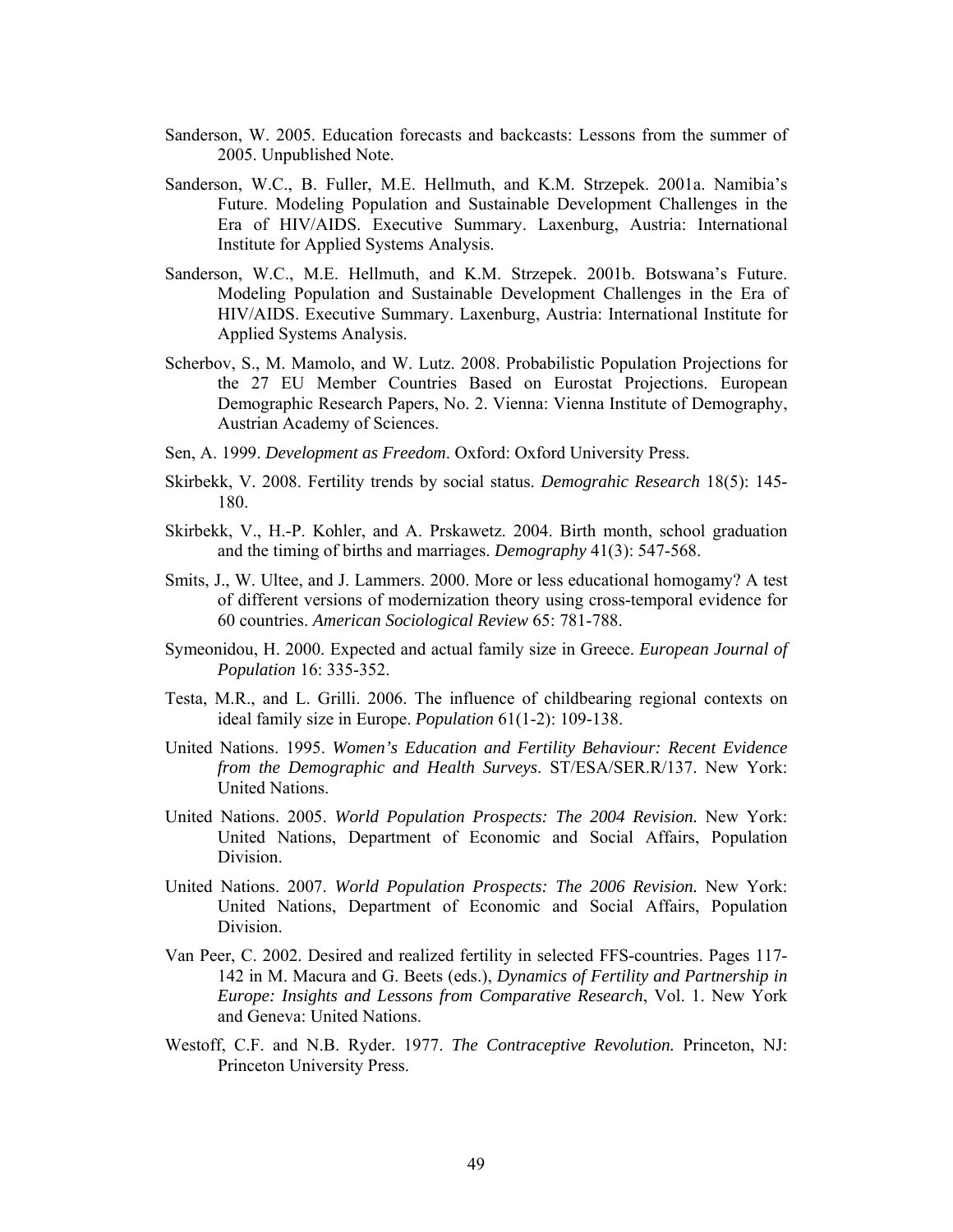- Wils, A. 1996. PDE-Cape Verde: A Systems Study of Population, Development, and Environment. Working Paper WP-96-009. Laxenburg, Austria: International Institute for Applied Systems Analysis.
- Wils, A. 2007. *Window on the Future: 2025 Projections of Education Attainment and Its Impact*. Washington, DC: Academy for Educational Development.
- Wils, A., M. da Costa Gaspar, M.E. Hellmuth, M. Ibraimo, I. Prommer, and E. Sebastiao. 2001. Mozambique's Future. Modeling Population and Sustainable Development Challenges. Executive Summary. Laxenburg, Austria: International Institute for Applied Systems Analysis.
- Woubalem, Z. 2006. Estimates of Excess Adult Deaths Due to HIV/AIDS in Kenya. Interim Report IR-06-013. Laxenburg, Austria: International Institute for Applied Systems Analysis.
- Yousif, H.M., A. Goujon, and W. Lutz. 1996. *Future Population and Education Trends in the Countries of North Africa.* Research Report RR-96-11. Laxenburg, Austria: International Institute for Applied Systems Analysis.